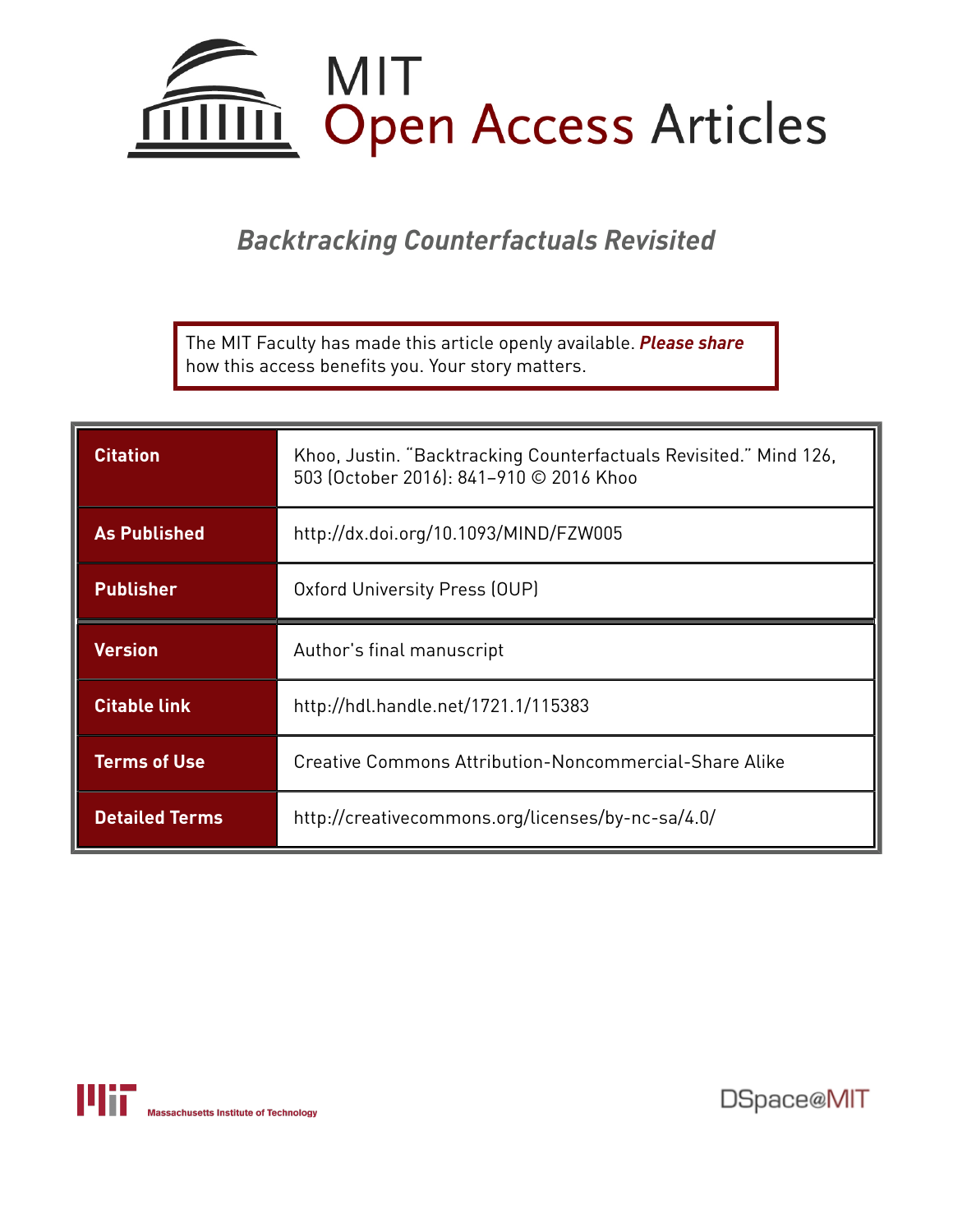# Backtracking counterfactuals, revisited

## Justin Khoo

Forthcoming in Mind

#### Abstract

I discuss three observations about backtracking counterfactuals not predicted by existing theories, and then motivate a theory of counterfactuals that does predict them. On my theory, counterfactuals quantify over a suitably restricted set of historical possibilities from some contextually relevant past time. I motivate each feature of the theory relevant to predicting our three observations about backtracking counterfactuals. The paper concludes with replies to three potential objections.

Consider the following situation (cf. [Jackson](#page-66-0) [1977\)](#page-66-0): you see your friend Smith on the roof of a twenty story building, poised to jump. There is nothing underneath him besides the solid concrete of the sidewalk. You feel anxiety and fear—you do not want your friend to die! Trying to regain composure, you remind yourself that you know Smith and know that he is rational, has no wish to die, and knows that (since there is nothing underneath him) jumping in such circumstances will kill him. Reflecting on this, you think: he is not going to jump. Thankfully, just as you predict, Smith steps down off the ledge and descends the stairs, exiting the building safely. Relieved, you say, 'Thank goodness,

<span id="page-1-0"></span>(1) If Smith had jumped, he would have died.'

It seems clear that the counterfactual you utter is true. Furthermore, that  $(1)$  is true seems to be why it is appropriate to feel relief when Smith does not jump; it also seems to be why your anxiety that he might jump is reasonable in light of the circumstances.<sup>[1](#page-1-1)</sup>

Now, Beth is also on the scene, and hears you utter [\(1\).](#page-1-0) Beth objects on the following grounds. 'Smith was rational, had no wish to die, could see below him, and knew that

<span id="page-1-1"></span><sup>&</sup>lt;sup>1</sup>I have in mind something like the following: feeling relief that  $\neg p$  is appropriate iff things would have been worse off had p occurred (or perhaps iff you believe things would have been worse off had p occurred). Some sort of counterfactual comparison seems to be a property of emotive factive verbs generally (compare regret, resent) and may be related to the fact that emotive factious seem to presuppose knowledge (not just truth) of their complements—see for instance [Zuber](#page-70-0) [1977.](#page-70-0)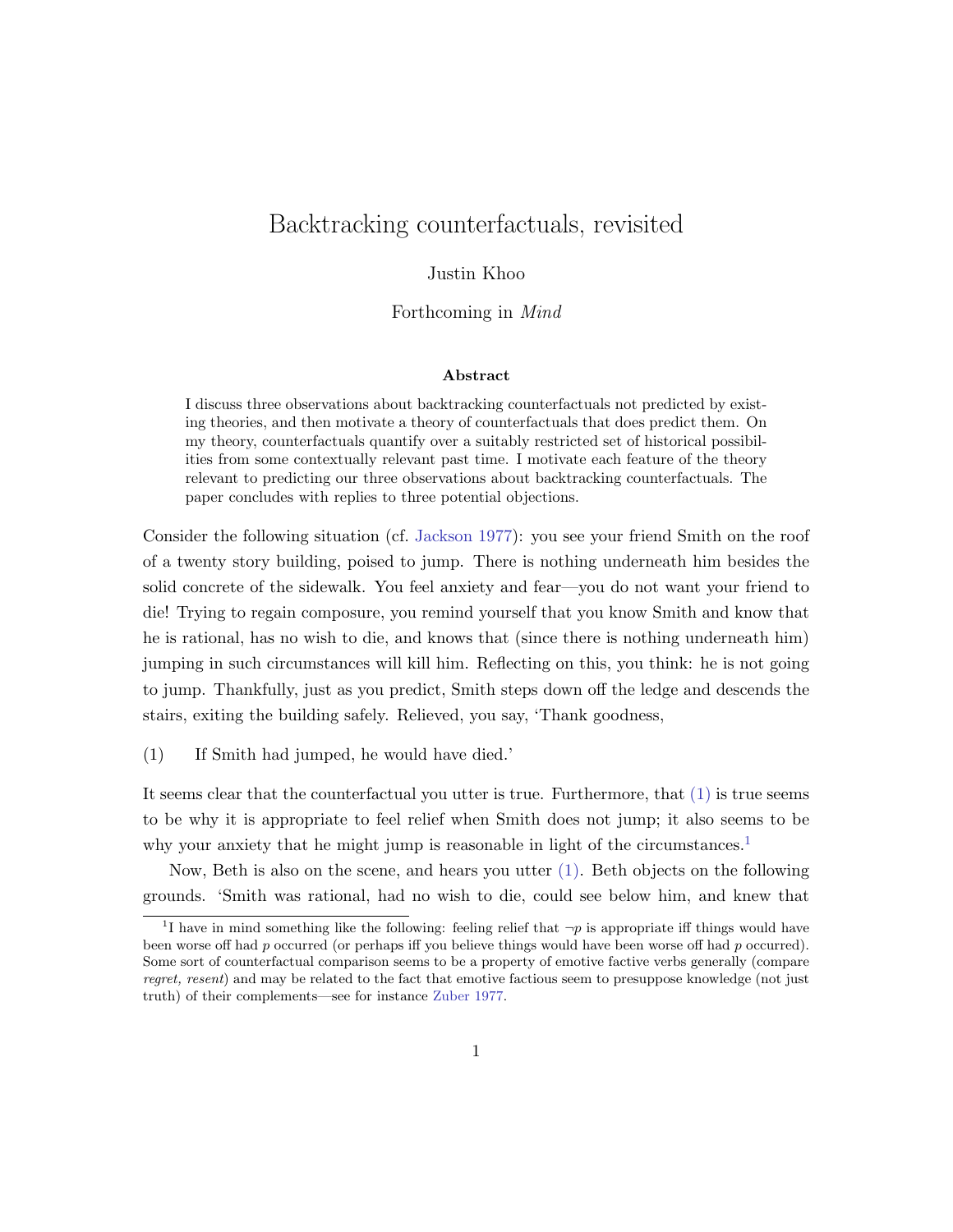jumping without a net would kill him,' Beth says. 'Therefore, had Smith jumped, there would already have been a net below him to catch him safely.<sup>[2](#page-2-0)</sup> Hence,

<span id="page-2-1"></span>(2) If Smith had jumped, he would have lived.'

I submit that Beth has made a pretty good case against  $(1)$  and for  $(2)$ —though perhaps one that would not convince you that your earlier anxiety was misplaced. Maybe you say: 'I know all those things about Smith. But there was no net underneath him! Hence, [\(1\).](#page-1-0)' Perhaps Beth remains unconvinced, and the discussion continues for several more rounds.

Backtracking counterfactuals have been discussed, often as an oddity to be set aside, in many places.<sup>[3](#page-2-2)</sup> The aim of this paper is to give backtracking counterfactuals their due. Here is the plan for what follows. In §[1,](#page-3-0) I draw three important observations about backtracking and non-backtracking counterfactuals, observations which a plausible theory of the meaning of counterfactuals ought to predict. In  $\S2$ , I draw on the three observations to raise a challenge to the most well-known 'similarity theory' of counterfactuals (e.g., [Stalnaker](#page-69-0) [1968,](#page-69-0) [Lewis](#page-67-0) [1973a,](#page-67-0) [1979a\)](#page-67-1). The challenge is to predict these observations without making ad hoc stipulations, and I know of no existing theory that does so. In §[3,](#page-10-0) I turn to an alternative theory of counterfactuals on which they quantify over alternative histories 'branching' from the actual world at some past time.[4](#page-2-3) According to my favored version of the 'historical modality' theory, there are two contextual parameters relative to which the truth of a counterfactual is evaluated: a time, and a set of salient propositions. In  $\S4$ , I combine this theory with two independently motivated pragmatic principles of speaker interpretation; these principles predict default settings for these two contextual parameters and also allow that in certain conditions these defaults may be overridden. I show that the resulting theory predicts our three observations. Finally, in  $\S5$ , I consider how my theory compares with David Lewis's similarity theory and respond to several objections. Although my main goal is to articulate a plausible theory of counterfactuals that predicts our four observations about backtracking counterfactuals, a related secondary goal is to illustrate the usefulness of adopting a historical modality theory of counterfactuals, thus

<span id="page-2-0"></span> $2\text{Or}, \text{ 'had Smith jumped, there would have to have been a net below him to catch him safely,' or 'Smith}$ would have jumped only if there had been a net below him to catch him safely'.

<span id="page-2-3"></span><span id="page-2-2"></span><sup>3</sup>See for instance, [Downing](#page-65-0) [1959,](#page-65-0) [Jackson](#page-66-0) [1977,](#page-66-0) [Lewis](#page-67-1) [1979a,](#page-67-1) [Bennett](#page-64-0) [1984,](#page-64-0) [2003](#page-64-1)

<sup>4</sup>Cf. [Jackson](#page-66-0) [1977,](#page-66-0) [Tedeschi](#page-69-1) [1981,](#page-69-1) [Thomason & Gupta](#page-70-1) [1980,](#page-70-1) [Thomason](#page-69-2) [1985,](#page-69-2) [Bennett](#page-64-1) [2003,](#page-64-1) [Ippolito](#page-66-1) [2003,](#page-66-1) [2006,](#page-66-2) [2013b,](#page-66-3) [Arregui](#page-63-0) [2005b,](#page-63-0) [2007,](#page-64-2) [2009,](#page-64-3) Placek & Müller [2007.](#page-68-0) Note that such theories need not take any stand on the metaphysics of time. They may understand the history structures as genuine branching or as a bundling of distinct worlds with overlapping pasts.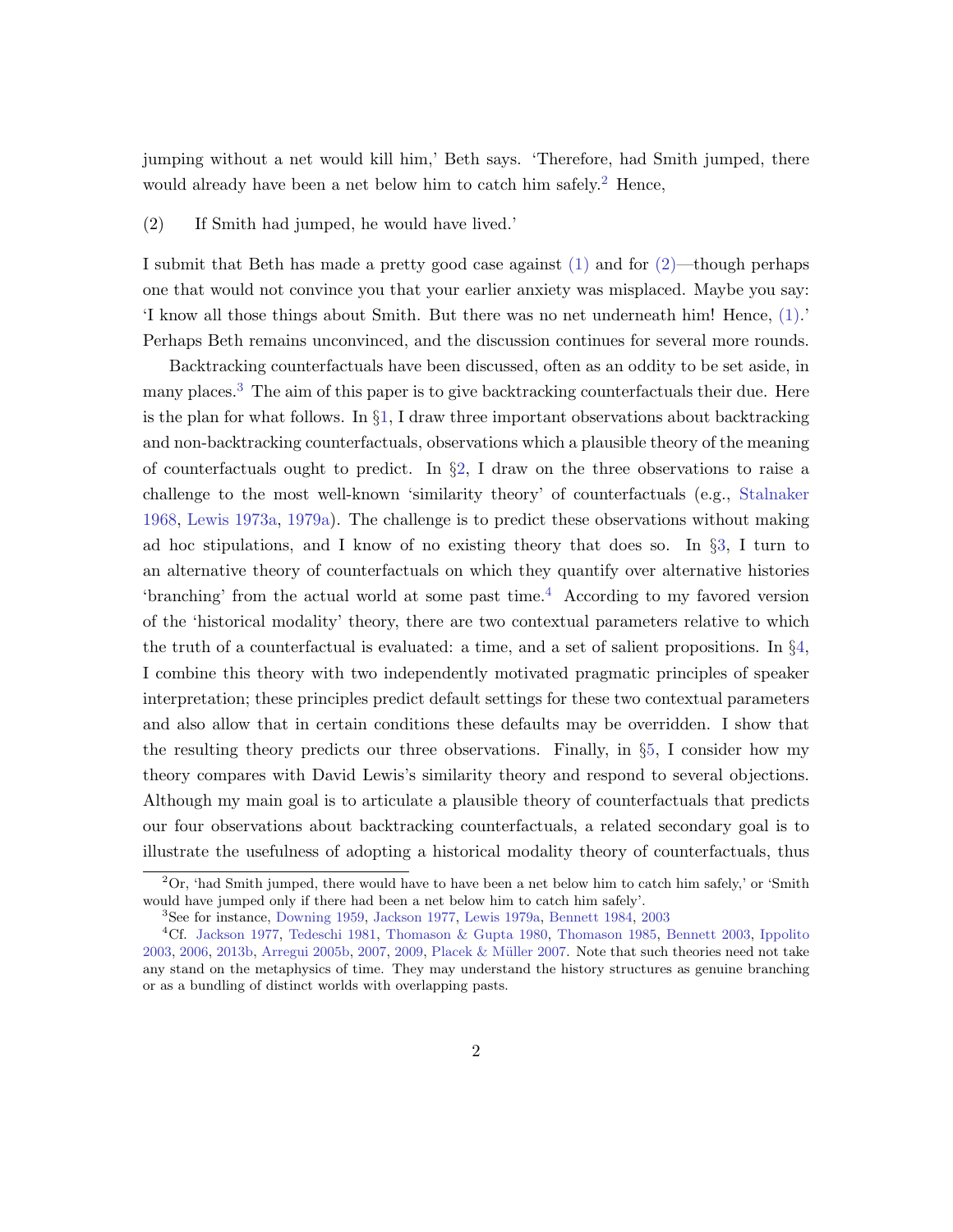providing additional support for such theories.

## <span id="page-3-0"></span>1 Three observations

Let us fix some terminology and draw some observations. Restricting attention to counterfactuals about events for this paper, we distinguish forward from backward counterfactuals, and distinguish backtracking from non-backtracking interpretations of the former.<sup>[5](#page-3-1)</sup> Forward counterfactuals are those whose antecedents are about events which take place before the events their consequents are about, while backward counterfactuals are non-forward (those whose antecedents are about events that overlap or take place after the events their consequents are about).<sup>[6](#page-3-2)</sup> [\(1\)](#page-1-0) is a forward counterfactual that is true only on a non-backtracking interpretation, while [\(2\)](#page-2-1) is a forward counterfactual true only on a backtracking interpretation. Here is a rough intuitive gloss of the two interpretations. In evaluating a non-backtracking interpretation of a forward counterfactual, one 'punches' its antecedent-event into the causal history of the world and then plays things out from there to see whether its consequent is thereby made true. Such a procedure results in holding fixed the fact that there is nothing underneath Smith during his jump when evaluating [\(1\),](#page-1-0) which is why it comes out true on its non-backtracking interpretation. In evaluating a backtracking interpretation of a forward counterfactual, by contrast, one does a bit of 'detective work' to figure out in what circumstances its antecedent would have been true, and then, making the requisite changes to history to bring about its antecedent, plays things out accordingly to see whether its consequent is thereby made true. This procedure results in hypothesizing a net being placed underneath Smith to prevent his jump from killing him, which is why [\(2\)](#page-2-1) comes out true on this backtracking interpretation.

The scenario described at the outset reveals three relevant observations about counter-

factuals:

(i) a. If kangaroos had no tails, they would topple over.

b. If the proof had been valid, its premises would have entailed its conclusion.

(i) If Smith had jumped, there would have to have already been a net below him to catch him safely.

I return to discuss these backward counterfactuals in §[5.1.](#page-52-1)

<span id="page-3-1"></span><sup>5</sup>Counterfactuals about states include:

<span id="page-3-2"></span><sup>6</sup>For now, I will set aside the 'syntactically peculiar' backward counterfactuals which contain an extra 'have to' (as noted by [Lewis](#page-67-1) [1979a\)](#page-67-1), such as: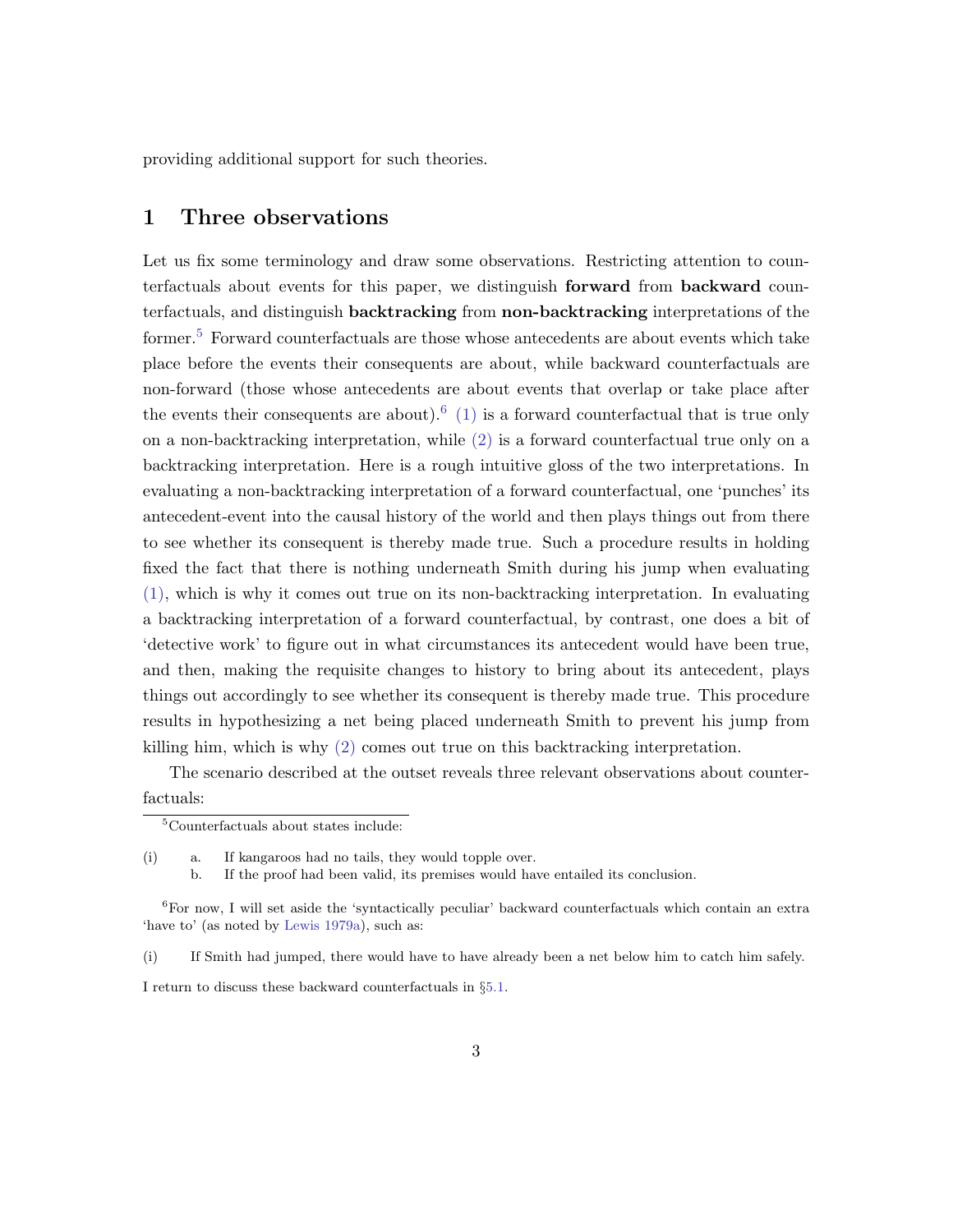- A. Forward counterfactuals admit of two kinds of interpretations: backtracking and non-backtracking.
- B. The default interpretation of a forward counterfactual is non-backtracking.
- C. Asserting a backward counterfactual will often make salient a backtracking interpretation of a forward counterfactual sharing the same antecedent with, and uttered after, that backward counterfactual.

(A) is well-known and confirmed by the fact that [\(1\)](#page-1-0) seems to get a non-backtracking interpretation in the original context, while [\(2\)](#page-2-1) seems to get a backtracking interpretation in the context of Beth's speech. (B) and (C) are new observations. I discuss each in turn.

My evidence for (B) is that, in the context prior to Beth's speech, the most natural interpretation of [\(1\)](#page-1-0) is non-backtracking—that is why it is most naturally interpreted as true as uttered discourse initially. (B) is also illustrated by the fact that it is (or would be) reasonable and appropriate for you to feel anxiety about Smith's possible jump and relief when Smith does not jump. Notice that, no matter how convincing Beth's story, it is hard to see how it could serve as an argument that your anxiety about the possibility of Smith's jumping and subsequent relief after Smith does not jump are inappropriate or otherwise misguided. Despite the philosophical histrionics Beth pulls, I remain firmly convinced that your relief that Smith did not jump is appropriate, and a reasonable explanation for this is that [\(1\)](#page-1-0) is true on its default reading, along with the fact that things would have been worse off had Smith died.

Evidence for (C) is that, in setting up the context for her backtracking interpretation of [\(2\),](#page-2-1) Beth first utters a backward counterfactual ('had Smith jumped, there would already have been a net below him to catch him safely'). Furthermore, this is no quirk about Jackson's example: in every major discussion of backtracking counterfactuals, a backtracking interpretation is brought out in a context in which a similar contextual preamble is asserted, followed by a relevant backward counterfactual, then followed by the target backtracking forward counterfactual. Finally, both  $(B)$  and  $(C)$  have even been confirmed empirically.<sup>[7](#page-4-0)</sup>

I conclude that any plausible theory of the meaning of counterfactuals ought to predict these three observations about backtracking counterfactuals. However, no existing theory of counterfactuals predicts all three observations. In the next section, I will discuss how

<span id="page-4-0"></span><sup>&</sup>lt;sup>7</sup>See [Gerstenberg](#page-65-1) *et al.* [2013.](#page-65-1) In their experiment, they set up as background a causal network as follows (where A causes B and C, and B and C are individually sufficient to cause D):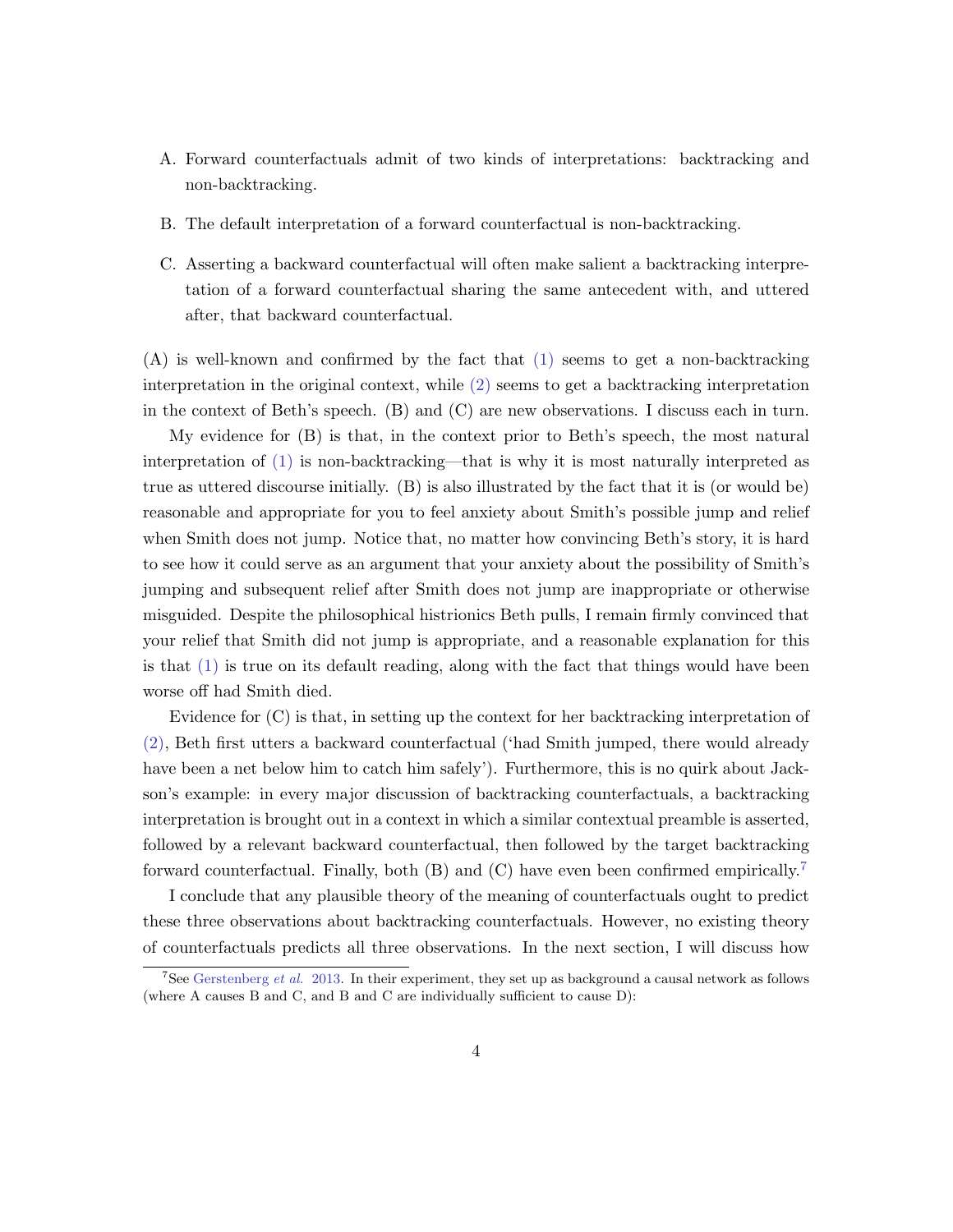David Lewis's favored 'similarity theory' of counterfactuals falls short in this respect, and consider the prospects for augmenting the theory to make the right predictions.

## <span id="page-5-0"></span>2 What similarity lacks

David Lewis once considered adopting a historically structured theory, but rejected it, thinking that its additional constraints rendered it unable to handle certain counterfactuals for instance those whose antecedents and consequents seemed not about any particular times, as well as backward counterfactuals (cf. [Lewis](#page-67-1)  $1979a$ ).<sup>[8](#page-5-1)</sup> Lewis ultimately adopted a less constrained theory on which counterfactuals are about the most similar antecedentworlds to the evaluation world (see for example Lewis's similarity theory[—Lewis](#page-67-0) [1973a,](#page-67-0)[b,](#page-67-2) [1979a—](#page-67-1)as well as Kratzer's lumping semantics[—Kratzer](#page-67-3) [1989,](#page-67-3) [2012\)](#page-67-4).<sup>[9](#page-5-2)</sup> My goal in this



The design of the experiment involved setting the actual values of A, B, C, and D to yes and varying the order of counterfactual questions presented to participants (either starting with the target forward counterfactual or starting with a related backward counterfactual):

#### (i) Condition 1:

- a. Would D have occurred if B had not occurred?
- b. Would C have occurred if B had not occurred?
- c. Would A have occurred if B had not occurred?
- (ii) Condition 2:
	- a. Would A have occurred if B had not occurred?
	- b. Would C have occurred if B had not occurred?
	- c. Would D have occurred if B had not occurred?

Ratings were on a -1 (no), 0 (unsure), 1 (yes) scale. They found that participants in Condition 1 were more likely to say that D would have occurred if B had not  $(M = 0.5, SD = 0.82)$  than participants in Condition 2 ( $M = 0$ ,  $SD = 0.88$ ),  $t(78) = -2.64$ ,  $p = .01$ ,  $d = -0.6$ .

<span id="page-5-1"></span><sup>8</sup>We are setting aside counterfactuals apparently about no particular times in what follows here, but, nonetheless, I think Lewis's worries can be met. See [Khoo](#page-67-5) [2015b](#page-67-5) for a defense of a historically structured theory of counterfactuals against such generality challenges. We will see in §[2](#page-5-0) that backward counterfactuals are no trouble for my historically structured theory.

<span id="page-5-2"></span><sup>9</sup>Another important class of theories are interventionist theories of counterfactuals (cf. [Pearl](#page-68-1) [2000,](#page-68-1) [Hid](#page-66-4)[dleston](#page-66-4) [2005,](#page-66-4) [Briggs](#page-64-4) [2012\)](#page-64-4), which hold that counterfactuals are evaluated relative to causal networks.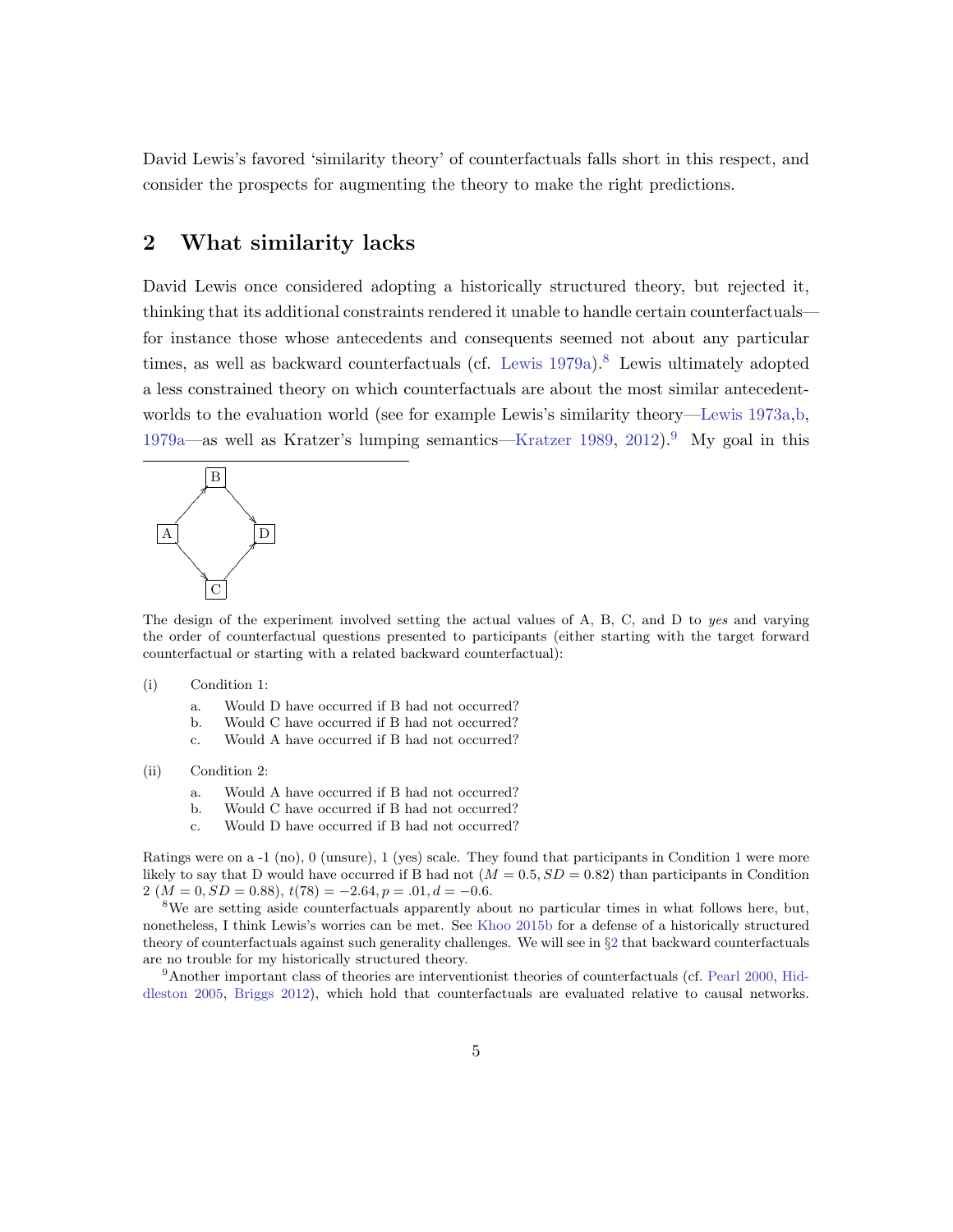section is to provide some reasons for thinking that opting for the less constrained similarity theory is the wrong move. In particular, I will argue that Lewis's theory does not predict  $(A)$ – $(C)$ , and furthermore that it is not obvious how to amend it so that it does. Since Lewis himself explicitly set aside backtracking counterfactuals, any conclusions of this section are speculative and not decisive. My goal here is just to illustrate the sort of trouble  $(A)$ – $(C)$  raise for a standard theory of counterfactuals in order to contrast it with how my theory predicts  $(A)$ – $(C)$ .

I pause to briefly remark on my choice of terminology for the rest of this paper. Let c be a variable over contexts and  $w$  be a variable over worlds. Uppercase italic letters like 'A' denote sentences, 'A  $\Box$  C' denotes the English *would*-counterfactual with antecedent A and consequent B, and  $A \leftrightarrow C'$  likewise for the English might-counterfactual. Serif uppercase letters like 'A' denote propositions, which I will assume are sets of possible worlds (i.e., subsets of the set of all worlds W).  $\overline{A}$  denotes the negation of A (set-theoretically,  $W \setminus A$ , 'A ∩ B' denotes the conjunction (intersection) of A and C, and so on. Finally,  $A \models B'$  expresses that A entails B, that is, that every A-world is a B-world.

Following Lewis and many others, I will assume that counterfactuals are contextdependent quantifiers over possible worlds. But, in a given context, what domain of worlds do counterfactuals quantify over? Lewis's proposal is that the domain of a counterfactual  $A \rightharpoonup C$  is the set of A-worlds that are most similar (in context c) to w. This yields the following semantics:

#### LEWIS:

 $A \mapsto C$  is true at c, w iff all the most similar<sub>c</sub> A-worlds to w are C-worlds.

Until we know what the most similar<sub>c</sub> worlds are, for a given c, we do not have a predictive theory of the truth conditions of counterfactuals in c. My challenge to lewis is to supply an independently motivated account of the contextually supplied similarity relation that, together with his semantics, predicts  $(A)$ – $(C)$ . Of course, I have no proof that a plausible story here cannot be told on a similarity semantics. My aim in this section is to argue that some reasonable things one might say in response to my challenge do not help. My aim in the rest of the paper is to argue that opting for a historical modality theory does help.

However, although sophisticated interventionist theories like that of [Hiddleston](#page-66-4) [2005](#page-66-4) do predict (A), even that theory fails to predict  $(B)$  and  $(C)$  (see especially  $\S 4$  $\S 4$  of [Hiddleston](#page-66-4) [2005\)](#page-66-4). I will not discuss interventionist theories further at this time, except to note that my theory and the interventionist theory make similar predictions about non-backtracking counterfactuals (albeit in slightly different ways); see §[2.](#page-5-0)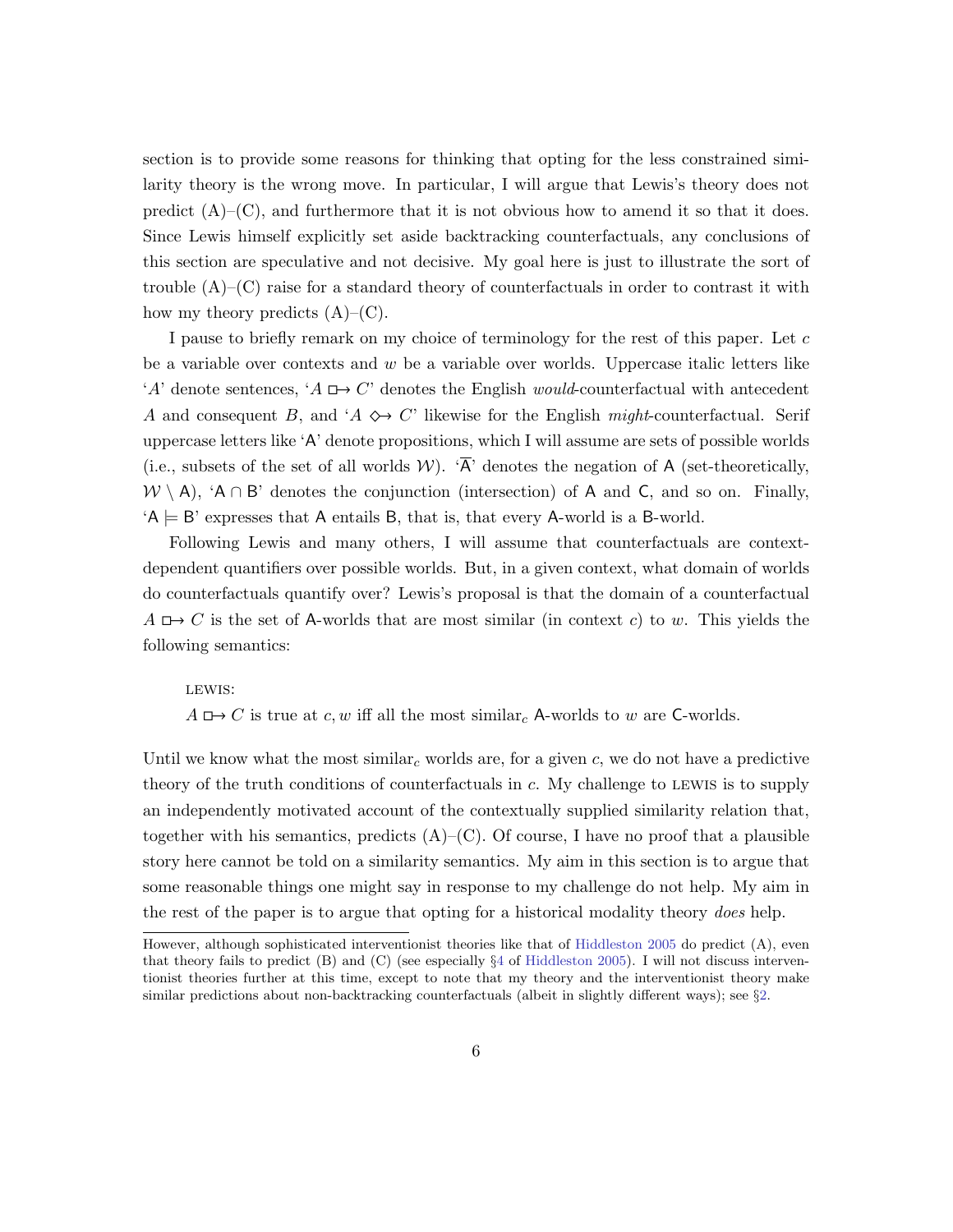Lewis's official semantics for non-backtracking interpretations of counterfactuals comes in [Lewis](#page-67-1) [1979a,](#page-67-1) where he explicitly sets aside backtracking interpretations to focus on the former, noting that 'only under the standard [non-backtracking] resolution do we have a clear-cut asymmetry of counterfactual dependence that interests me' (p. 458). Lewis focuses on the following objection of [Fine](#page-65-2) [1975](#page-65-2) to his earlier proposal that measures worlds by their overall similarity:

Nixon. It is 1975 and President Nixon has just learned that a certain unfriendly country has acquired a nuclear bomb. Before him is the button connected to the arming and firing of several nuclear warheads. He dismisses the idea, instead opting for a strategy of peaceful disarmament.

<span id="page-7-0"></span>In this situation, it seems true that:

(3) If Nixon had pressed the button, there would have been a nuclear holocaust.

However, since in fact there was no nuclear holocaust, it seems (by a very natural notion of 'similar') that the most similar worlds in which Nixon presses the button are ones in which no holocaust occurs. Thus, it seems that Lewis's semantics ought to predict that [\(3\)](#page-7-0) is false—had Nixon pressed the button, the signal would have failed (or something else interfered, preventing the holocaust).

Lewis's response is that such pre-theoretic judgments of similarity are not responsible for our truth conditions of counterfactuals. Rather, a four-part system of weights determines the similarity relation governing non-backtracking counterfactuals (p. 472):

#### **WEIGHTS**

- 1. It is first importance to avoid big, widespread, diverse violations of law.
- 2. It is of second importance to maximize the spatio-temporal region throughout which perfect match of particular fact prevails.
- 3. It is of third importance to avoid even small, localized, simple violations of law.
- 4. It is of little or no importance to secure approximate similarity of particular fact, even in matters that concern us greatly.

Here is roughly what the analysis predicts for the non-backtracking interpretation of [\(1\),](#page-1-0) restricting our attention to the case in which the laws are deterministic.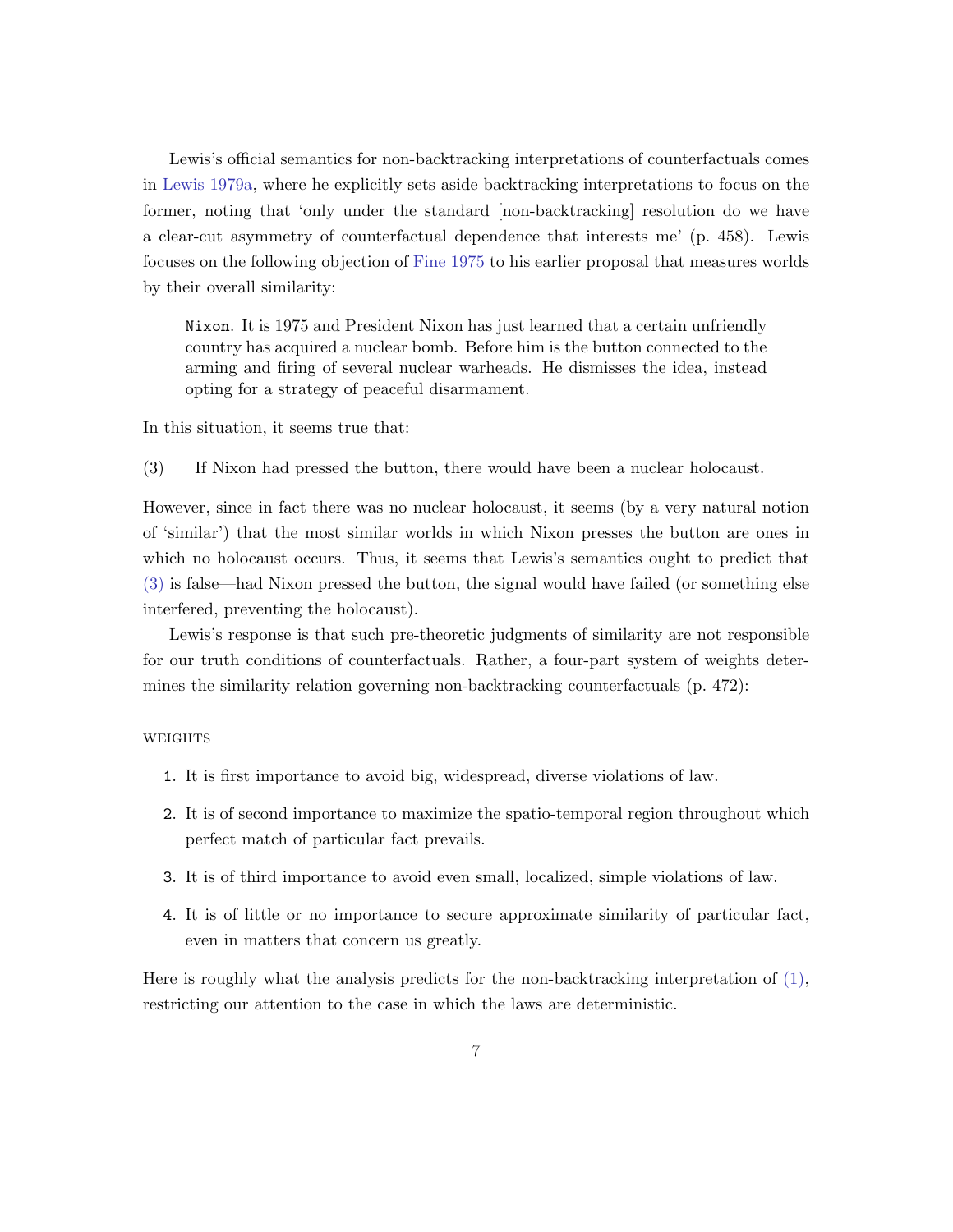#### [\(1\)](#page-1-0) If Smith had jumped, he would have died.

The actual world  $\alpha$  is one in which Smith is fully rational, knows there is nothing beneath him to catch him, thus does not jump, and thus does not die. Now, consider four classes of worlds in which Smith jumps:

- $w_1$  is exactly like  $\alpha$  up until some time just before Smith's jump, when some small divergence in  $\alpha$ 's laws occurs, leading to Smith jumping. At  $w_1$ , no net is underneath Smith and hence Smith dies from his jump.
- w<sub>2</sub> contains no divergences from  $\alpha$ 's laws. Thus, given the assumption that  $\alpha$ 's laws are deterministic,  $w_2$ 's history is entirely different from  $\alpha$ 's.  $w_2$ -type worlds will plausibly further subdivide into ones in which there is a net underneath Smith at his jump and ones in which there is no net underneath Smith.
- w<sub>3</sub> is exactly like  $\alpha$  up until some time just before Smith's jump, when some small divergence in  $\alpha$ 's laws occurs, leading to Smith's jump. Then just after Smith jumps, another divergence from  $\alpha$ 's laws occurs, leading to an outcome similar, though not perfectly similar, to that of  $\alpha$  (in particular, Smith does not die, though Smith remembers jumping and so on).
- $w_4$  is exactly like  $w_3$  except that after Smith jumps a widespread and diverse divergence in  $\alpha$ 's laws that not only saves Smith but also removes all trace of Smith having jumped, leading to an outcome exactly like that of  $\alpha$ .

For LEWIS to predict our intuitions about the non-backtracking interpretation of  $(1)$ —in particular, that it is true—it must be the case that  $w_1$  is more similar to  $\alpha$  than either  $w_2$ ,  $w_3$  or  $w_4$ . WEIGHTS is designed to predict exactly this fact.<sup>[10](#page-8-0)</sup> Thus, according to WEIGHTS, the most similar worlds in which Smith jumps are like  $\alpha$  for most of their history up until Smith jumps; however, each contains a small miracle which leads to Smith deciding to jump (contra his being fully rational, not wanting to die, and knowing there was no net beneath him). Importantly, after this miracle leads to Smith jumping, no other miracle makes a net appear beneath him, and as a result Smith dies from his jump and [\(1\)](#page-1-0) is true.

<span id="page-8-0"></span> $10$ Furthermore, WEIGHTS predicts this fact without building an asymmetry between past and future into the similarity relation. This was an important result for Lewis, who was committed to grounding the fact that the future depends asymmetrically on the past in the fact that future events asymmetrically counterfactually depend on past events.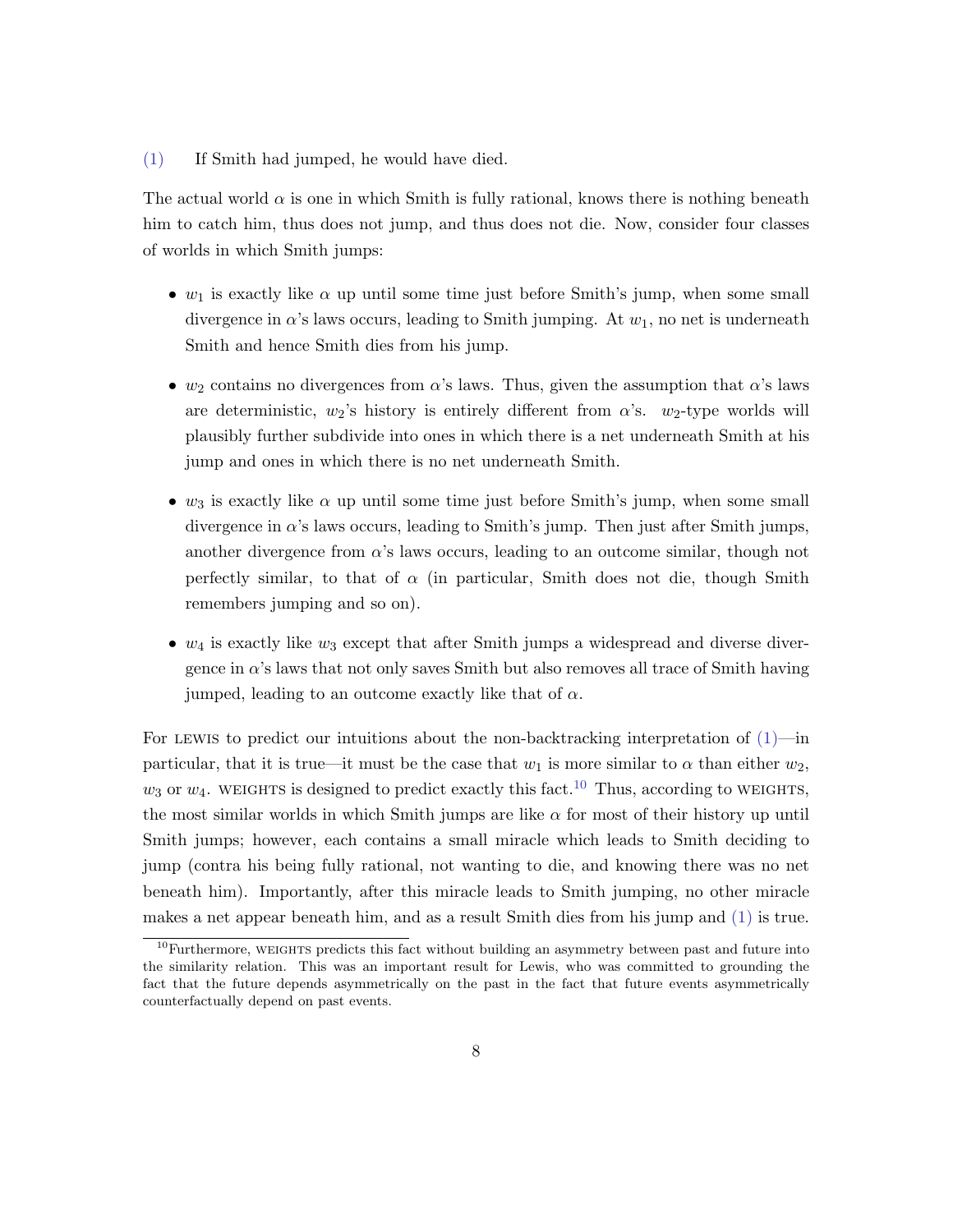Let us suppose for now that LEWIS  $+$  WEIGHTS yields the right predictions regarding the truth conditions of the class of non-backtracking counterfactuals.<sup>[11](#page-9-0)</sup> Can the theory be extended to account for backtracking interpretations of counterfactuals? In the context of Beth's speech, on the backtracking interpretation of [\(2\),](#page-2-1) all the worlds in its domain in which Smith jumps are worlds in which a net had already been placed beneath him, and hence are all worlds in which he survives the jump. Clearly, weights does not yield this prediction. That is fine—Lewis never intended that it do so—but what kind of similarity relation might yield this prediction?

One option is to hold that there are two relevant similarity relations: WEIGHTS (given above), and backtracking weights, which is identical to the former except in that it ranks the importance of 4 above 3. Thus, according to BACKTRACKING WEIGHTS, securing approximate similarity of particular fact is more important than avoiding small, localized violations of law. As such, by this metric, the most similar worlds in which Smith jumps will be ones which lack any violation of  $\alpha$ 's laws—therefore, given our assumption that  $\alpha$ 's laws are deterministic, these will all be worlds which differ from  $\alpha$  in matters of fact throughout all of their history. Therefore, this strategy yields 'backtracking unlimited' [\(Lewis](#page-67-1) [1979a,](#page-67-1) p. 171, [Bennett](#page-64-1) [2003,](#page-64-1) pp. 206–207): the most similar worlds in which Smith jumps will be those in which the entire history of the world is different in certain ways. This clearly will not do for predicting the relevant backtracking interpretation of [\(2\).](#page-2-1) On that interpretation, [\(2\)](#page-2-1) comes out true because a net is placed beneath Smith prior to his jump, preventing it from killing him. But, given backtracking weights, the most similar worlds in which Smith jumps will be ones with entirely different histories. And we have no reason think that all such worlds will be ones in which Smith jumps and lives (some may be worlds in which Smith grows up depressed and jumps because he is suicidal, and so on). The lesson from this experiment is that backtracking interpretations of counterfactuals seem to involve some backtracking, but not too much, and switching the importance of 3 and 4 yields far too much backtracking. Hence, it cannot be what want.

An alternative strategy is to articulate the similarity metric for backtracking interpre-tations not by modifying some of the principles in WEIGHTS but in some other way.<sup>[12](#page-9-1)</sup> I am

<span id="page-9-0"></span><sup>&</sup>lt;sup>11</sup>This assumption is itself highly controversial: see Tichý [1976,](#page-70-2) [Slote](#page-69-3) [1978,](#page-69-3) [Elga](#page-65-3) [2001,](#page-65-3) [Tooley](#page-70-3) [2002,](#page-70-3) [2003,](#page-70-4) [Edgington](#page-65-4) [2004,](#page-65-4) [Schaffer](#page-69-4) [2004b,](#page-69-4) [Wasserman](#page-70-5) [2006.](#page-70-5) See also [Kment](#page-67-6) [2006,](#page-67-6) [2014'](#page-67-7)s amended Lewisian theory, which avoids some of these problems. However, though I am sympathetic to some of Kment's ideas (see in particular §[3.1\)](#page-14-0), his theory also fails to provide a unified account of backtracking and non-backtracking counterfactuals.

<span id="page-9-1"></span><sup>&</sup>lt;sup>12</sup> Jonathan Schaffer (personal communication) suggests the following general fix: bump all of the weights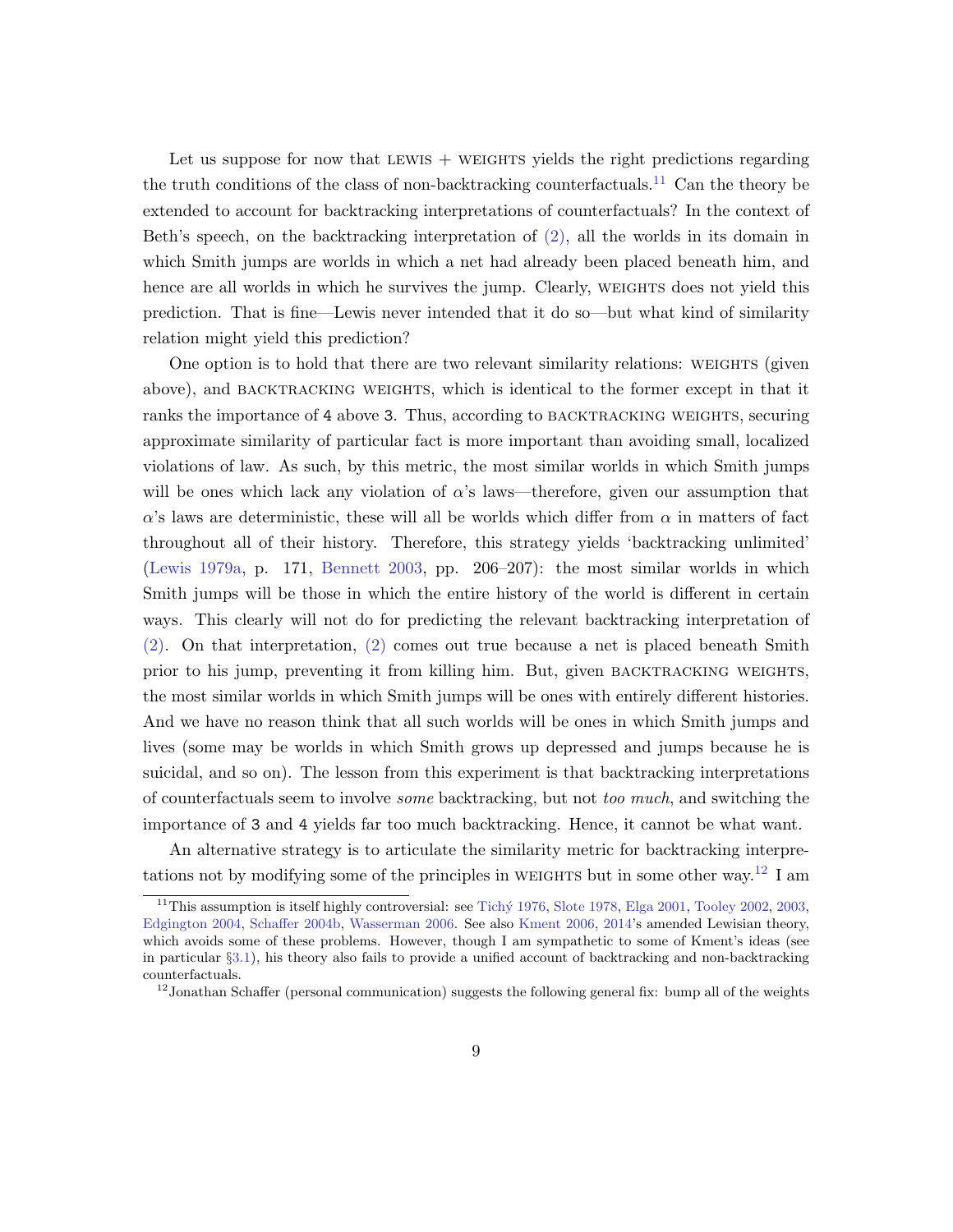not sure exactly how such a theory will go, but let us suppose one succeeds in doing just this. Still, we will only have a theory that predicts (A). It remains to be seen whether such an emended discussion of the similarity metric will be able to predict (B), which would require explaining why one of the similarity metrics is default, and  $(C)$ , which would require explaining why uttering a backward counterfactual with the same antecedent as  $A \Box B$ sufficient to make salient the non-default backtracking similarity metric. Again, though I have no proof that such a theory cannot be plausibly motivated, I hope to have shown that quite a bit of work remains for the similarity-theorist.<sup>[13](#page-10-1)</sup> At this point, I think we might be better off exploring whether other, more constrained, theories fare better with respect to  $(A)$ – $(C)$ . To that end, I turn now to articulating such an alternative theory, one which embraces the historical structural constraints Lewis rejected from the outset.

## <span id="page-10-0"></span>3 Counterfactuals and histories

As a preliminary motivation for adopting a historically structured semantics for counterfactuals, notice that counterfactuals like [\(1\)](#page-1-0) are distinguished from their indicative cousins (e.g., [\(4\)\)](#page-11-0) morphologically: the counterfactual contains an extra layer of past tense and

<span id="page-10-1"></span><sup>13</sup>Since she does not discuss backtracking counterfactuals, it is unclear what Kratzer's lumping semantics [\(Kratzer](#page-67-3) [1989,](#page-67-3) [2012\)](#page-67-4) would say about (A)–(C). However, notice that what is needed to explain any of these facts via lumping is some context-dependence in what lumps what, or the extent to which lumping determines similarity. Furthermore, it is not obvious how to make either thought precise. Granted, a full examination of the extent to which Kratzer's lumping semantics may be able to explain  $(A)$ – $(C)$  lies far beyond this paper, and I will not be able to undertake such an investigation at this time.

down one step and add a new weight on top: hold fixed the truth value of all the contextually sacrosanct propositions. Then, given that in the initial context it is contextually sacrosanct that there is no net underneath Smith, this must also be true at the most similar worlds at which Smith jumps—hence [\(1\)](#page-1-0) is predicted to be true in the initial context. Somehow, when Beth raises the possibility of Smith's jump being preceded by a net being placed underneath him, this makes that proposition not contextually sacrosanct, and hence allows for the backtracking reading in which [\(2\)](#page-2-1) comes out false. I think this is a promising proposal, and I cannot fully address it here. However, I will mention three worries. The first is why, in the null (or default) context in which [\(1\)](#page-1-0) is evaluated, it is contextually sacrosanct that there is no net beneath Smith. Is it because it is mentioned in the description of the case, or because it is visible to all of the parties on the scene? Furthermore, since we know that at least one of the propositions asserted in that preamble must not be held fixed in the evaluation of [\(1\)](#page-1-0) (given that they are jointly incompatible with the proposition that Smith jumps), unless we have some explanation why the proposition that there is nothing beneath him is different from the others, the 'contextual sacrosanctness' view will not predict (B). Second, I wonder whether and why the proposal that Beth's utterance of the backward counterfactual 'had Smith jumped, there would have been a net underneath him' is sufficient to override the contextual sacrosanctity of there not being a net underneath Smith. Third, I wonder whether, once we have a notion of contextual sacrosanctity in place, we even need Lewis's other weights. If we do not, then this would not amount to an amendment to Lewis but a wholesale replacement of the theory.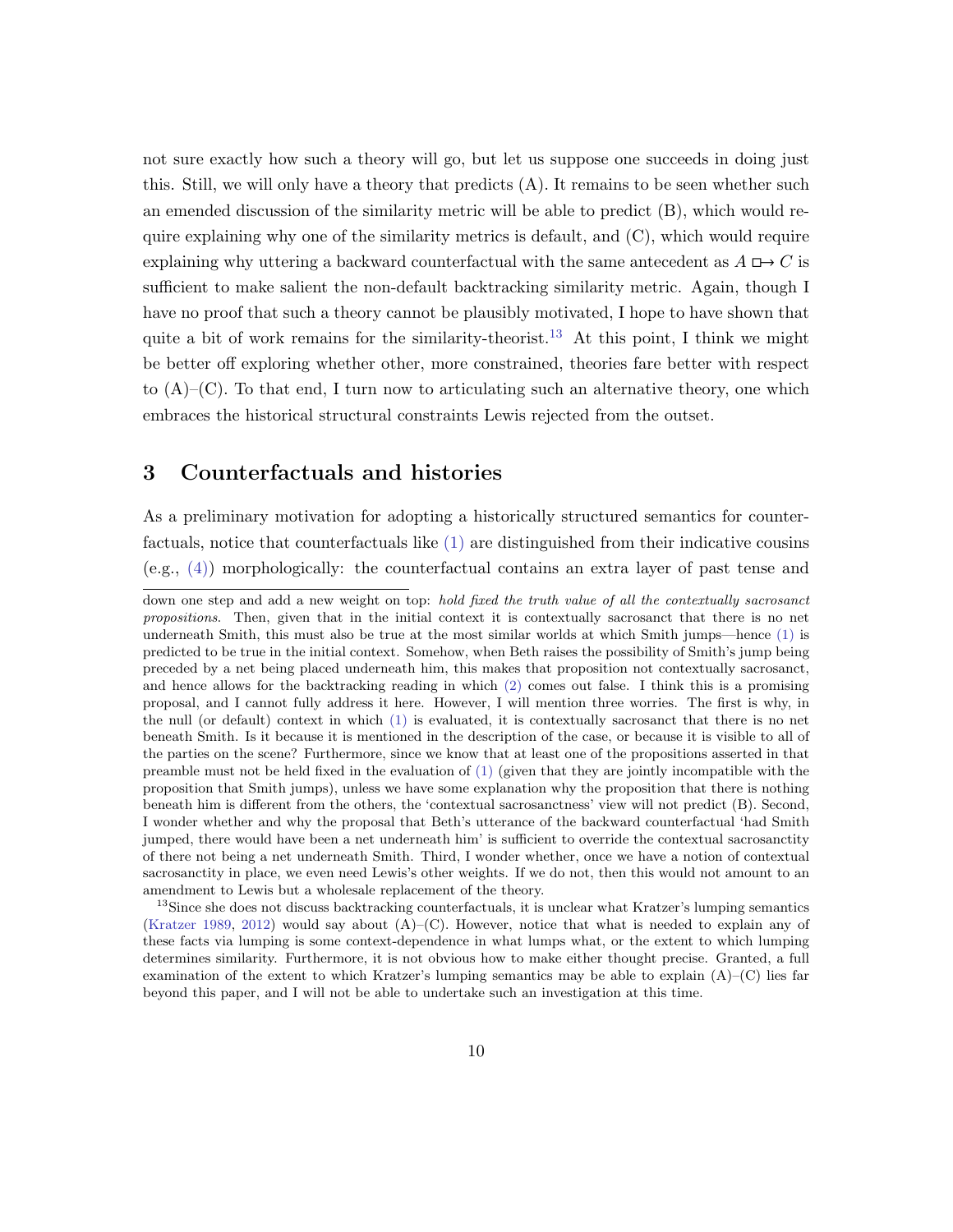the tense auxiliary 'would' in its consequent:  $14$ 

- [\(1\)](#page-1-0) If Smith had jumped, he would have died.
- <span id="page-11-0"></span>(4) If Smith jumped, he died.

That the extra layer of past tense on [\(1\)](#page-1-0) is not doing what past tense normally does is illustrated by the fact that the past perfect 'had' felicitously combines with future-oriented frame adverbials like 'tomorrow' in the antecedents of conditionals, but not outside of them:[15](#page-11-2)

- (5) The contest was held today . . .
	- a. If you had entered tomorrow, you would have missed it.
	- b. Luckily for Sue, she had (already) entered the contest last night.
	- c. #Unfortunately for Smith, he had (already) entered the contest tomorrow.

The most straightforward hypothesis about what this extra layer of past tense is doing is shifting the evaluation time of the counterfactual to the past (cf. [Tedeschi](#page-69-1) [1981,](#page-69-1) [Thomason](#page-70-1) [& Gupta](#page-70-1) [1980,](#page-70-1) [Dudman](#page-65-5) [1983,](#page-65-5) [1984,](#page-65-6) [1988,](#page-65-7) [Edgington](#page-65-8) [1995,](#page-65-8) [Ippolito](#page-66-1) [2003,](#page-66-1) [2006,](#page-66-2) [2013b,](#page-66-3) [Arregui](#page-63-0) [2005b,](#page-63-0) [2007,](#page-64-2) [2009\)](#page-64-3).<sup>[16](#page-11-3)</sup> Historically structured theories embrace this hypothesis, holding that the past tense allows us to talk about alternate futures which are accessible only from past branch points. I will say more about this in a moment, but we may state the basic idea by appealing to a contextually supplied domain function,  $D<sub>c</sub>$ , that maps propositions, worlds, and times to sets of worlds: $17$ 

(ii) Yesterday, someone would shoot Kennedy.

<span id="page-11-1"></span> $14$ The past perfect 'had' is normally used to mark that the event described takes place at a time to the past of some reference time, which is itself to the past of speech time (cf. [Reichenbach](#page-68-2) [1947\)](#page-68-2). For instance:

<sup>(</sup>i) Yesterday, Sue had called the prospects before John got a chance to call them.

Also, it is generally accepted that 'would' is the past of 'will' (cf. [Palmer](#page-68-3) [1986,](#page-68-3) [Ogihara](#page-68-4) [1996,](#page-68-4) [Abusch](#page-63-1) [1997,](#page-63-1) [1998\)](#page-63-2), as in:

<span id="page-11-2"></span><sup>&</sup>lt;sup>15</sup>This feature of subjunctive conditionals has been called 'forward time shift' in the conditionals literature (cf. [Gibbard](#page-66-5) [1981,](#page-66-5) [Dudman](#page-65-5) [1983,](#page-65-5) [1984,](#page-65-6) [Edgington](#page-65-8) [1995,](#page-65-8) [Bennett](#page-64-1) [2003\)](#page-64-1).

<span id="page-11-3"></span><sup>&</sup>lt;sup>16</sup>This hypothesis contrasts with one on which the past tense morphology has a 'modal distancing' effect, indicating that the antecedent and consequent may reach beyond the set of worlds that might be actual given what's presupposed in the conversation (the main idea is due to [Iatridou](#page-66-6) [2000,](#page-66-6) though see also [Stalnaker](#page-69-5) [1975,](#page-69-5) [Isard](#page-66-7) [1974,](#page-66-7) [Lyons](#page-68-5) [1977,](#page-68-5) [von Fintel](#page-65-9) [1997,](#page-65-9) [Starr](#page-69-6) [2013,](#page-69-6) [Schulz](#page-69-7) [2014\)](#page-69-7).

<span id="page-11-4"></span><sup>&</sup>lt;sup>17</sup>Throughout this paper, I will assume for the sake of simplicity that counterfactuals are contextdependent variably strict quantifiers over possible worlds. This assumption is obviously controversial,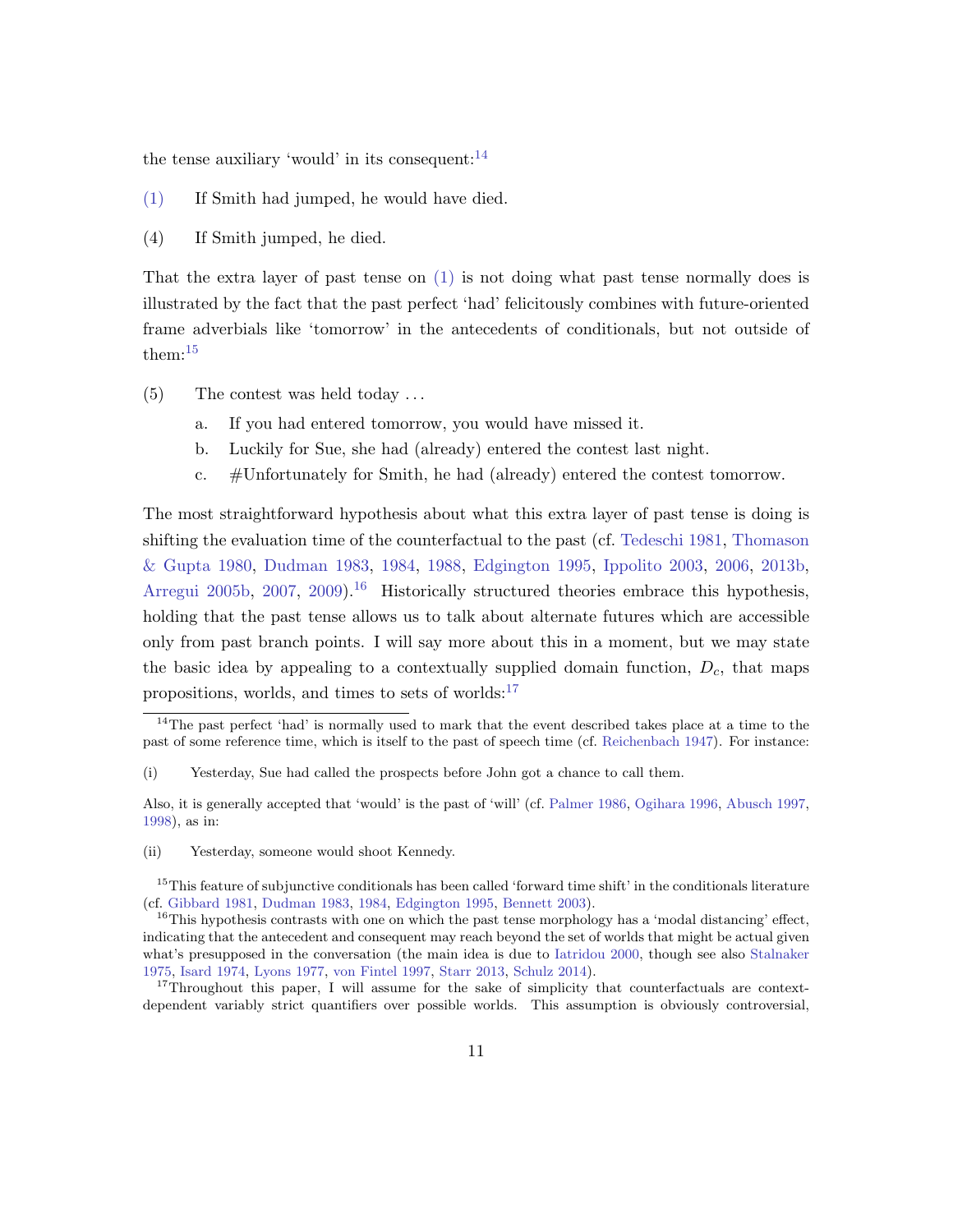semantics:  $A \Box \rightarrow C$  is true at  $c, w, t$  iff all worlds in  $D_c(A, w, t')$  are C-worlds. (Where t  $\prime$  is before  $t$ )

To fix terminology, call the time that is input to the domain function  $D$  counterfactual time [\(Bennett](#page-64-1) [2003](#page-64-1) calls this the time of the fork, or branch).<sup>[18](#page-12-0)</sup> So, what is  $D_c(A, w, t)$ ? Given our above thought about accessing past-accessible futures, a plausible answer is that  $D_c(A, w, t)$  is some subset of the historically possible A-worlds at  $w, t$  (cf. [Thomason &](#page-70-1) [Gupta](#page-70-1) [1980,](#page-70-1) [Thomason](#page-69-2) [1985,](#page-69-2) [Tedeschi](#page-69-1) [1981,](#page-69-1) [Ippolito](#page-66-1) [2003,](#page-66-1) [2006,](#page-66-2) Placek & Müller [2007,](#page-68-0) [Arregui](#page-64-2) [2007,](#page-64-2) [2009\)](#page-64-3):

historical: For any  $w, t: D_c(A, w, t)$  is a subset of the historically possible A-worlds at  $w, t$ .

We define the historically possible worlds relative to  $w$  at time  $t$  as follows:

**Def 1.** The **historically possible** worlds relative to world w at time t is the set  $H(w, t) = \{w' : w' \text{ is exactly intrinsically alike } w \text{ at all times } t' \leq t\}.$ 

The intuitive appeal of this approach is that historical possibilities are distinguished by being asymmetrically structured with respect to time, so that what was once historically possible may not now be historically possible, while everything that is now historically possible was always historically possible. We can see this visually in the following diagram:

but, fortunately, nothing that I say in the paper turns on these assumptions. We could reformulate our discussion within a strict semantics for counterfactuals, or even within a selection-function semantics in which their truth depends on whether C holds at some particular A-world. For further discussion of such assumptions, see [Stalnaker](#page-69-0) [1968,](#page-69-0) [1980,](#page-69-8) [Lewis](#page-67-2) [1973b,](#page-67-2) [von Fintel](#page-65-10) [2001,](#page-65-10) [Gillies](#page-66-8) [2007,](#page-66-8) [Swanson](#page-69-9) [2011.](#page-69-9)

<span id="page-12-0"></span><sup>&</sup>lt;sup>18</sup>There will often be differences between nearby times t and t' that don't matter to the truth value of some counterfactual  $A \rightharpoonup C$  (holding other things fixed), and in such case a speaker may not intend her utterance of  $A \rightharpoonup C$  to have as its counterfactual time t rather than t'. To ensure a common subject matter for a conversation involving some counterfactuals, we should probably not make them about specific times but rather intervals of time (indeed, if time is dense we have no other option anyway). To minimize the complexity in stating the theory, I will ignore this complication in what follows.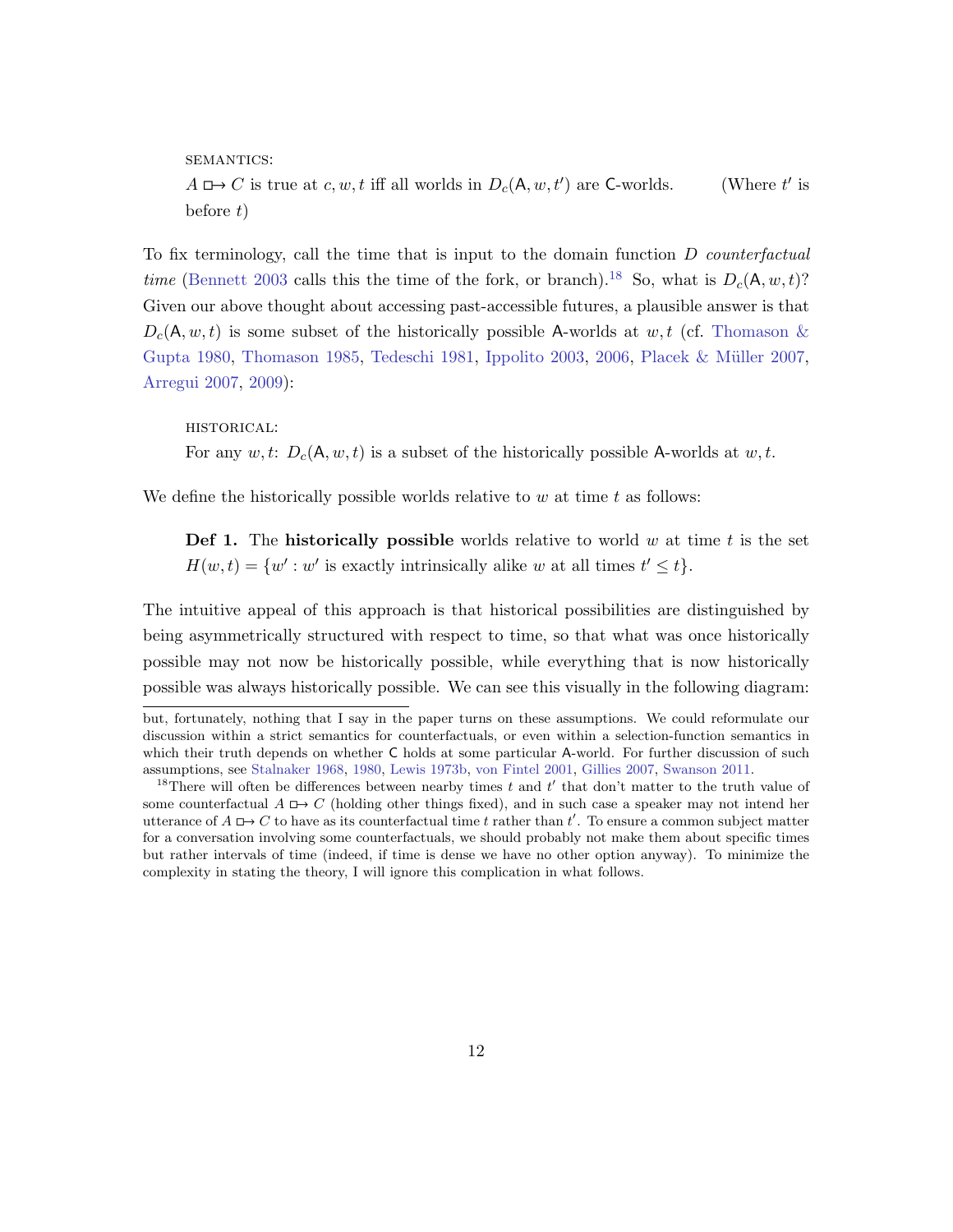

Figure 1

At  $t_1$ ,  $w_1, w_2$ , and  $w_3$  are all historically accessible to  $w_1$ , but at  $t_3$  only  $w_1$  is historically accessible to  $w_1$ . Supposing that counterfactuals are modals that quantify over historical possibilities offers a plausible explanation for why counterfactuals are past-tensed and why they contain 'would' in their consequents—the past tense allows them to quantify over past historical possibilities that are no longer historically possible, and 'would' situates the time of the consequent to the future of that past history-branch point.

Combining SEMANTICS + HISTORICAL yields that  $A \Box \rightarrow C$  is true at c, w, t iff every world in a certain subset of the historically possible A-worlds at  $w, t'$  is a C-world (where  $t'$  is before t). As it stands, this is just a schema for delivering the truth conditions of counterfactuals—different ways of constraining counterfactual time  $t'$  and selecting the relevant subset of the historically possible A-worlds will yield different truth conditions. Thus, the schema is a flexible one, which is good because flexibility seems to be what is required to predict  $(A)$ ,  $(B)$ , and  $(C)$ . However, in order for this strategy to work, we need to pair SEMANTICS with the right account of  $t'$  and  $D_c$ . In the rest of this section, I develop my favored historical-modality theory of counterfactuals, motivating several additional constraints on  $t'$  and  $D_c$ . In §[4,](#page-26-0) I provide a pragmatic motivation for an additional default constraint on  $t'$  and then show how the resulting theory predicts  $(A)$ –(C). Each of the constraints discussed are novel to my theory, distinguishing it from other historical-modality theories of counterfactuals.[19](#page-13-0)

<span id="page-13-0"></span><sup>&</sup>lt;sup>19</sup>See for instance [Jackson](#page-66-0) [1977,](#page-66-0) [Tedeschi](#page-69-1) [1981,](#page-69-1) [Thomason & Gupta](#page-70-1) [1980,](#page-70-1) [Thomason](#page-69-2) [1985,](#page-69-2) [Bennett](#page-64-1) [2003,](#page-64-1) [Ippolito](#page-66-1) [2003,](#page-66-1) [2006,](#page-66-2) [2013b,](#page-66-3) [Arregui](#page-63-0) [2005b,](#page-63-0) [2007,](#page-64-2) [2009,](#page-64-3) [Placek & M¨uller](#page-68-0) [2007.](#page-68-0) None of these authors discuss what factors might set the relevant past counterfactual time. [Arregui](#page-63-3) [2005a](#page-63-3) discusses backtracking counterfactuals within the context of a historical-modality theory, but comes to very different conclusions from mine. One problem with Arregui's theory is that it is incomplete: her theory only extends to backtracking counterfactuals which contain an extra 'have to'. But clearly there are backwards and backtracking counterfactuals which do not contain the extra morphology (e.g., [\(2\)](#page-2-1) and [\(9\)\)](#page-20-0).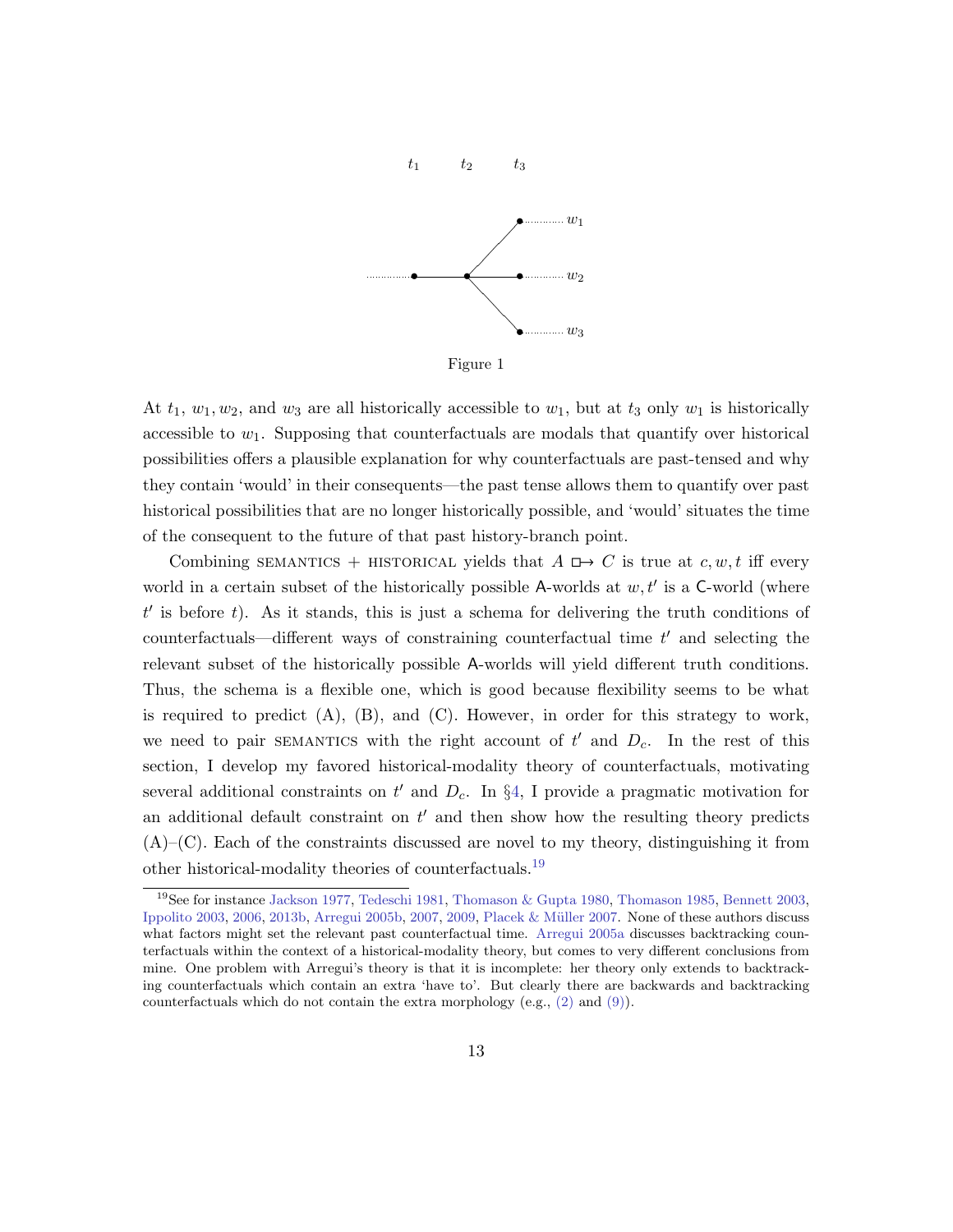## <span id="page-14-0"></span>3.1 Additional constraints on the domain function  $D_c$

Counterfactuals bear a close connection to causation and laws of nature.[20](#page-14-1) For instance, as many theorists have noted, law-like and causal statements seem to support counterfactuals:

- (6) a. It is a law that water is  $H_2O$ .
	- b. If this substance had been water, it would have been  $H_2O$ .
- (7) a. John's throwing the rock caused the window to break.
	- b. If John had not thrown the rock, the window would not have broken.

Furthermore, our intuitions about laws and causation seem to guide our intuitions about counterfactuals. In Fine's Nixon example (reprinted here), we intuitively seem to hold fixed the actual laws in evaluating what happens after the button is pressed.

[\(3\)](#page-7-0) If Nixon had pressed the button, there would have been a nuclear holocaust.

On such grounds, we might be persuaded to think that  $D_c(A, w, t)$  ought to entail all the laws of nature of  $w$ . However, this quickly leads to strange results, if determinism is true. Take an arbitrary counterfactual  $A \Box \rightarrow C$ . Either its counterfactual time is the first moment of w or not. Supposing its counterfactual time t is the first moment of w, then  $A \mapsto C$  will have an extreme backtracking interpretation in which no facts of w are held fixed (except those which are entailed by the laws and certain settings of the initial conditions). Supposing its counterfactual time  $t$  is not the first moment of  $w$ , then if  $D_c(A, w, t)$  entails all of w's (deterministic) laws and A is false at w, then  $D_c(A, w, t) = \emptyset$ . It thus follows that  $A \square \rightarrow C$  is trivially true. Therefore, if the laws of w are deterministic and  $D_c(A, w, t)$  entails all of them, then either all counterfactuals with false antecedents have extreme backtracking interpretations or are trivially true. This is an undesirable result.

I will not take a stand on determinism or indeterminism in this paper. Nonetheless, I will draw a similar lesson to the one Lewis drew from examples like [\(3\),](#page-7-0) though I will implement this lesson in a slightly different way (the benefit of this approach will become clear in a moment). Rather than appeal to laws of nature, I will appeal to the notion of a proposition being *causally sufficient* for another (strictly speaking, it is the *truth* of one proposition that is causally sufficient for the truth of the other; talking in the former way is a convenient shorthand).<sup>[21](#page-14-2)</sup> Given the notion of causally sufficient, we then define the

<span id="page-14-1"></span><sup>20</sup>See for instance [Goodman](#page-66-9) [1947,](#page-66-9) [Chisholm](#page-64-5) [1955,](#page-64-5) [Lewis](#page-67-8) [1986,](#page-67-8) [2000,](#page-68-6) [Maudlin](#page-68-7) [2007,](#page-68-7) [Lange](#page-67-9) [2009.](#page-67-9)

<span id="page-14-2"></span> $^{21}$ I will not provide an analysis of what it is for a proposition to be causally sufficient for another. Here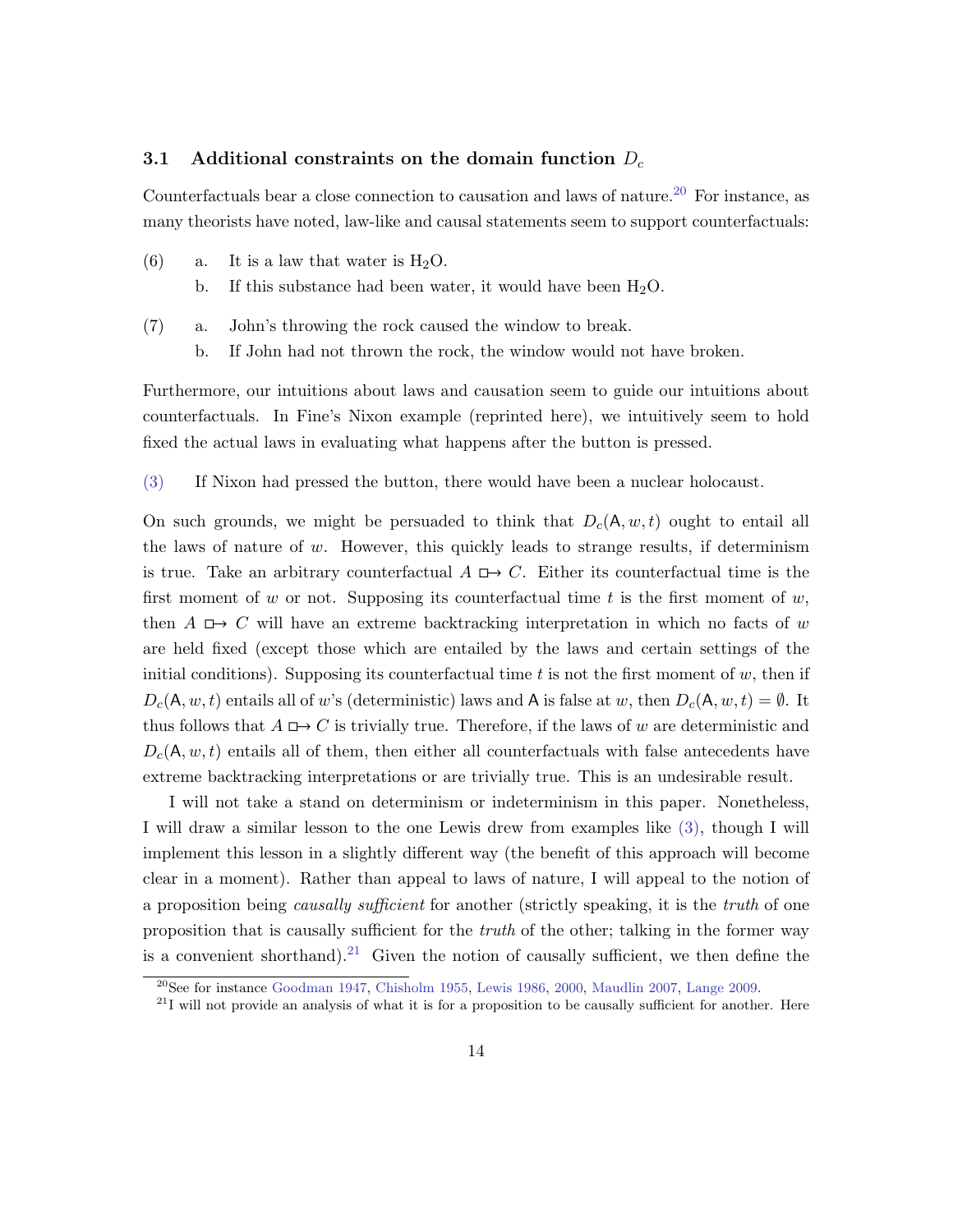following useful terms:

Def 2. A ⊃ B is a causal sufficiency of w iff A is causally sufficient for B at w.

**Def 3.** A is uniquely causally sufficient for B at  $w$  iff A is causally sufficient for B at w and no other proposition is causally sufficient for B at w.

Def 4.  $A \equiv B$  is a unique causal sufficiency of w iff A is uniquely causally sufficient for B at w.

Let  $\mathcal{S}_w$  be the set of all causal sufficiencies of w. Finally, let the interval of time a proposition is about be the interval of time throughout which the event/state it describes takes place (it need not be continuous). With this in hand, we define the function  $S$  which maps a world w and time t to the subset of  $\mathcal{S}_w$  about intervals of time entirely to the future of t:

**Def 5.**  $S(w,t) = \{P \in \mathcal{S}_w : P \text{ is about an interval of time that is entirely to the } \}$ future of  $t$ 

 $S(w, t)$  are thus the causal sufficiencies of w about times to the future of t. (Notice that, for a causal sufficiency to be about times to the future of  $t$ , both its antecedent and consequent must both be about times to the future of  $t$ .) From here, we add the following constraint on counterfactual domains:

causal:  $D_c(\mathsf{A}, w, t)$  is a subset of  $\bigcap S(w, t)$ .

CAUSAL has the effect of constraining  $D_c(A, w, t)$  to contain only worlds which make true every causal sufficiency of  $w$  whose antecedent is about times to the future of  $t$ . As such,  $\alpha$  causal ensures that  $(3)$  will come out true, assuming that its counterfactual time is some time after the relevant background facts X are settled, but just prior to Nixon pushing the button. To see why, recall that it is a feature of the case that pushing the button is causally sufficient, given the background facts  $X$  and laws, for launching a nuclear missile. So, where  $P_t$  is the proposition that Nixon pressed the button at t and  $M_{t'}$  is the proposition that the nuclear missiles are launched at t', we have that  $(P_t \wedge X) \supset M_{t'}$  is a causal sufficiency

is a (very) minimal constraint: if A is causally sufficient for B then either A is false or B is true. Of course, we do not want the converse to hold, but my hope is that, once we see the role causal sufficiencies play in the theory, we will find them understandable enough to tolerate taking them as primitive for now.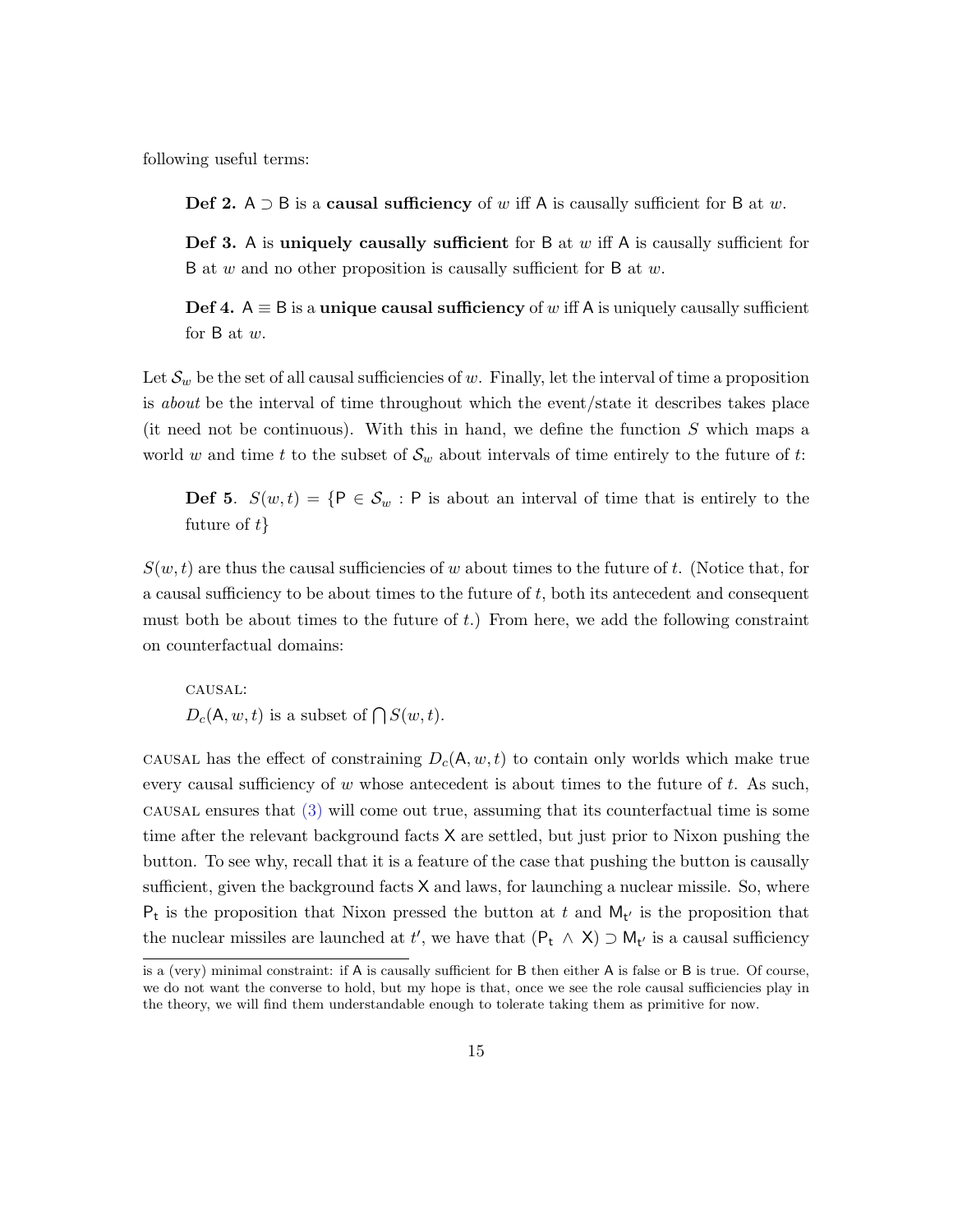of  $w<sup>22</sup>$  $w<sup>22</sup>$  $w<sup>22</sup>$  Suppose also that launching nuclear missiles is causally sufficient for there being a nuclear holocaust. Then, given that  $(3)$ 's counterfactual time is some time  $t^{-1} < t$  at which  $X$  is historically necessary but  $P_t$  is not, it follows that:

• 
$$
D_c(P_t, w, t^{-1}) \models X, P_t
$$
 By HISTORICAL

• 
$$
D_c(P_t, w, t^{-1}) \models (P_t \land X) \supset M_{t'}
$$
 By causal

Hence, every world in  $D_c(P_t, w, t^{-1})$  will be one in which  $M_{t'}$  is true, and hence one in which a nuclear holocaust occurs; so [\(3\)](#page-7-0) will be true. So far, so good.

Nonetheless, HISTORICAL + CAUSAL is not a strong enough constraint on counterfactual domains—it posits a massive break in the causal sufficiencies at counterfactual time, where what we intuitively want is a small, local break. To get a sense of the problem, consider the simple causal model from [Gerstenberg](#page-65-1) et al. [2013:](#page-65-1)



The model supplies us the following causal sufficiencies:  $A \equiv B, A \equiv C, B \supset D, C \supset D$ . Now, consider the counterfactual  $\neg B \Box \rightarrow D$ . Intuitively, on its non-backtracking interpretation,  $\neg B \rightharpoonup D$  is non-trivially true. However, suppose that its counterfactual time is  $t_1$  (the problem will also arise for earlier choices of counterfactual time; at later times, B will be historically settled, and thus  $D_c(\overline{B}, w, t)$  will be empty and hence  $\neg B \Box \rightarrow D$  only trivially true). It follows that:

• 
$$
D_c(\overline{B}, w, t_1) \models A, \overline{B}
$$
 By HISTORICAL

• 
$$
D_c(\overline{B}, w, t_1) \models B \supset D, C \supset D
$$
 By causal

<span id="page-16-0"></span> $^{22}$ There is a slight fudge here, because strictly speaking what we need is the background facts to hold at t, not at some time just prior. We ensure that if  $X$  holds then  $X_t$  holds as well by way of a hindsight constraint (see below for details).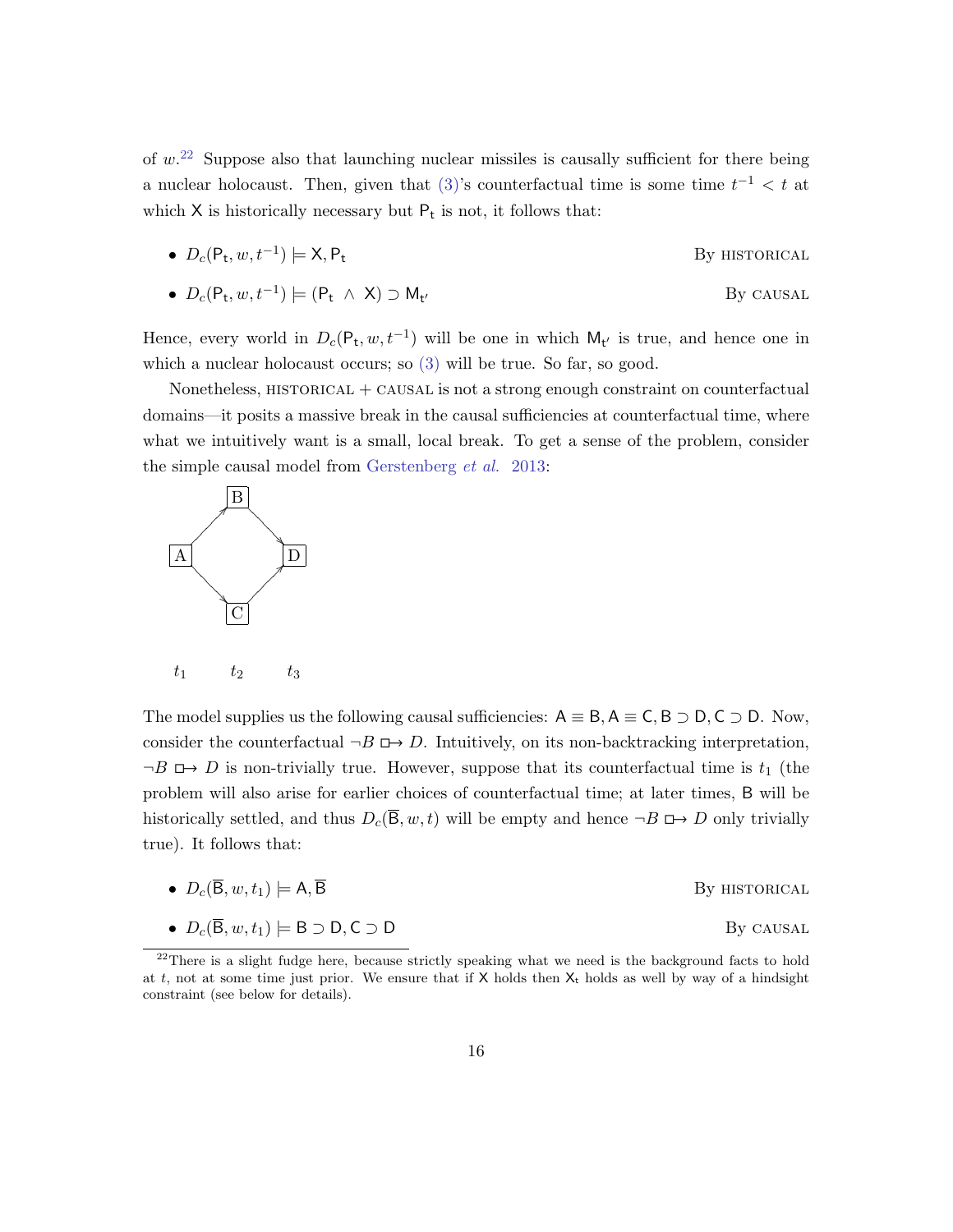But notice that, given just these two constraints,  $D_c(\overline{B}, w, t_1)$  does not entail C, and hence does not entail D. Hence, we wrongly predict that  $\neg B \Box \rightarrow D$  is false!

Here is why we predict the wrong result. Given just historical and causal, in evaluating a counterfactual  $A \rightharpoonup C$ , we consider the class of A-worlds that each shares the history of  $w$  up until  $t$ , and makes true all of  $w$ 's causal sufficiencies about times extending beyond  $t$ . We thus allow for a break in the causal sufficiencies to make room for the counterfactual's antecedent (as Lewis did), but, incorrectly, we allow for too much of a break. Intuitively, the counterfactual's domain must also entail certain facts about times later than its counterfactual time that are not disrupted by adding its antecedent to the causal order. Luckily, there is a natural fix that achieves this result, and which also solves an independent problem.

The thought behind the fix follows Jonathan Bennett's 'same causal chain' proposal (see [Bennett](#page-64-1) [2003,](#page-64-1) pp. 234-237). The basic aim is to ensure that the counterfactual's domain entails every true and salient proposition about times extending beyond  $t$  that is caused in the same way at historical antecedent-worlds as it is at  $w$  (when relating propositions by 'cause' I mean 'cause to be true'; I will use the simpler phrase throughout). Before we implement the idea formally, let us see how it intuitively helps with the above problem. Recall that HISTORICAL and CAUSAL ensure that  $D_c(\overline{B}, w, t_1) \models A, \overline{B}, B \supset D, C \supset D$ ; but, intuitively, we also want the counterfactual's domain to entail C and hence (by closure) D. On the proposal floated here, since C is a true and salient (by assumption) proposition about times beyond  $t_1$ , we check whether it has the same casual origin at historically accessible B-worlds as it does at  $w$ . Intuitively, it does: at the historically accessible Bworlds (at  $t_1$ ), C is caused by A, just as at w. Therefore, we restrict the counterfactual's domain so that  $D_c(\mathsf{B}, w, t) \models \mathsf{C}$  (and thus by closure, D).

To implement this idea a bit more carefully, we first define the historical/sufficiency antecedent worlds at  $w, t$  as the set of antecedent-worlds that match w's history up until t, and make true all of w's causal sufficiencies about times after  $t$ . Formally (suppressing relativization to  $w$ :

**Def 6.**  $\text{HS}_{t}^{A} = A \cap H(w, t) \cap \bigcap S(w, t)$  The historical/sufficiency antecedent worlds

We state our third and final constraint on  $D_c$  as follows:

#### hindsight:

 $D_c(A, w, t)$  entails every true and salient proposition P about times extending beyond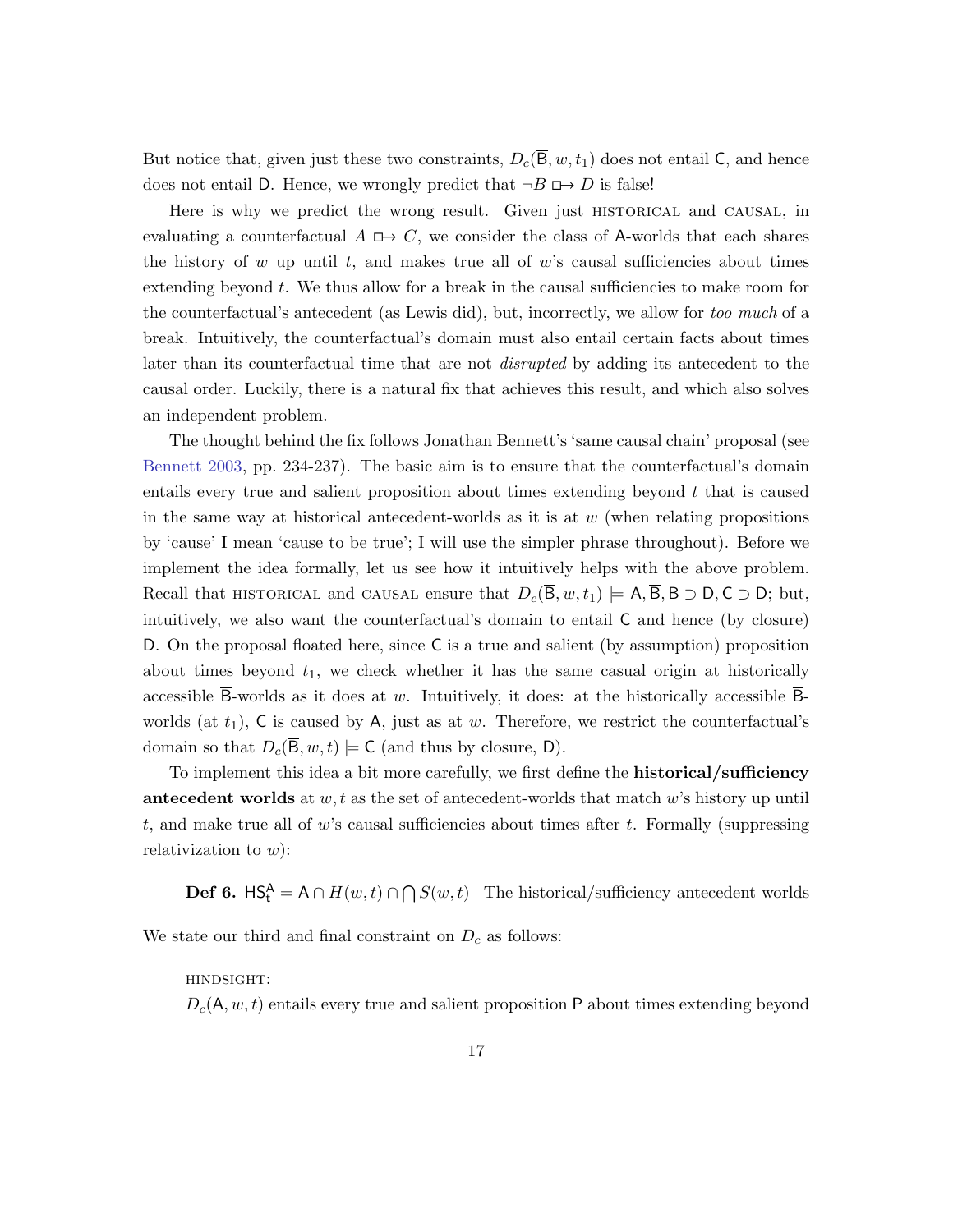t for which  $\mathsf{HS}_{t}^{\mathsf{A}} \cap \mathsf{P} \neq \emptyset \land \forall w' \in \mathsf{HS}_{t}^{\mathsf{A}} \cap \mathsf{P} : \mathsf{P}$  is caused in the same way at  $w'$  as it is at w.

hindsight formally implements Bennett's proposal: the counterfactual's domain entails all the true and salient post-t propositions which are compatible with  $\mathsf{HS}^{\mathsf{A}}_{\mathsf{t}}$  and which are caused in the same way at those worlds as at w.

I turn now to argue that this fix is not ad hoc, but in fact allows the theory to handle a well-known problem case in the literature. Consider the following situation (cf. [Slote](#page-69-3) [1978,](#page-69-3) [Barker](#page-64-6) [1998,](#page-64-6) [Bennett](#page-64-1) [2003,](#page-64-1) [Edgington](#page-65-4) [2004,](#page-65-4) [Schaffer](#page-69-10) [2004a,](#page-69-10) [Noordhof](#page-68-8) [2005,](#page-68-8) [Kaufmann](#page-66-10) [2005,](#page-66-10) [Phillips](#page-68-9) [2007,](#page-68-9) [2011,](#page-68-10) [Walters](#page-70-6) [2009,](#page-70-6) [Won](#page-70-7) [2009,](#page-70-7) [Ahmed](#page-63-4) [2010,](#page-63-4) [2011,](#page-63-5) [Arregui](#page-64-3) [2009,](#page-64-3) [Ippolito](#page-66-3) [2013b](#page-66-3)[,a\)](#page-66-11): Joe pushes the button on an indeterministic coin-flipping machine which initiates a coin flip; as Joe pushes the button, Sue bets that it will land heads; the coin lands tails and Sue loses the bet. Intuitively, in this context  $(8-a)$  is true and  $(8-b)$  is false (or at least not true):

- <span id="page-18-1"></span><span id="page-18-0"></span>(8) a. If Sue had bet on tails, she would have won. True
	- b. If Sue had pushed the button, the coin would have landed tails. False / indeterminate

The difference between [\(8-a\)](#page-18-0) and [\(8-b\)](#page-18-1) seems to result from holding fixed that the coin lands tails in evaluating  $(8-a)$  but not  $(8-b)$ . HINDSIGHT allows my theory to do just this. Let t be some time just before Sue does not bet on tails,  $B_T$  be the proposition that Sue bet on tails, and T be the proposition that the coin landed tails. Consider [\(8-a\)](#page-18-0) first. By HISTORICAL and CAUSAL,  $\mathsf{HS}^{\mathsf{B}_{\mathsf{T}}}_{\mathsf{t}}$  will contain only worlds just like w up until t at which Sue bets on tails, and which are causally alike  $w$  after  $t$ . T is caused in the same way at worlds in  $HS_t^{B_T}$  as it is at w, at both such worlds, T is caused by Joe pushing the button.<sup>[23](#page-18-2)</sup> Thus, presuming for now that T is contextually salient, then by HINDSIGHT,  $D_c(\mathsf{B}_{\mathsf{T}}, w, t)$ will entail  $T$  and hence entail that Sue won.

Compare this result with  $(8-b)$ , and let t' now be some time just before Joe pushes the button. Let  $P_S$  be the proposition that Sue pushes the button. By HISTORICAL and CAUSAL,  $HS_{t'}^{Ps}$  will contain only worlds just like w up until t' at which Sue pushes the button (instead of Joe), and which are causally alike  $w$  after  $t'$ . Now, notice that  $\mathsf T$  is not caused in the same way at worlds in  $HS_{t'}^{P_S}$  as it is at w: at w, T is caused by Joe pushing

<span id="page-18-2"></span><sup>&</sup>lt;sup>23</sup>This is one of the payoffs of stating the semantics in terms of causal sufficiencies rather than laws: we need not presume that every causal sufficiency is an instance of some deterministic law. Thus, we allow for indeterministic causation, as seems to be the case in this coin flip example.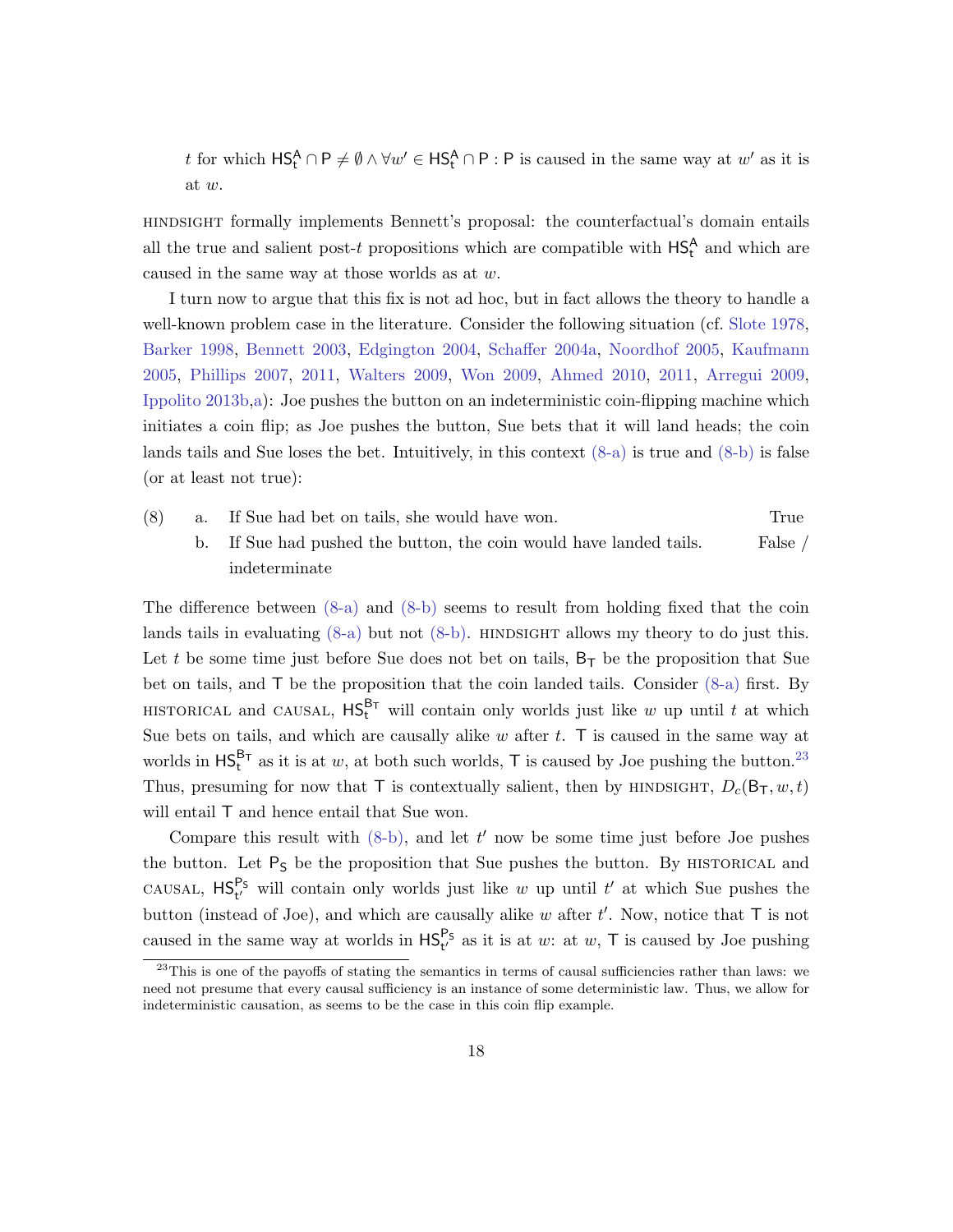the button, whereas at worlds in  $HS_{t'}^{P_S}$ , T is caused by Sue pushing the button. Therefore, given that HINDSIGHT is our final constraint on counterfactual domains,  $D_c(P_S, w, t')$  will not entail  $\mathsf{T}$ , and hence we predict that  $(8-b)$  is false.<sup>[24](#page-19-0)</sup> I conclude that HINDSIGHT is an independently motivated constraint on counterfactual domains.

To sum up, the domain of a counterfactual  $A \Box \rightarrow C$  at c, w, t is  $D_c(A, w, t)$ . This is the set of A-worlds that match the history of w up until some time t (counterfactual time), match w's causal sufficiencies thereafter, and entail all the  $c$ -salient post-t facts that are not 'disrupted' by supposing A. We turn next to motivating some minimal constraints on counterfactual time, t.

### 3.2 Minimal constraints on counterfactual time

What sort of minimal constraint might we motivate for counterfactual time? A plausible candidate is:

Latest antecedent support: For any counterfactual  $A \rightharpoonup C$ , its counterfactual time t is the latest past time such that  $D_c(A, w, t) \neq \emptyset$ .

Latest antecedent support states that the counterfactual time for any counterfactual  $A \rightharpoonup C$  is the latest past time at which it has a nonempty domain. Combining Latest antecedent support with HISTORICAL, CAUSAL, and HINDSIGHT yields a semantics for counterfactuals that is equivalent (as far as I can tell) to that endorsed by Jonathan Bennett (see [Bennett](#page-64-1) [2003,](#page-64-1) pp. 209–220). Call this theory jbat, which stands for Just Before Antecedent Time:

JBAT:  $A \Box \rightarrow C$  is true at  $c, w, t$  iff all worlds in  $D_c(\mathsf{A}, w, t')$  are C-worlds.

(Where  $t'$  is the latest time to the past of t such that  $D_c(A, w, t') \neq \emptyset$ )

<span id="page-19-0"></span> $^{24}$ The theory can also predict the falsity (or at least non-truth) of [\(i\)](#page-19-1) in the scenario above:

<span id="page-19-1"></span><sup>(</sup>i) If Sue had pushed the button, she would have lost.

The proposition that Sue lost,  $L$ , is caused by the coin landing tails and Sue betting heads at  $w$ . But there are L-worlds in  $HS_{t'}^{P_S}$  in which Sue bet tails and the coin landed heads. Hence, L is not caused in the same way at w as it is at  $HS_{t'}^{P_S}$ . Furthermore, this holds even if we change the case slightly so that Sue makes her bet before the coin is flipped, so that  $HS_{t'}^{P_S} \models B_H$ . In that case, L *still* is not caused in the same way at w as it is at worlds in  $HS_{t'}^{P_5}$ . At w, L is caused by Sue betting heads and Joe flipping the coin (causing it to land tails). But at L-worlds in  $HS_{t'}^{P_5}$ , L is caused by Sue betting heads and Sue flipping the coin (causing it to land tails).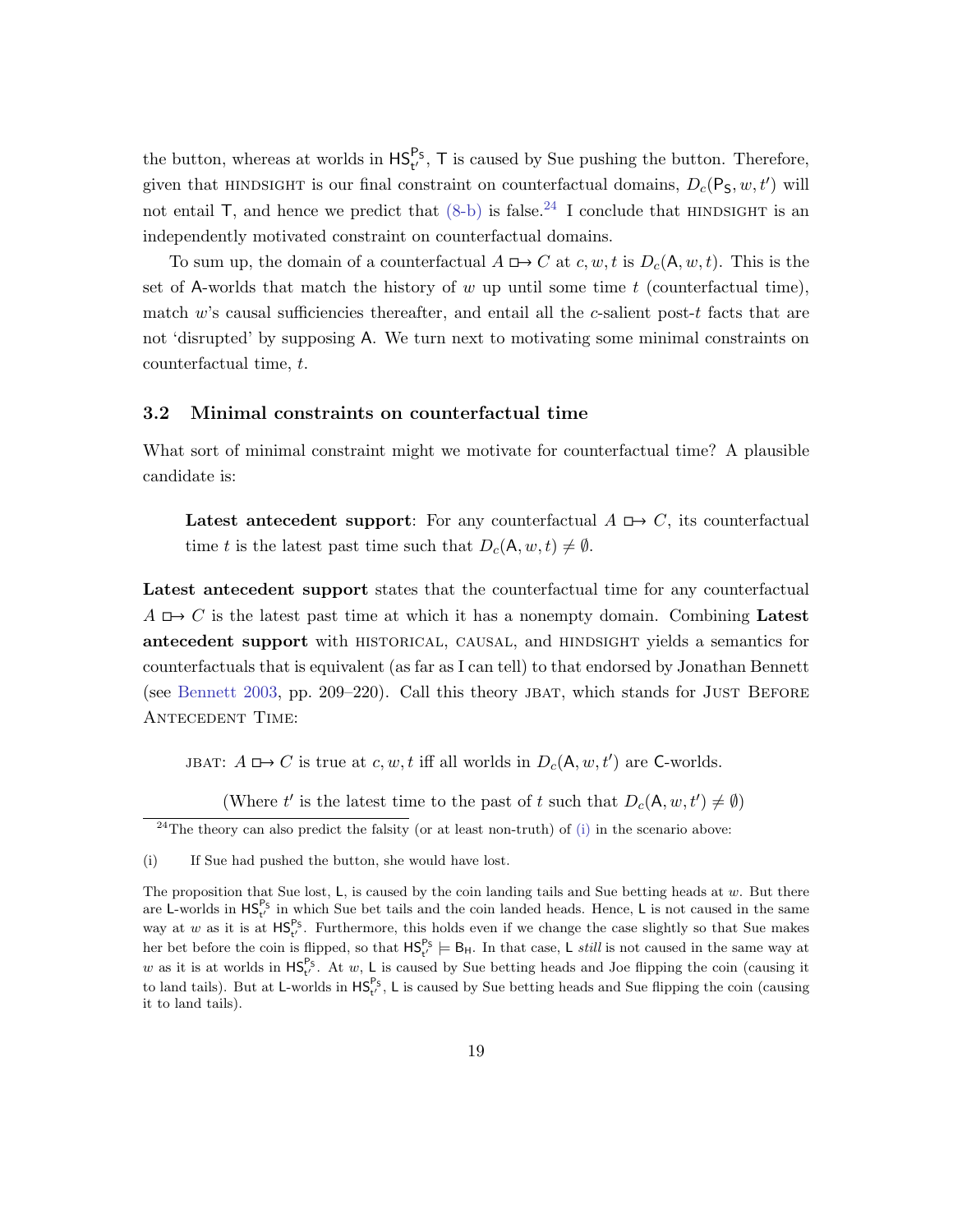This is not a bad first pass at a semantics for counterfactuals. However, Latest antecedent support suffers from at least two problems: (i) it cannot handle backward counterfactuals, and (ii) it is unmotivated (as it stands). Focus on (i) for now. I will argue that backward counterfactuals demand a looser minimal constraint on t. To see why, consider the backward counterfactual that Beth utters:

<span id="page-20-0"></span>(9) Had Smith jumped, there would have already been a net below him to catch him safely.

Since in fact there was no net beneath Smith, the consequent of [\(9\)](#page-20-0) is actually false. Let J be the proposition that Smith jumped, and N be the proposition that there was a net beneath him just prior. Therefore, presuming that the latest time t at which  $D_c(J, w, t)$  is non-empty is after the time at which N is about,<sup>[25](#page-20-1)</sup> JBAT predicts that [\(9\)](#page-20-0) should be false, simply because  $N$  is actually false. But this is wrong—the truth of  $(9)$  is not determined entirely by whether its consequent is actually true or false. Rather, whether [\(9\)](#page-20-0) is true or false depends on what would have preceded Smith's jump—and this fact is independent of whether that event actually occurred. The problem here is with Latest antecedent support, and can be seen clearly in the following diagram:



In the diagram, suppose  $t_2$  is the latest time for which  $D_c(J, \alpha, t_2)$  is non-empty. Then, since  $N$  is actually false and about times before  $t_2$ , it must be false at all historically possible worlds at  $\alpha$ ,  $t_2$ , and hence false at every world in  $D_c(J, \alpha, t_2)$ . In such conditions, JBAT predicts  $(9)$  to be false. However, intuitively, the truth values of many backward

<span id="page-20-1"></span><sup>&</sup>lt;sup>25</sup>I take it that this assumption is plausible for  $(9)$ , though strictly speaking we just need it to be true for at least some backward counterfactuals.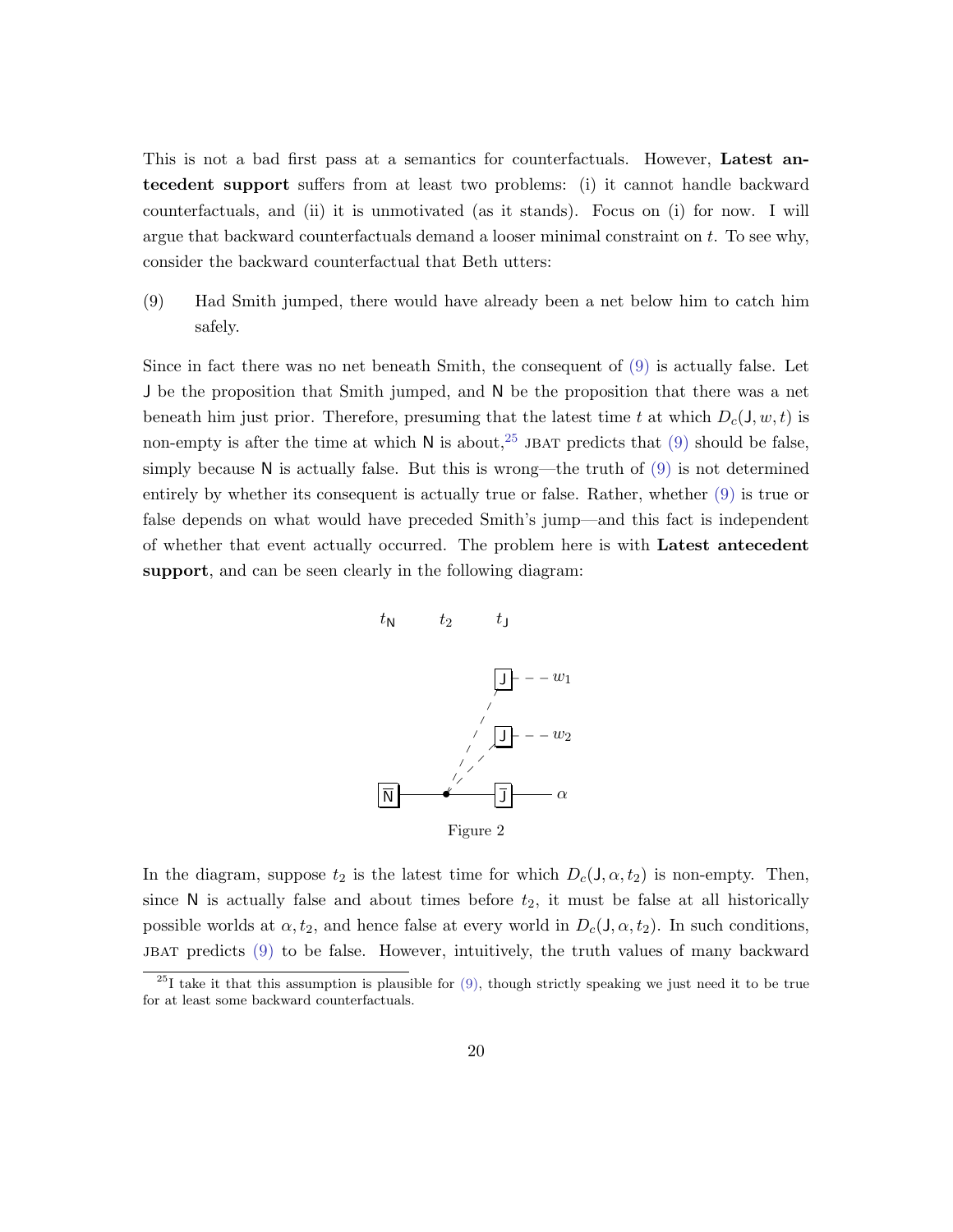counterfactuals (including [\(9\)\)](#page-20-0) are independent of the truth values of their consequents. Hence, Latest antecedent support is too strict—it incorrectly predicts that the truth values of such backward counterfactuals are determined entirely by the truth values of their consequents.

#### 3.2.1 Motivating two constraints

The most natural fix is to reject **Latest antecedent support** in favor of a looser minimal constraint on counterfactual time which allows us to avoid predicting that  $A \mapsto C$  is true/false merely because its consequent is true/false. I propose that following two minimal constraints on counterfactual time:[26](#page-21-0)

The default counterfactual time t for  $A \rightharpoonup C$  will be some time to the past of the time of the context such that (if any):

**Possible antecedent:**  $D_c(A, w, t) \neq \emptyset$ . Contingent consequent:  $H(w, t) \cap A \cap C \neq \emptyset$  and  $H(w, t) \cap A \cap \overline{C} \neq \emptyset$ 

Possible antecedent says that the default counterfactual time for some counterfactual  $A \mapsto C$  is one at which its domain is non-empty. **Contingent consequent** says that this time is one at which  $\mathsf C$  is not settled by the history up until t, together with  $\mathsf A$  (neither it nor its negation are A-historically necessary). In the rest of this section, I will motivate both constraints, and then show how they mark an improvement over Latest antecedent  $\boldsymbol{\mathrm{support}.^{27}}$  $\boldsymbol{\mathrm{support}.^{27}}$  $\boldsymbol{\mathrm{support}.^{27}}$ 

(i) A: If Smith had jumped, there would have been a net beneath him to catch him.

<span id="page-21-0"></span><sup>&</sup>lt;sup>26</sup>This proposal may face challenges from wild counterfactuals whose antecedents and consequents are always historically impossible. I want to set aside these challenging counterfactuals for now. There are several ways of handling them—extending the domain of counterfactuals to include impossible worlds, for instance. See [Khoo](#page-67-5) [2015b](#page-67-5) for more discussion of several strategies.

<span id="page-21-1"></span> $^{27}I$  pause to emphasize that both are *default* constraints, and hence compatible with exceptions. For instance, we sometimes use counterfactuals in stating reductio ad absurdum reasoning as applied to some hypotheses under consideration. Thus, we have:

B: I agree, but it simply was not possible for there to have been a net beneath Smith to catch him.

If you are like me, you might initially find B's response somewhat strange. This is further support for Contingent consequent. However, notice that we can make sense of what B is saying here. In effect, B is trying to reason to the conclusion that Smith did not jump. My theory can predict this if supplemented with a suitable semantic theory of metaphysical possibility modals. I will not defend any particular theory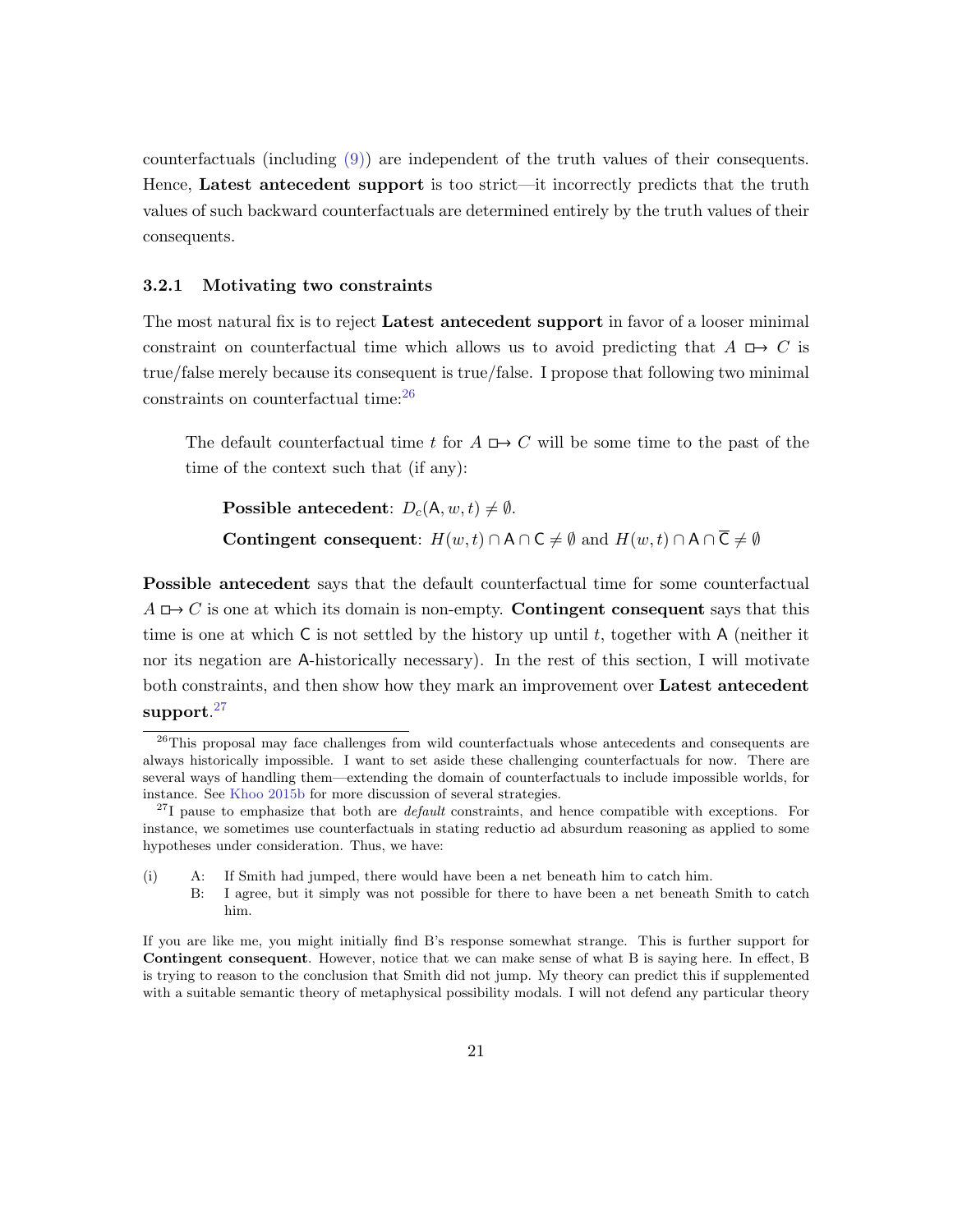Begin with Possible antecedent. It is plausible that ordinary speakers and hearers aim to avoid saying, and interpret each other as having said, propositions which are trivially true—such propositions are uninformative, and hence of no interest in conversations where information exchange is an important goal. Indeed, this general tendency to avoid trafficking in trivially true propositions seems to be why universal quantifiers invariably carry presuppositions that their domains are nonempty (cf. [Strawson](#page-69-11) [1952,](#page-69-11) [Hart](#page-66-12) [1951\)](#page-66-12).<sup>[28](#page-22-0)</sup> Here is an example involving nominal quantifiers:

- <span id="page-22-1"></span>(10) a. #Every living Civil War veteran attended last night's gala.
	- b. #Did every living Civil War veteran attend last night's gala?
	- c. #Not every living Civil War veteran attended last night's gala.

Suppose the domain of the restricted nominal quantifier 'every $\phi$ ' is the set of things that are  $\phi$ . But the set of living Civil War veterans (the denotation of 'living Civil War veteran') is empty since there are no such things. Thus, the domain of 'every living Civil War veteran' is empty. So if each sentence in [\(10\)](#page-22-1) presupposes that its primary quantifier has a nonempty domain, each sentence in [\(10\)](#page-22-1) suffers from presupposition failure, which explains why these sentences are infelicitous. Exactly the same behavior is exhibited by adverbial quantifiers:

- <span id="page-22-2"></span>(11) a. #Michael Jordan always brought cookies when he went to the moon.
	- b. #Did Michael Jordan always bring cookies when he went to the moon?
	- c. #Michael Jordan did not always bring cookies when he went to the moon.

Suppose the domain of the restricted adverbial quantifier 'always<sub> $\phi$ </sub>' is the set of actual situations that are  $\phi$  (cf. [Berman](#page-64-7) [1987,](#page-64-7) [Kratzer](#page-67-3) [1989,](#page-67-3) [von Fintel](#page-65-11) [2004\)](#page-65-11). There are no

at this time, but consider the proposal of [Williamson](#page-70-8) [2007:](#page-70-8)

<sup>(</sup>ii)  $\Diamond A$  is true at c, w, t iff  $A \Box \rightarrow \bot$  is false at c, w, t.

Then, supposing each is evaluated relative to the same past time t, if  $A \Box B$   $\rightarrow C$  and  $\neg \Diamond C$  are both true, it follows that  $\neg \Diamond A$  is also true. (Proof: suppose  $A \Box \neg C$  and  $\neg \Diamond C$  are both true at c, w, t. Then  $D_c(\mathsf{A}, w, t) \subseteq \mathsf{C}$  and  $D_c(\mathsf{C}, w, t) \subseteq \mathsf{L}$ . Thus,  $D_c(\mathsf{C}, w, t) = \emptyset$ . Hence,  $\mathsf{HS}_{t}^{\mathsf{C}} = \emptyset$ ; this follows because it cannot be the case that  $D_c(C, w, t)$  is empty due to it entailing some post-t propositions incompatible with C, since by HINDSIGHT any such propositions it entails must be compatible with C. Suppose for reductio that  $D_c(\mathsf{A}, w, t) \neq \emptyset$ . Then, since  $D_c(\mathsf{A}, w, t) \subseteq \mathsf{C}$  (by assumption), it must be that  $\mathsf{HS}_{t}^{\mathsf{A}} \cap \mathsf{C} \neq \emptyset$ . But we have already seen that  $\mathsf{HS}^{\mathsf{C}}_t = \emptyset$ . So,  $D_c(\mathsf{A}, w, t) = \emptyset$ . Thus  $D_c(\mathsf{A}, w, t) \subseteq \bot$ , and hence  $A \square \rightarrow \bot$  is true at  $c, w, t$ . And thus  $\neg \Diamond A$  is true at c, w, t.)

<span id="page-22-0"></span> $^{28}$ I will remain neutral with respect to whether the *sentence* presupposes this, or whether *speakers* using such sentences presuppose this, or whether both do and that there's some explanation of the one in terms of the other.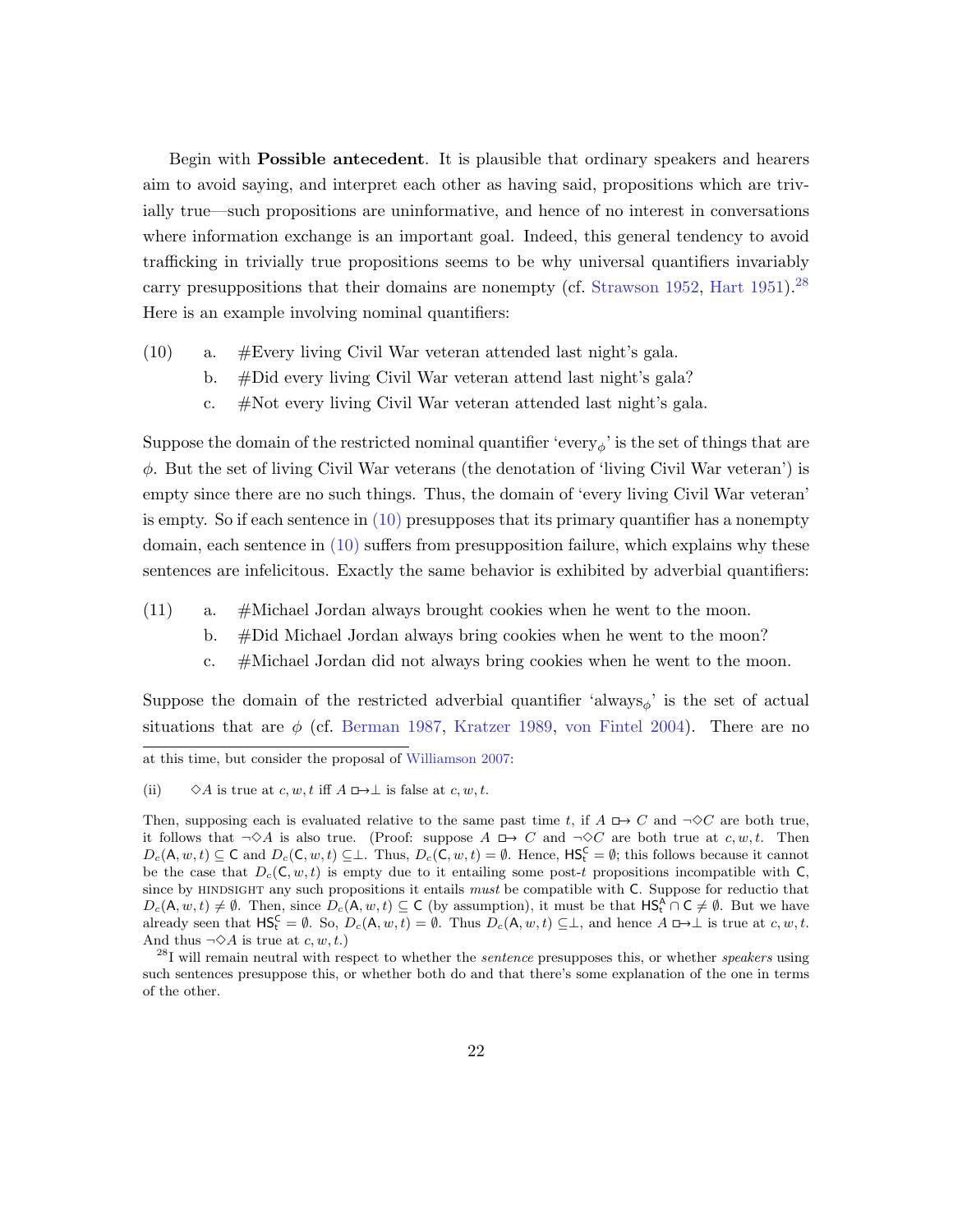actual situations in which Michael Jordan went to the moon. Thus, the domain of the restricted quantifier 'always  $\psi$  when Michael Jordan went to the moon' is empty. So if each sentence in  $(11)$  presupposes that its primary quantifier has a nonempty domain, each sentence in [\(11\)](#page-22-2) suffers from presupposition failure, which explains why these sentences are infelicitous.

The presumption against triviality seems to be quite robust and general across universal quantifiers of different types. Thus, there is every reason to suppose that there is a similar presumption against triviality in modal expressions, such as counterfactuals. Next, given our semantics, counterfactuals are equivalent to restricted universal quantifiers. Therefore, we have every reason to expect that counterfactuals too will carry a presupposition that their domains are nonempty:

EXISTENCE:  $A \square \rightarrow C$  presupposes that  $D_c(A, w, t) \neq \emptyset$ .

Now, recall that, on my theory, the lexical domain of a counterfactual is determined by an independent parameter of interpretation—counterfactual time. Thus, given the default pressure to interpret sentences so that their presuppositions are met, we should expect that the default interpretation of a counterfactual will be one on which its counterfactual time ensures its domain is non-empty, and this is just Possible antecedent.

Turn next **Contingent consequent**. Suppose  $A \rightharpoonup C$  is interpreted as per the default (and hence has a non-empty domain). Then,  $A \Box \rightarrow C$  is true only if there are some C-worlds in  $D_c(\mathsf{A}, w, t)$  (where t is its counterfactual time), and this is so only if  $H(w, t) \cap \mathsf{A} \cap \mathsf{C} \neq \emptyset$ (if  $\mathsf C$  is false at w). Now, it seems plausible that considerations of charity will generally motivate interpreting sentences (or utterances thereof) so they have some chance of being true.<sup>[29](#page-23-0)</sup> Thus, we expect the default interpretation of  $A \Box \rightarrow C$  to be one in which its counterfactual time allows some C-worlds in its domain (if there are any such times); to fail to interpret  $A \rightharpoonup C$  in this way would be to interpret it in such a way that it has no chance at being true. Admittedly, this is only evidence for one half of Contingent consequent. What about its second conjunct, that  $H(w, t) \cap A \cap \overline{C} \neq \emptyset$ ?

One motivation for the second conjunct of Contingent consequent has to do with counterfactuals with true consequents, such as:

<span id="page-23-1"></span>(12) If Smith had jumped, there (still) would have been no net beneath him.

<span id="page-23-0"></span> $^{29}$ This is a corollary of my principle TRUTH, which I will discuss in more detail in  $\S4$ .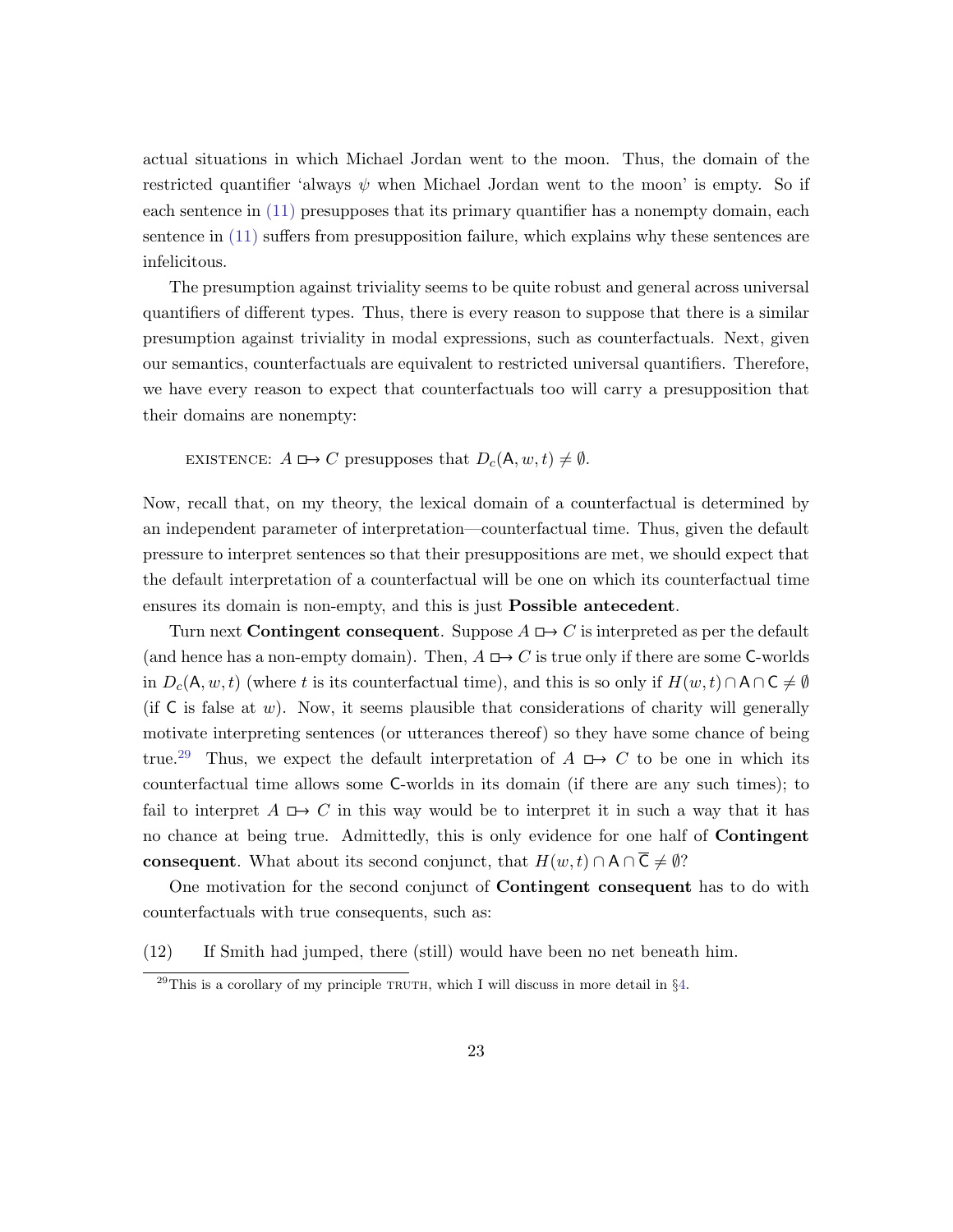Although discussing the correct semantics for such 'concessive' counterfactuals goes beyond the scope of this paper,  $30$  it seems that such counterfactuals place the same restriction on their counterfactual times as counterfactuals with false consequents—in particular, that their counterfactual times are constrained to be prior to the historical settling of their consequents. Without such a restriction—for instance, if we just had the first conjunct of Contingent consequent, [\(12\)](#page-23-1) could have any time as its counterfactual time. But if that were so, combining this proposal with considerations of charity in speaker interpretation (see §[4.2](#page-32-0) below) will yield a theory which predicts that [\(12\)](#page-23-1) will automatically be judged true (since there is an easy available interpretation on which it is true: just let its counterfactual time be some time after which it is settled that there was no net beneath Smith). Furthermore, this prediction will apply equally to any backward counterfactual with a true consequent, resulting in the trivialization of all such counterfactuals. But intuitively not all such counterfactuals are trivialized in this way. For instance, in certain contexts, [\(12\)](#page-23-1) is judged true. But in other contexts (such as after Beth's preamble, as we saw at the outset), it seems false and instead [\(9\)](#page-20-0) seems true.

[\(9\)](#page-20-0) Had Smith jumped, there would have already been a net below him to catch him safely.

Thus, backward counterfactuals with true consequents are not automatically judged true. The second conjunct of Contingent consequent allows us to avoid this consequence by constraining counterfactual time to be some time before  $C$  is historically settled.<sup>[31](#page-24-1)</sup>

Turn next to the upshot of these default constraints on counterfactual time for our historical-modality theory. Suppose A and  $C$  are both false at  $w$ , as is the case with most counterfactuals. By **Possible antecedent**, the default counterfactual time for  $A \rightharpoonup C$ 

<span id="page-24-0"></span> $30$ For instance, the proper account will need to say something about the semantics of words like 'even' and 'still'. See [Bennett](#page-64-8) [1982,](#page-64-8) [2003,](#page-64-1) [Barker](#page-64-9) [1991,](#page-64-9) [1994,](#page-64-10) [Lycan](#page-68-11) [1991,](#page-68-11) [2001](#page-68-12) for discussion.

<span id="page-24-1"></span> $31$  pause to briefly note two other motivations for **Contingent consequent**. [Khoo](#page-67-5) [2015b](#page-67-5) shows that Contingent consequent follows from a principle that, together with a historical-modality theory of counterfactuals, predicts the semantic difference between indicative and subjunctive conditionals like the following:

<sup>(</sup>i) a. If Oswald did not shoot Kennedy, someone else did.

b. If Oswald had not shot Kennedy, someone else would have.

I will not be able to discuss this additional motivation for **Contingent consequent** in this paper for sake of space. However, I do want to flag that we will see one other important benefit of **Contingent consequent** in §[4.2.2.](#page-43-0) Hence, at least within the context of my overall theory, **Contingent consequent** seems strongly supported.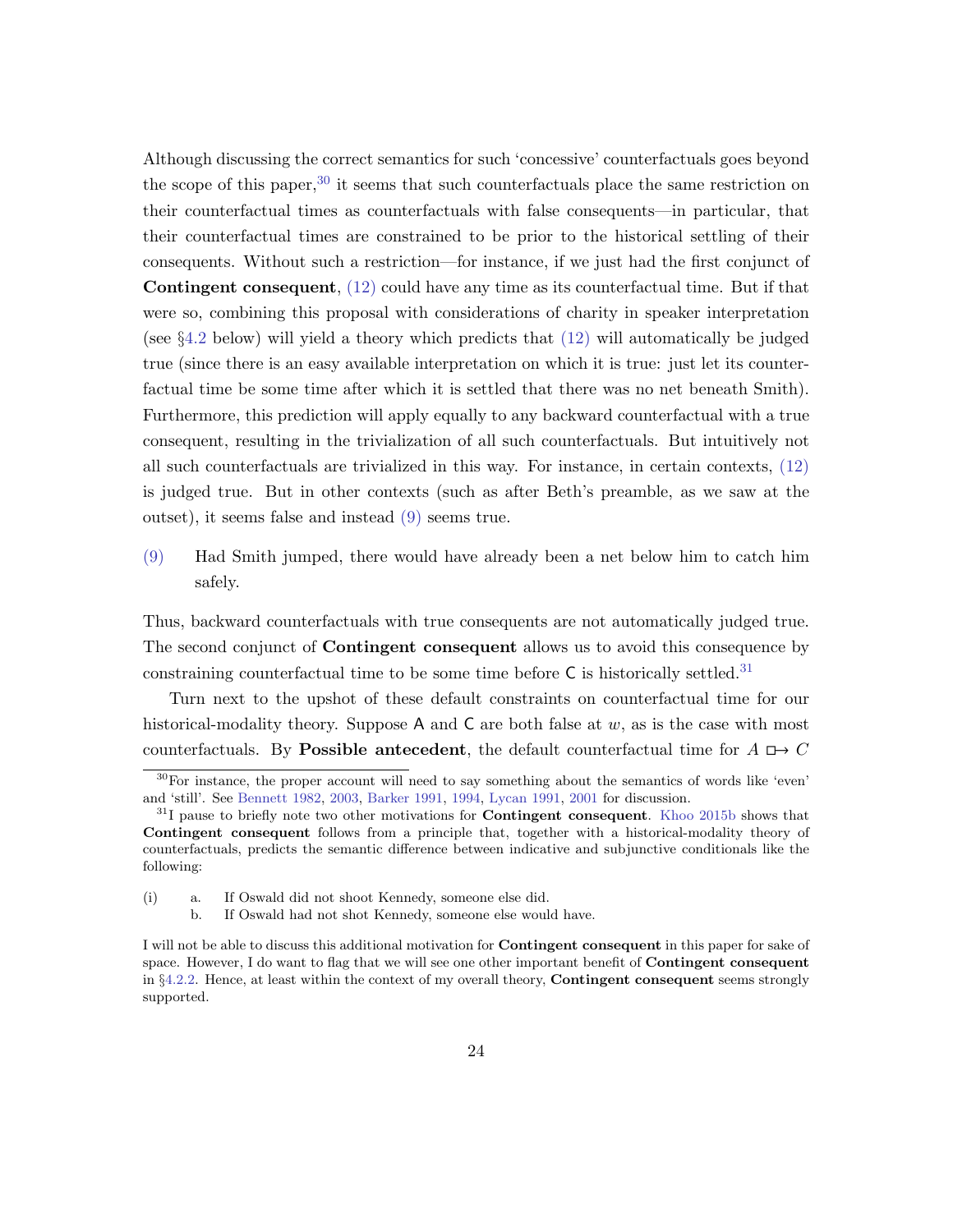will be some time before the time A is about.<sup>[32](#page-25-0)</sup> This seems right: remember that, in predicting the right truth values for the counterfactuals in the last section, I assumed that their counterfactual times preceded the times their antecedents were about. For analogous reasons, by **Contingent consequent**, the default counterfactual time for  $A \square \rightarrow C$  will be some time before the time C is about. This is what allows for the possibility of backward counterfactuals whose truth values are independent of their consequents' truth values. In the case illustrated by Figure 2, we suppose that  $t_1$  is the latest moment such that  $H(w, t_1) \cap A \cap N \neq \emptyset$  and  $H(w, t_1) \cap A \cap \overline{N} \neq \emptyset$ . By **Contingent consequent**, counterfactual time t must not come after  $t_1$ . Supposing that its counterfactual time just is  $t_1$ , then the truth or falsity of a backward counterfactual  $(9)$  ( $J \mapsto N$ ) will not be settled by the truth value of its consequent. For instance, Figure 3 reveals a scenario in which N is actually false, but  $J \mapsto N$  is actually true:



Thus, the two minimal constraints Possible antecedent and Contingent consequent on counterfactual time are both independently motivated and allow for the possibility of backward counterfactuals whose truth values are independent of their consequents' truth values. These two principles together comprise the default minimal constraints on the counterfactual time of any counterfactual (forward, backward, backtracking, non-backtracking). Say that a time t is a *default admissible* counterfactual time for  $A \Box D$  or in context c iff t satisfies both Possible antecedent and Contingent consequent.

In the next section, I motivate two general pragmatic constraints on interpretation and show how they affect the choice of counterfactual time. I then show how the resulting

<span id="page-25-0"></span><sup>&</sup>lt;sup>32</sup>Suppose for reductio that t is some time after the time A is about. Then, given that A is false at w, there are no historically possible A-worlds at t. Thus, by HISTORICAL,  $D_c(A, w, t) = \emptyset$ . Hence, **Possible** antecedent is violated.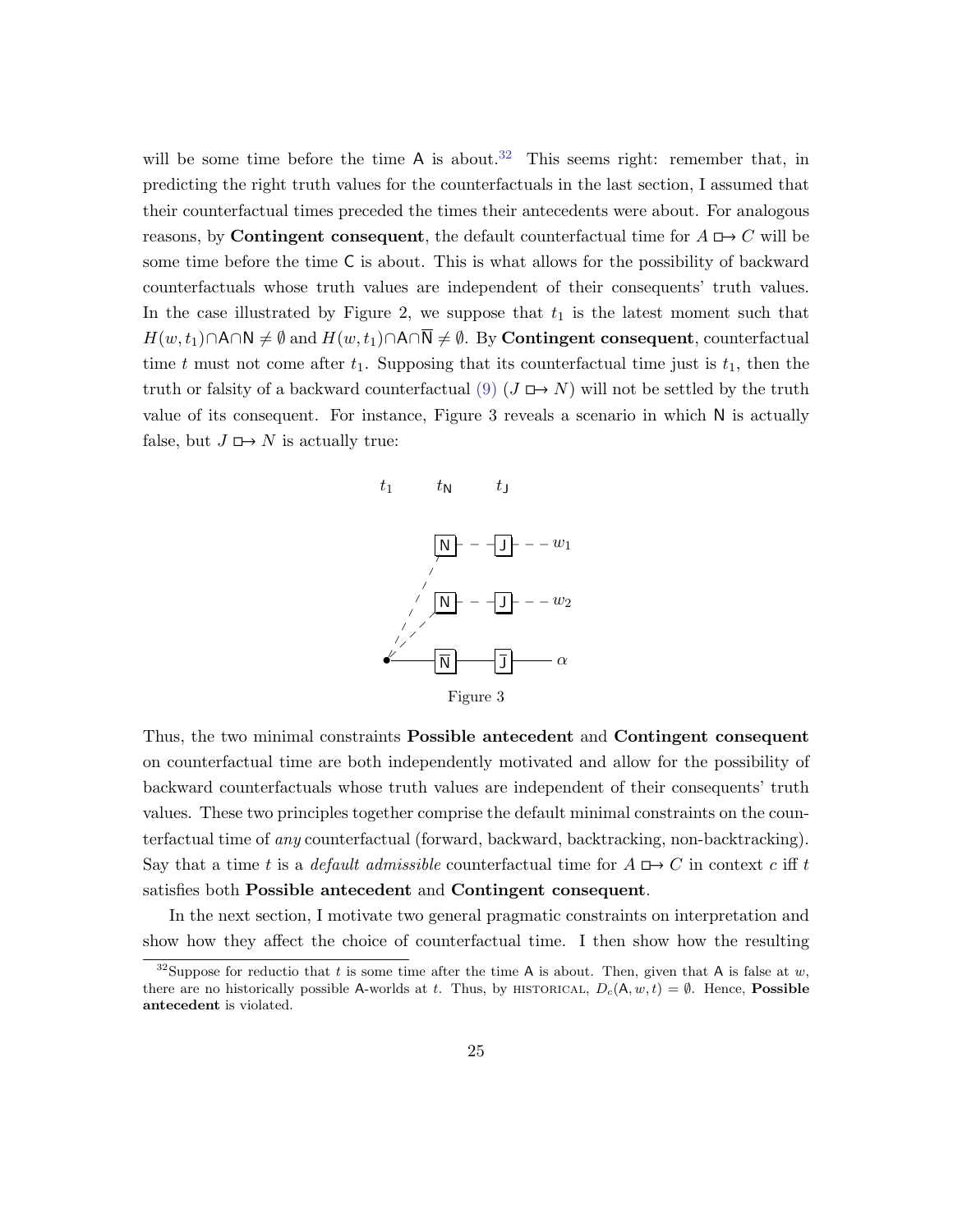semantics predicts  $(A)$ – $(C)$ .

## <span id="page-26-0"></span>4 Backtracking and time

Recall  $(A)$ – $(C)$ :

- A. Forward counterfactuals admit of two kinds of interpretations: backtracking and non-backtracking.
- B. The default interpretation of a forward counterfactual is non-backtracking.
- C. Asserting a backward counterfactual will often make salient a backtracking interpretation of a forward counterfactual sharing the same antecedent with, and uttered after, that backward counterfactual.

My strategy is to explain  $(A)$ – $(C)$  by showing how certain independently motivated pragmatic principles of interpretation yield choices of counterfactual times that predict  $(A)$ – (C). To get a sense of the strategy, consider the theory so far. On the theory, the truth of  $A \rightharpoonup C$  depends on the history of w up until t, the causal sufficiencies of w after t, and the post-t facts not disrupted by A. Earlier counterfactual times hold fixed less of  $w$ 's past and more of its causal sufficiencies, while later counterfactual times hold fixed more of w's past and fewer causal sufficiencies. Hence, we can think of the choice of counterfactual time t as trading off history for causal sufficiencies (opting for an earlier time) or vice versa (opting for a later time), as bounded by our default admissibility constraints on t, Contingent consequent and Possible antecedent. My strategy is to connect later admissible counterfactual times to non-backtracking interpretations and earlier admissible counterfactual times to backtracking interpretations. I will argue that there is a default preference for later admissible counterfactual times, thus predicting (B); however, accepting a (relevant) backward counterfactual can override this default and lead to an earlier counterfactual time, thus resulting in a backtracking interpretation—hence predicting (C) and thereby also (A).

Before we get into the theory, it will be helpful to have an idealized picture of the causal situation described at the outset (Smith poised to jump on the roof of the twenty story building):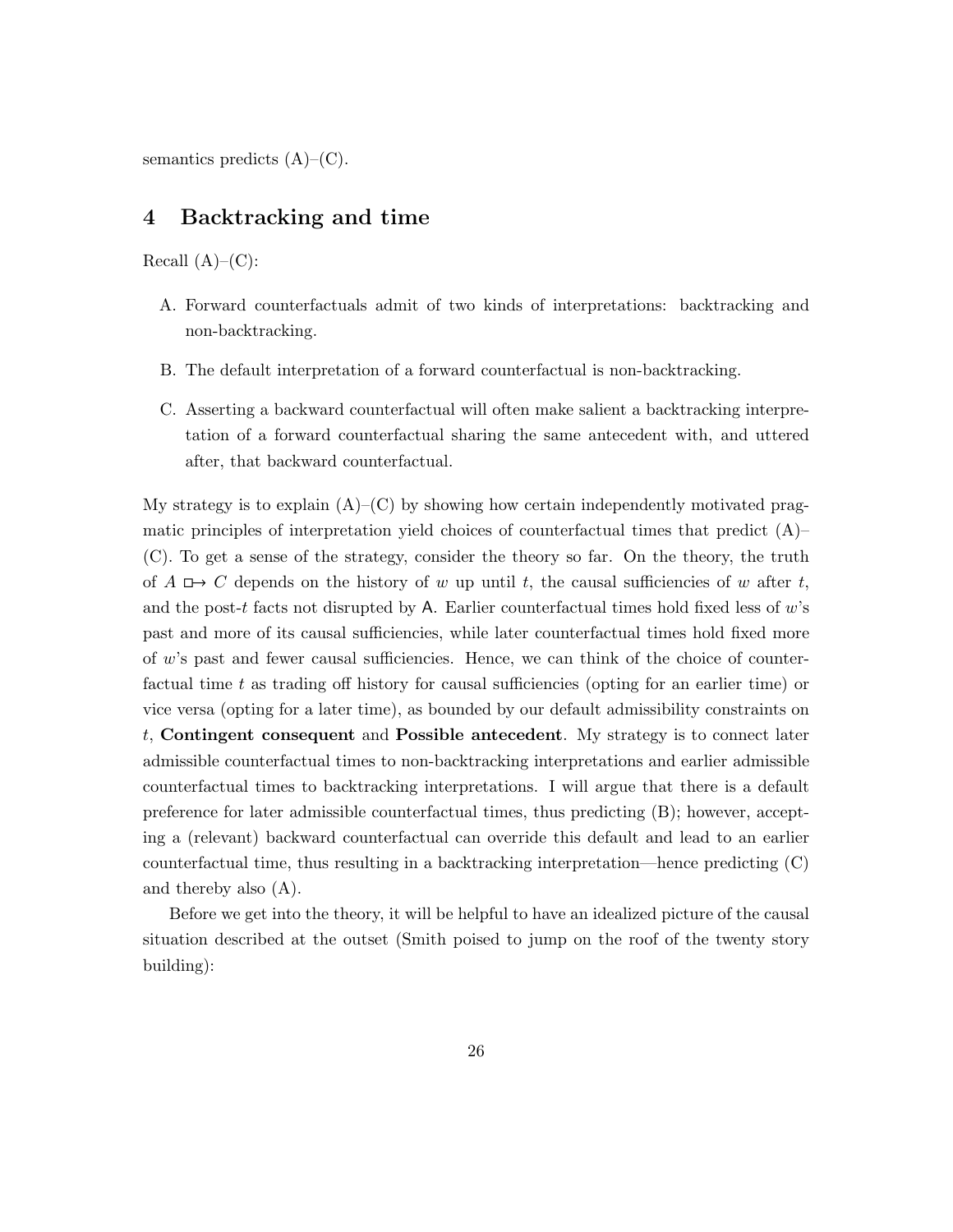#### Facts:

- B: Smith believed that jumping would kill him.
- D: Smith desired to live.
- R: Smith was rational.
- $N_{t_i}$ : there was not net underneath Smith to break his fall at  $t_i$ .
- K: Smith knew whether there was something beneath him to break his fall at  $t$ .
- J: Smith jumped at  $t'$ .
- L: Smith lived.
- S: If there is no net underneath Smith to break his fall and he knows whether there is, he will believe that jumping will kill him.

 $(\overline{\mathsf{N_r}} \wedge \mathsf{K}) \supset \mathsf{B}$ 

•  $L_1$ : Anyone who is rational, has no wish to die, and believes  $\phi$ ing will kill them, will not  $\phi$ .

$$
(B \land D \land R) \supset J \tag{Relevant instance}
$$

• L2: Anyone jumping from a 20 story building with no net underneath them will die.

 $(J \wedge \overline{N_{t'}}) \supset \overline{L}$ (Relevant instance)

Given this idealization, we may represent the causal structure of the scenario in the following diagram, which represents the causal relations among different propositions at the world of evaluation:<sup>[33](#page-27-0)</sup>

<span id="page-27-0"></span> $33$ Of course, the time of Smith's hypothetical jump is underspecified by [\(1\).](#page-1-0) However, it may still be constrained in certain contexts. For instance, supposing that Smith was on the roof from 1:00pm to 1:30pm, then any hypothetical jump of Smith occurring in that interval would count as a relevant hypothetical jump. More on how my theory can be extended to handle underspecified antecedents in §[5.5.](#page-59-0)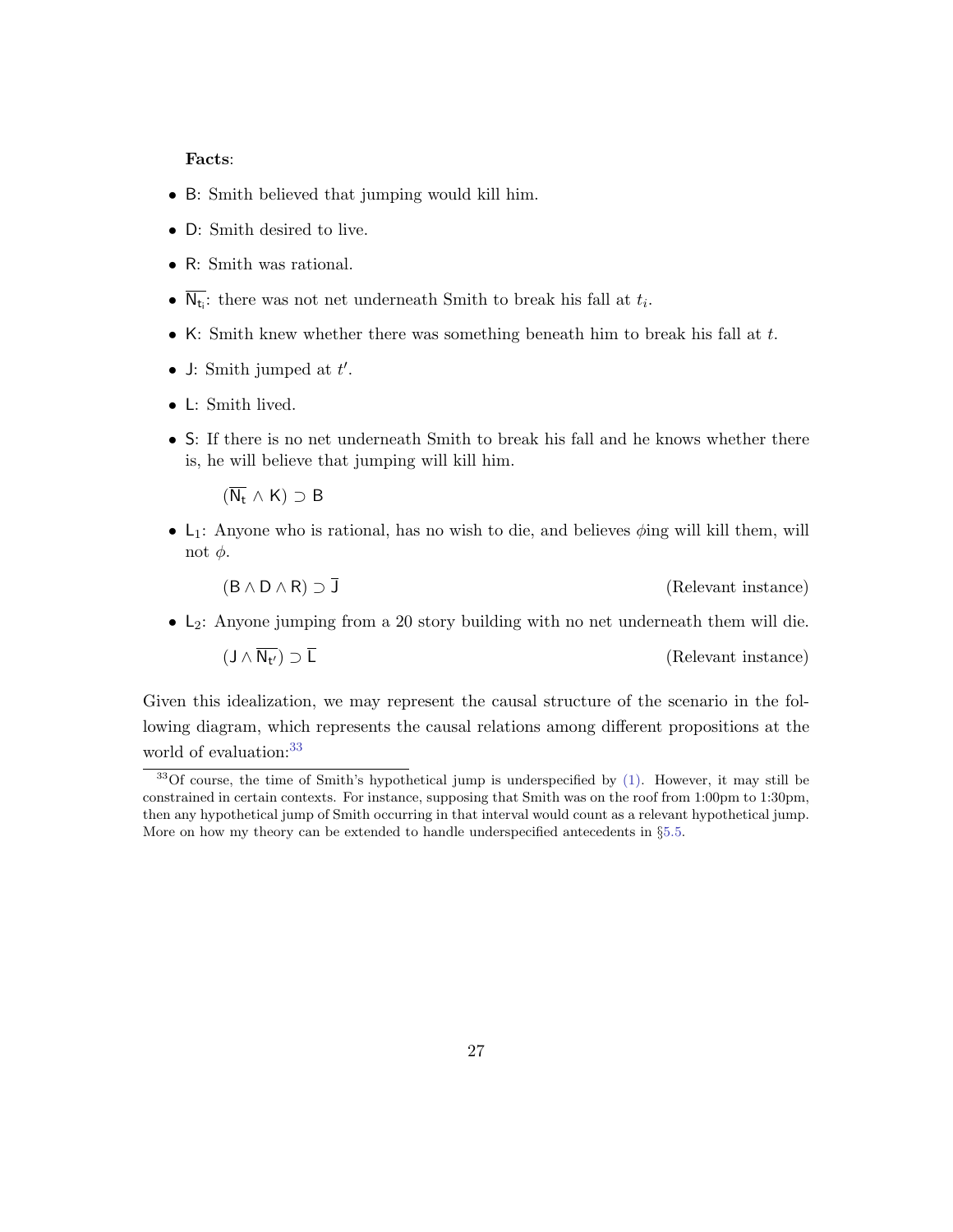

Here is how to read this diagram. Propositions in a box, like  $\overline{R}$ , are true at the evaluation world w. As before, a single arrow  $\rightarrow$  between two propositions signifies causal sufficiency so, for instance,

$$
\boxed{Z} \longrightarrow \boxed{K}
$$

encodes that  $Z \supset K$  is a causal sufficiency. A double arrow  $\Rightarrow$  signifies joint causal sufficiency—so, for instance,



encodes that  $(K \wedge N_{t_1}) \supset B$  is a causal sufficiency. Finally, a squiggly arrow  $\sim$  signifies a 'masking condition' such that,

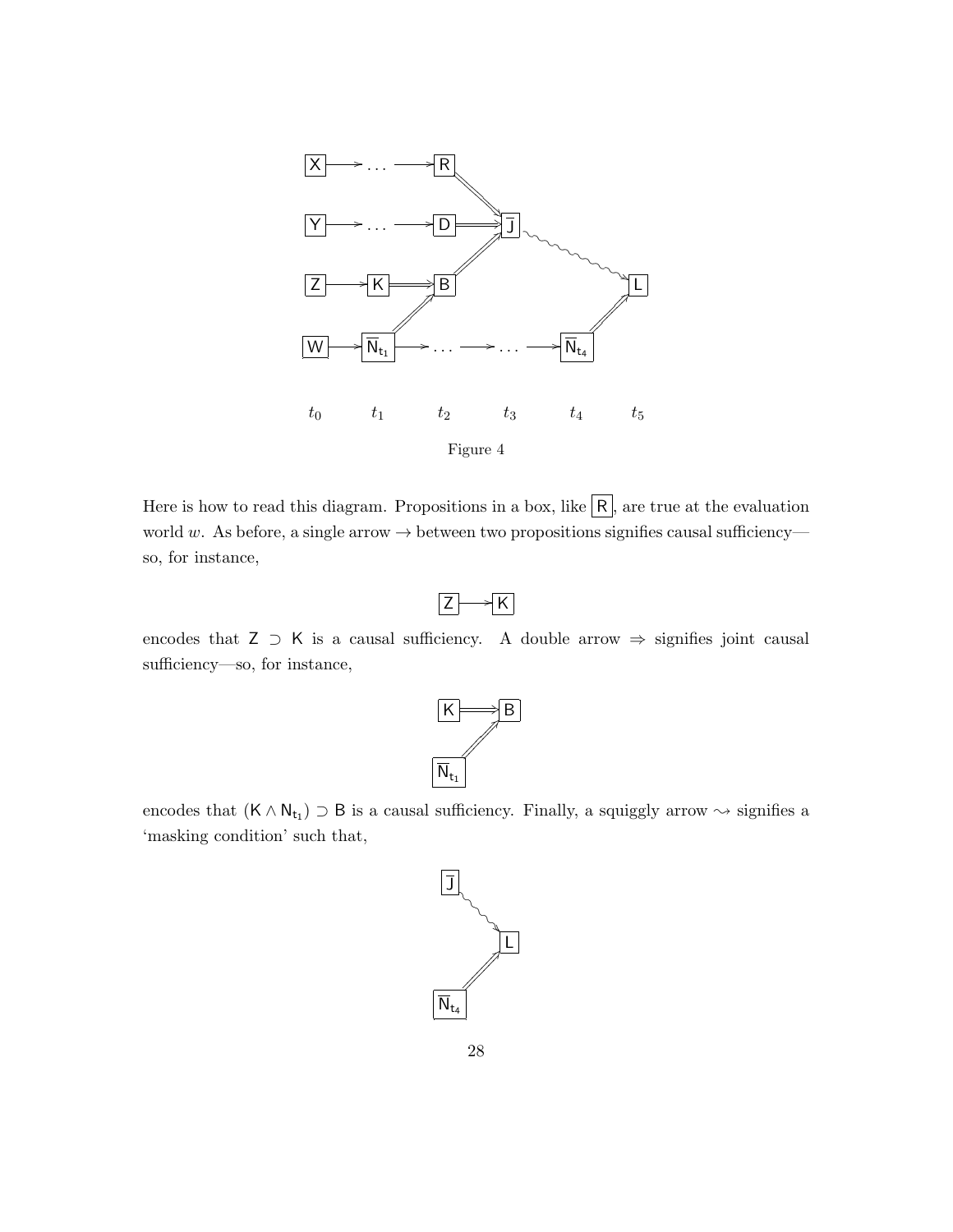encodes that  $(J \wedge N_{t_4}) \supset L$  is a causal sufficiency. I suppose that  $X, Y, Z$ , and W are (suppressed) causal antecedents of  $R, D, K$ , and  $N_{t_1}$  respectively. Finally, I am taking liberties with the times to keep things simple. There is very likely a large gap between  $t_0$  and  $t_1$ and a much smaller gap between  $t_2$  and  $t_3$ .

### <span id="page-29-1"></span>4.1 Backtracking/non-backtracking and counterfactual time

The first order of business is to show how my theory predicts backtracking/non-backtracking interpretations as arising from the choice of later/earlier counterfactual times. In §[4.2,](#page-32-0) I will argue that, by default, counterfactuals are interpreted as having later counterfactual times, and hence by default have non-backtracking interpretations. In §[4.3,](#page-46-0) I will discuss how we can overrule this default and thus allow for backtracking interpretations.

Consider [\(1\)](#page-1-0) again:

[\(1\)](#page-1-0) If Smith had jumped, he would have died.

I show here why the choice of counterfactual time is crucial to whether [\(1\)](#page-1-0) comes out true on my semantics. Notice first of all that  $t_0$ ,  $t_1$ , and  $t_2$  are all default admissible counterfactual times for  $(1)$ , but later times are not. I will show how my semantics predicts different interpretations of [\(1\)](#page-1-0) depending on which counterfactual time it receives, with later counterfactual times generating the (intuitively true) non-backtracking interpretation, and earlier counterfactual times generating the (intuitively true) backtracking interpretation of [\(2\)](#page-2-1) (in the context of Beth's speech).

First, let  $(1)$ 's counterfactual time be the latest default admissible time  $t_2$ . Then  $X, Y, Z, W, K, R, D, B, \overline{N}_{t_1}$ , and  $\overline{N}_{t_2}$  are all historically settled, and hence entailed by  $\overline{MS}^J_{t_2}$ . Furthermore, notice that  $\overline{N}_{t_3}$  is caused in the same way at worlds in  $HS_{t_2}^J$  as it is at w, being caused by  $N_{t_2}$ . Hence, supposing that it is salient that there is no net underneath Smith at  $t_3$  (the time of his hypothetical jump), by HINDSIGHT,  $D_c(1, w, t_2) \models \overline{N}_{t_3}$ . By CAUSAL,  $D_c(J, w, t_2) \models (\overline{N}_{t_3} \supset \overline{N}_{t_4}), (J \wedge \overline{N}_{t_4}) \supset \overline{L})$ . Thus, by closure,  $D_c(J, w, t_2) \models \overline{N}_{t_4}, \overline{L}$ . Therefore, if  $(1)$  has  $t_2$  as its counterfactual time, my semantics predicts that it is true. This is its non-backtracking interpretation, on my semantics.<sup>[34](#page-29-0)</sup>

Next, suppose [\(1\)'](#page-1-0)s counterfactual time is  $t_0$ . Then  $X, Y, Z$ , and W are historically settled and hence entailed by  $HS_{t_0}^J$ . Furthermore, each of R, D, K, and  $\overline{N}_{t_1}$  are caused in the

<span id="page-29-0"></span><sup>&</sup>lt;sup>34</sup>Crucially, the proposition that Smith lived, L, is not entailed by  $D_c(1, w, t_2)$ . This is because L is not caused in the same way at L-worlds in  $HS_{t_2}^J$  as it is at w. At w, L is caused by Smith's not jumping. At **L**-worlds in  $\text{HS}_{t_2}^J$ , **L** is caused by Smith jumping and landing safely on a net.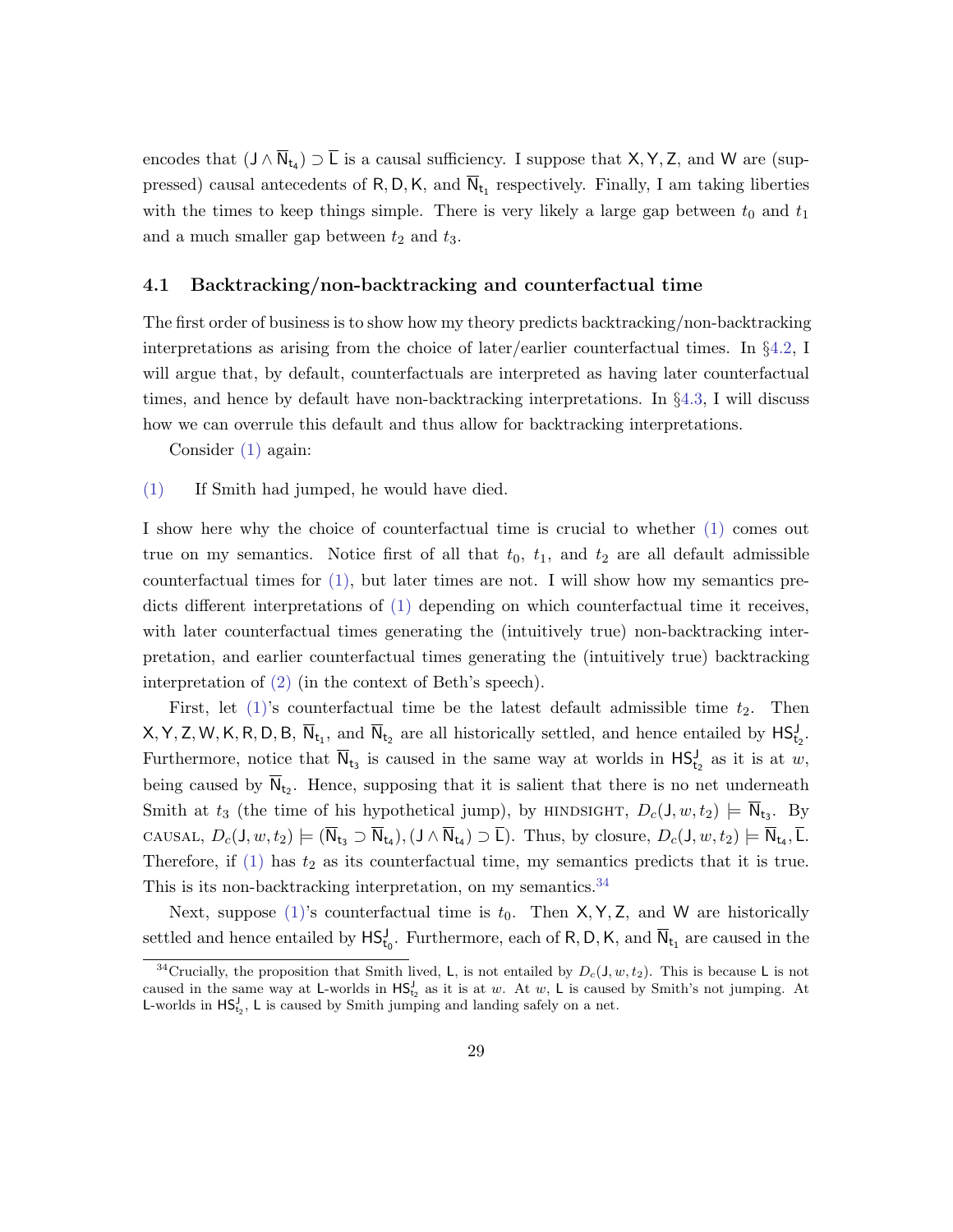same way at the worlds in  $\mathsf{HS}^{\mathsf{J}}_{t_0}$  where they are true as at w. But then, given the causal sufficiencies of w after  $t_0$ ,  $D_c(1, w, t_0)$  will entail R, D, K, and  $\overline{N}_{t_1}$  only if it is empty.<sup>[35](#page-30-0)</sup> Therefore, at least one of R, D, K, or  $\overline{N}_{t_1}$  must not be salient in the context. Furthermore, the choice of which to give up in evaluating the counterfactual affects whether [\(1\)](#page-1-0) is true, given  $t_0$  as its counterfactual time. The main point here is that if [\(1\)](#page-1-0) receives  $t_0$  as its counterfactual time, it has a backtracking interpretation on my theory—and depending on which propositions are salient, on some backtracking interpretations it is false.

The point of this exercise is to illustrate how the choice of counterfactual time affects the interpretation of a counterfactual on my semantics, which shows how my semantics can predict  $(A)$ . Before we get to the details of how my theory predicts  $(B)$  and  $(C)$ , I want to demonstrate (i) how my theory predicts the truth of [\(9\),](#page-20-0) which is the counterfactual Beth utters to set up her intended backtracking interpretation of  $(2)$ , and  $(ii)$  how my theory predicts the truth of [\(2\),](#page-2-1) assuming that it receives the same counterfactual time as [\(9\)](#page-20-0) and is interpreted with respect to the same salient propositions:

'Smith was rational, had no wish to die, could see below him, and knew that jumping without a net would kill him. Therefore,

[\(9\)](#page-20-0) Had Smith jumped, there would have already been a net below him to catch him safely.

So,

[\(2\)](#page-2-1) If Smith had jumped, he would have lived.'

#### (i) Predicting the truth of [\(9\)](#page-20-0)

First off, notice that, by **Contingent consequent**, the default of interpretation of [\(9\)](#page-20-0) will be one on which it has  $t_0$  (or some earlier time) as its counterfactual time. Second, notice that, in her preamble, Beth asserts R, D, and K. Very naturally, in doing so, she makes each contextually salient (more on salience in §[4.3\)](#page-46-0). Therefore, since it is not made salient by Beth's speech, most naturally,  $N_{t_1}$  is not one of the salient post-t facts. But, by HINDSIGHT,  $D_c(J, w, t_0) \models R, D, K$ , and by CAUSAL,  $D_c(J, w, t_0) \models$  $(K \wedge N_{t_1}) \supset B, (R \wedge D \wedge B) \supset J, N_{t_1} \supset N_{t_4}$ . Therefore, by closure,  $D_c(J, w, t_0) \models B, N_{t_1}, N_{t_4}$ .

<span id="page-30-0"></span><sup>&</sup>lt;sup>35</sup>Quick proof. Suppose that  $D_c(J, w, t_0) \models R, D, K, \overline{N}_{t_1}$ . By CAUSAL,  $D_c(J, w, t_0) \models$  $(K \wedge N_{t_1}) \supset B$ ,  $(R \wedge D \wedge B) \supset J$ . Then, by closure  $D_c(J, w, t_0) \models J, J$ .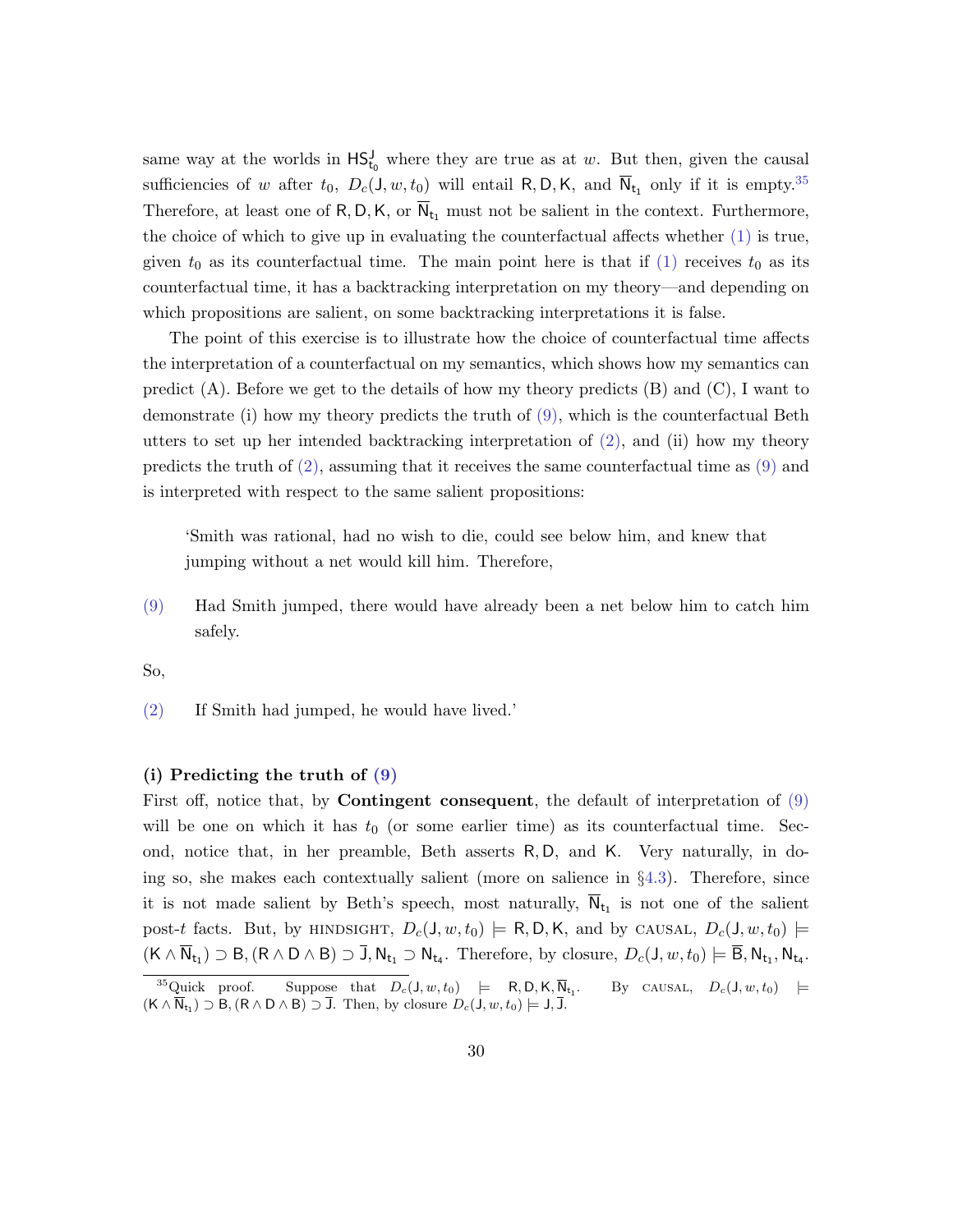Thus, we predict the truth of  $(9)$  given  $t_0$  as its counterfactual time.

#### (ii) Predicting the truth of [\(2\),](#page-2-1) assuming it and [\(9\)](#page-20-0) are likewise interpreted

We assume that [\(2\)](#page-2-1) has as its counterfactual time  $t_0$ , the same as [\(9\),](#page-20-0) and also that (2) is interpreted with respect to the same salient propositions R, D,K. From (i), we know that  $D_c(J, w, t_0) \models \mathsf{N}_{t_1}, \mathsf{N}_{t_4}$ . But then, given that the net is a safe one, an additional causal sufficiency of w is  $(J \wedge N_{t_4}) \supset L$ . Hence, by CAUSAL,  $D_c(J, w, t_0) \models (J \wedge N_{t_4}) \supset L$ , and thus it follows that  $D_c(1, w, t_0) \models L$ . Therefore, we predict that [\(2\)](#page-2-1) is true, as long as it has the same counterfactual time and is interpreted with respect to the same salient propositions as [\(9\).](#page-20-0)

Thus, my semantics is flexible enough to predict a true non-backtracking interpretation of  $(1)$ , and a true backtracking interpretation of  $(2)$ . However, we have not yet seen why the non-backtracking interpretation is the default, nor have we seen why [\(2\)](#page-2-1) should have the same counterfactual time and be interpreted with respect to the same salient propositions as  $(9)$ . I will address the first topic in §[4.2,](#page-32-0) and explore the latter in §[4.3.](#page-46-0)

Before we move on, I want to illustrate one interesting upshot of my strategy, which is that it predicts that the backtracking/non-backtracking distinction is not a binary one. Instead, it predicts that there are more or less backtracking interpretations, depending on the relative lateness of the counterfactual's time. This might seem surprising, given that we started with a binary distinction, but a bit of reflection reveals that our starting examples are really limiting cases of a more general phenomenon. Here is an example inspired by [Lewis](#page-67-0) [1973a:](#page-67-0)

- (13) A: Smith was friends with everyone at the party. If he had gone, he would have had fun!
	- B: But Smith would have gone only if Sue had too, and the only way Sue would have gone is if it had been an 80s-themed party, and Smith hates 80s-themed parties. So, if he had gone, he would not have had fun.
	- A: I grant that, but Smith would have known about the theme, and hence had he gone, he would not have hated 80s themed parties. So, if he had gone, he would have had fun.

Once we get to A's second utterance of 'if he had gone, he would have had fun' it is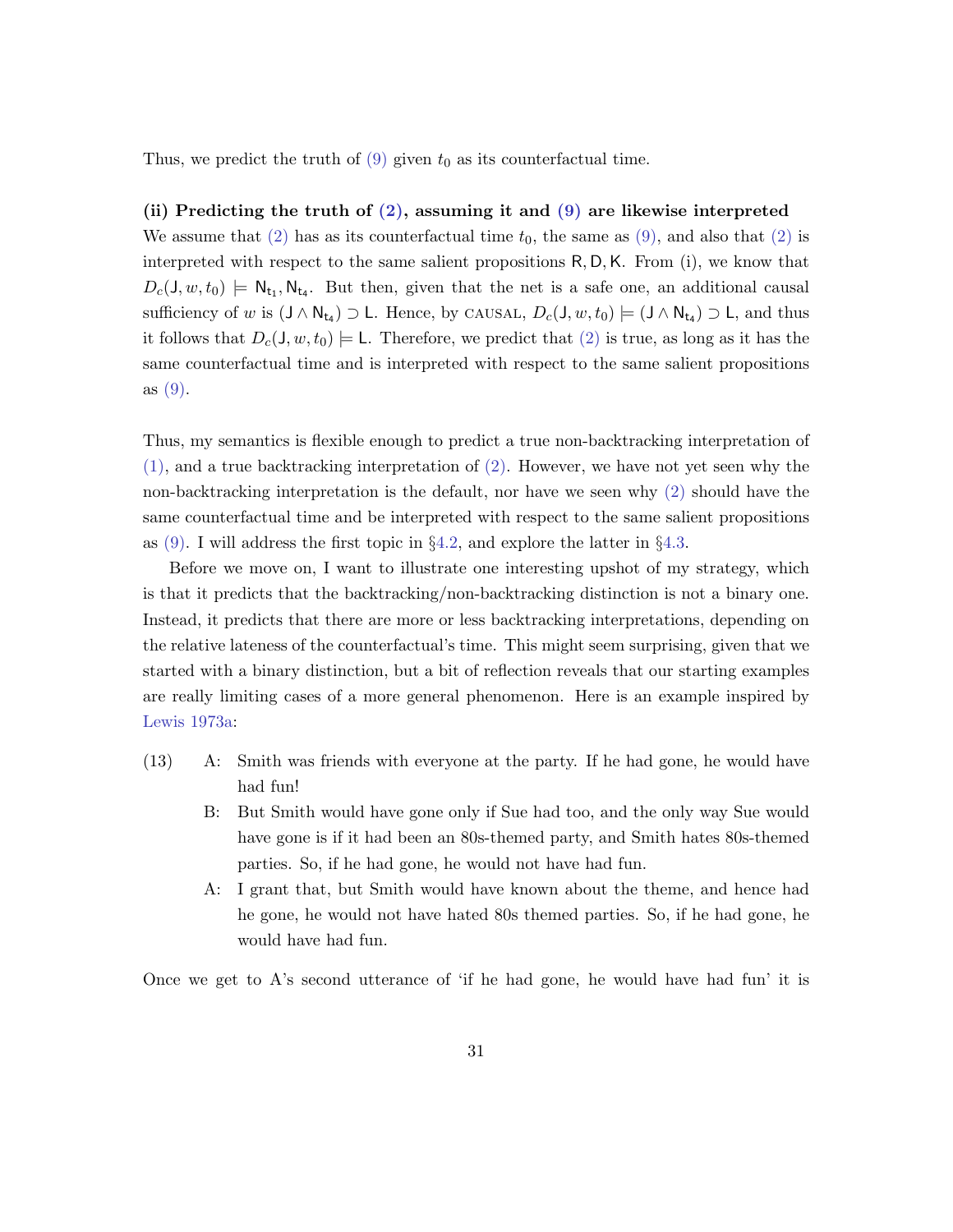clear that what A means by it is something very different from what A meant by her first utterance of it, even though both are true! In evaluating A's first counterfactual, we suppose things are pretty much as they are except that Smith goes to the party. In evaluating B's counterfactual, we backtrack to make room for Smith going and this requires supposing that it would also have been an 80s party. But then when we get to A's second counterfactual, we backtrack further, supposing that not only would it have been an 80s party, but also that Smith would have (contrary to how he actually is) been someone who liked 80s parties. Backtracking sometimes begets backtracking!

### <span id="page-32-0"></span>4.2 Default non-backtracking interpretations

Given the availability of these two interpretations, why are non-backtracking interpretations the default? With my semantics in hand, we can now reframe this question as follows: why is there a default preference to interpret a counterfactual as having a later admissible counterfactual time? In this section, I will offer an answer that makes crucial use of the structure of historical modality. In broad strokes, my explanation goes as follows. First, speaker intentions constrain the semantic values of context sensitive expressions in context, in particular past tense morphemes. Second, pragmatic assumptions about speaker intentions and relevant stereotypical background information often result in default in-terpretations of such context sensitive expressions.<sup>[36](#page-32-1)</sup> By *default* here I mean that these interpretations are innocent until proven guilty—these default interpretations are overridable only if there is sufficient information in the context to override the background assumptions that generate them. In the case of counterfactuals, the generalization about speakers is that they intend to speak truly; the general background stereotype about counterfactuals is that, since historical possibilities decrease over time and since counterfactuals are universal quantifiers over subsets of such possibilities, interpreting a counterfactual as having a later admissible counterfactual time will generally give it a better chance of being true. Together, these assumptions yield a default preference to interpret counterfactuals as having later admissible counterfactual times and hence as non-backtracking.

The first component of my argument for default later admissible counterfactual times is the following hypothesis:  $37$ 

<span id="page-32-1"></span><sup>36</sup>See [Sperber & Wilson](#page-69-12) [1986,](#page-69-12) [Wilson & Sperber](#page-70-9) [2012,](#page-70-9) [Levinson](#page-67-10) [2000,](#page-67-10) [Carston](#page-64-11) [2002](#page-64-11) for related proposals about how pragmatic assumptions may influence what is asserted by an utterance of some sentence.

<span id="page-32-2"></span> $37$ The assumption that speaker intentions are the only factor relevant to determining the value of contextsensitive expressions is quite controversial (see for instance [Lewis](#page-67-11) [1979b,](#page-67-11) [Richard](#page-68-13) [2004,](#page-68-13) [Glanzberg](#page-66-13) [2007,](#page-66-13)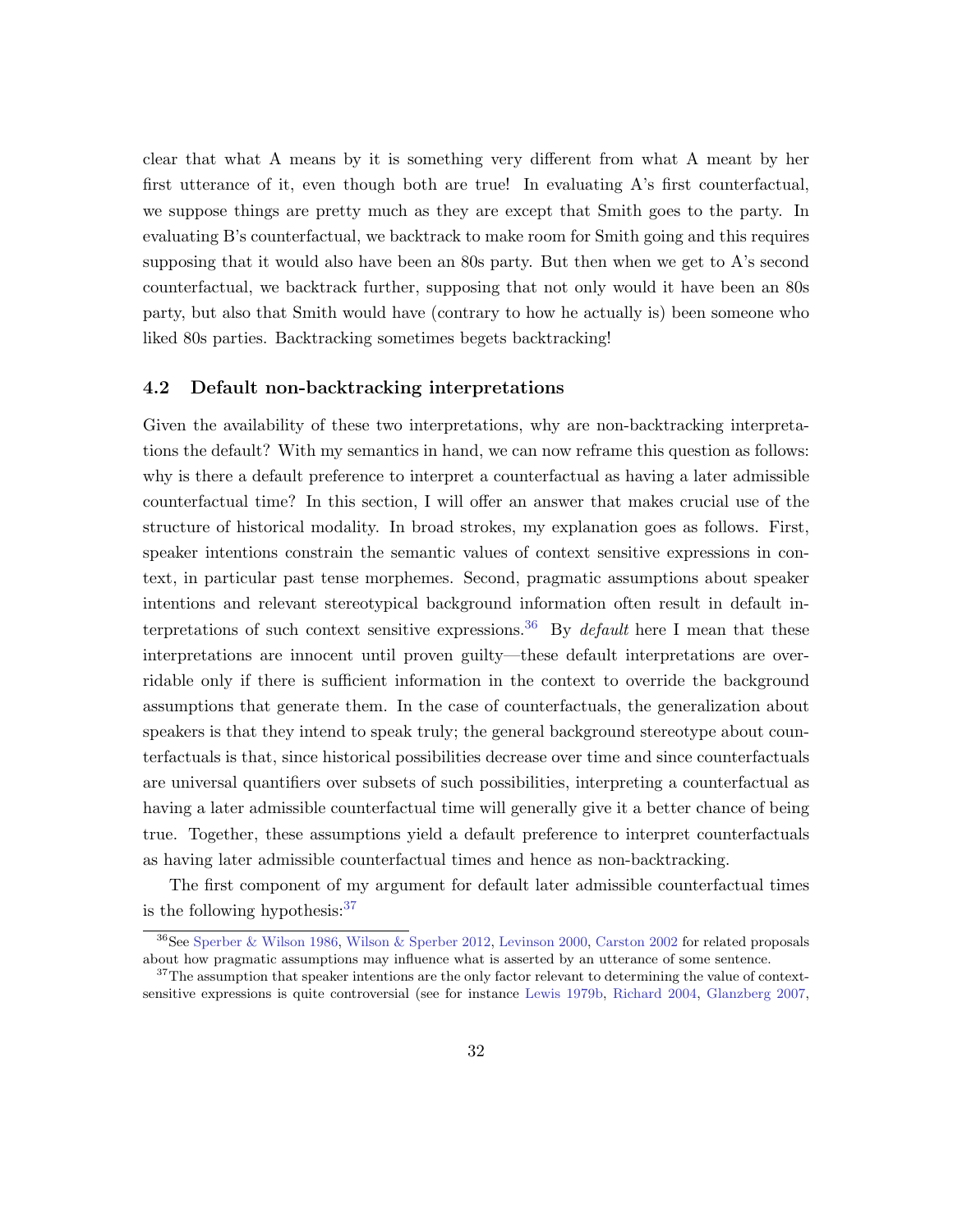intention: Speaker intentions determine the value for non-automatic context sensitive expressions in the context.

By non-automatic context sensitive expressions I mean expressions like demonstratives, as well as gradable adjectives, epistemic modals, and conditionals (among many others). These are expressions whose semantic value depends on context in a non-obvious way, in contrast to 'automatic' indexicals like 'I' and 'tomorrow' for instance (cf. [Perry](#page-68-14) [1997\)](#page-68-14). Following [Kaplan](#page-66-14) [1989,](#page-66-14) it is widely agreed that the value for these non-automatic context sensitive expressions in context depends at least in part on the intentions of the speaker.

I put forward intention as a reasonable first pass theory (modulo the complications noted in footnote [37\)](#page-32-2) about how we interpret context sensitive expressions. For instance, if we setting up a party and you say:

<span id="page-33-1"></span>(14) All the beer is in the fridge.

the most natural interpretation of what you said is that all the beer that we bought for the party is in the fridge. This observation is nicely explained by INTENTION. In this case, I will assume that you intend to say something relevant about our current topic of conversation ('are we ready to party?'), and thus infer that you intend your claim to be about the beer we bought for the party (and not, for instance, the beer that we did not buy, which is still on the shelves in the store).

The second component of my argument is that there are general assumptions about (a) speaker intentions and (b) relevant background information which (i) result in default interpretations for certain context sensitive expressions that are (ii) overridable only if there is sufficient information in the context to override the background assumptions that generate them. I intend this proposal to be a rough first-pass theory of how overridable default interpretations of context-sensitive expressions arise.<sup>[38](#page-33-0)</sup>

Regarding (a), here are some examples of assumptions about speakers' intentions:

TRUTH: Generally, speakers intend to speak truthfully.

[<sup>2015,</sup>](#page-66-15) [Dowell](#page-64-12) [2012,](#page-64-12) [2013,](#page-65-12) [King](#page-67-12) [2013b,](#page-67-12)[a,](#page-67-13) [2014\)](#page-67-14). For the sake of space and to keep the metasemantics as simple as possible, I will not motivate this assumption but merely flag here that the final theory will likely be more complex than the one I discuss below. Given that the metasemantics of context sensitive expressions remains in theoretical infancy, I think this a reasonable move to make at this point.

<span id="page-33-0"></span><sup>38</sup>For instance, I will not defend this theory over competing relevance theories [\(Sperber & Wilson](#page-69-12) [1986,](#page-69-12) [Wilson & Sperber](#page-70-9) [2012,](#page-70-9) e.g.), which would do similar work by appealing entirely to considerations of relevance. These alternative theories may be adapted to do the kind of explanatory work I aim for regarding the default interpretations of counterfactuals.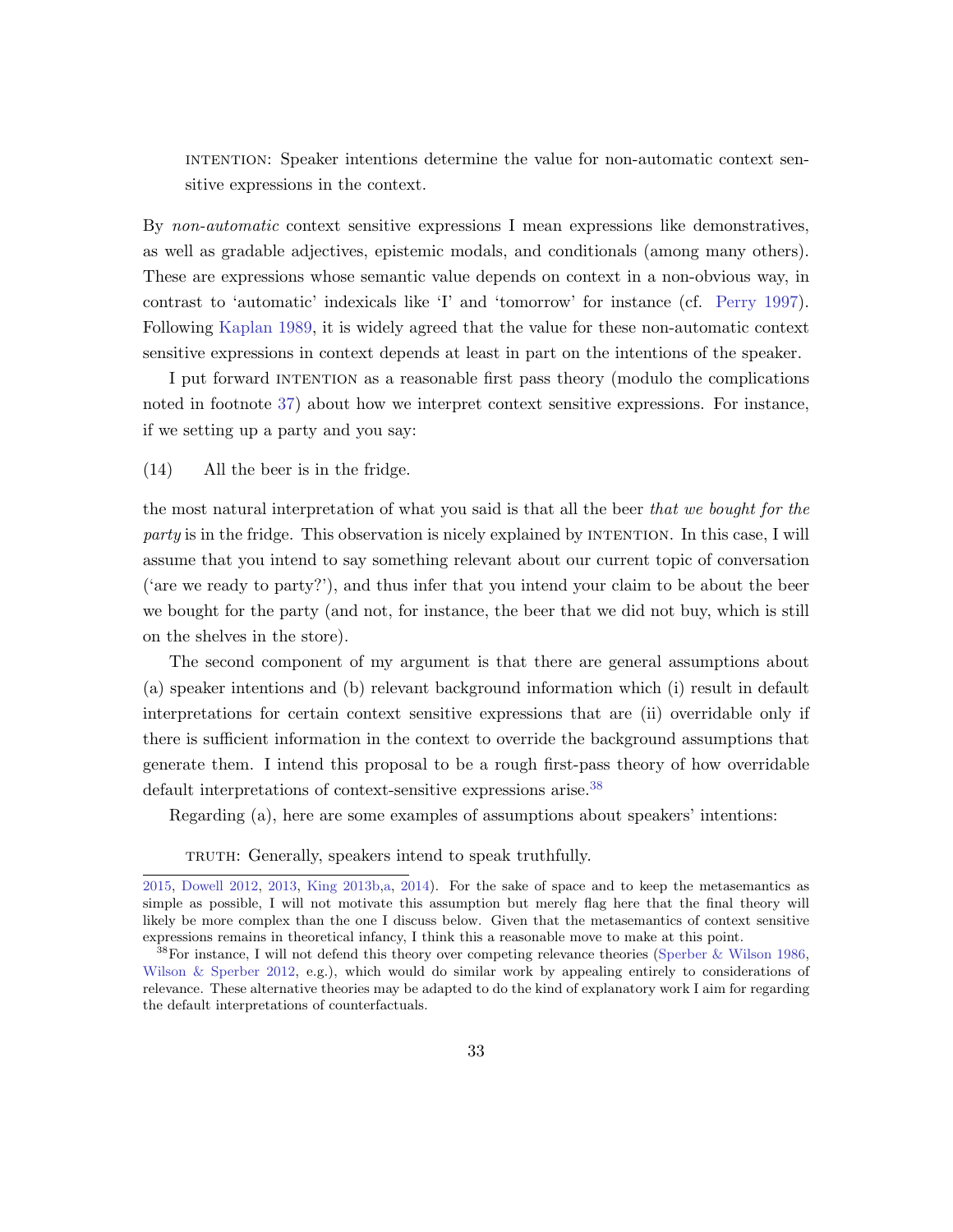informativity: Generally, speakers intend to be maximally informative in what they say.

relevance: Generally, speakers intend for what they say to be relevant to the topic of the conversation.

These generalizations will hold for most speakers in most contexts, for the usual Gricean reasons. As such, for any particular context, unless we have specific reason to think otherwise, we tend to assume that the speaker intends to speak truthfully, informatively, and relevantly.

Regarding (b) and (i), here are some examples of the kind of relevant background information which seems to lead to default interpretations of past tense. Consider the following contrast (cf. [Taylor](#page-69-13) [2001,](#page-69-13) [Wilson & Sperber](#page-70-9) [2012\)](#page-70-9):

- <span id="page-34-1"></span><span id="page-34-0"></span>(15) a. I have not had breakfast.
	- b. I have not been to Paris.

Intuitively, by default, an utterance of [\(15-a\)](#page-34-0) will be most naturally interpreted to mean that the speaker has not had breakfast today, whereas for  $(15-b)$  that the speaker has never been to Paris. These default interpretations are naturally explained by intention, the general assumptions about speaker intentions (TRUTH and INFORMATIVITY), and certain default stereotypes.

Take [\(15-a\).](#page-34-0) The claim that no breakfast-event occurred throughout some strictly larger interval is more informative than the claim that no breakfast-event occurred throughout the strictly smaller interval (since the former entails the latter). But the claim that no breakfast-event occurred throughout the strictly larger interval is more likely to be false than the claim that no breakfast-event occurred throughout the strictly smaller interval (since it is a stronger claim). So, considerations of informativity weigh in favor of interpreting the claim as about a larger interval, and considerations of truthfulness weigh in favor of interpretation the claim as about a smaller interval. Given our general assumption that speaker intends to be both truthful and informative, what breaks the tie? Most naturally, we also assume the general stereotype that people usually eat breakfast once per day (and usually in the morning). Given this stereotype, we assume that it is likely false that the speaker has not had breakfast in the past 48 hours (and so on for any larger past interval)—thus, we rule out that the claim is about a past interval extending earlier than today. As such, the interpretation of [\(15-a\)](#page-34-0) that best weighs considerations of likely truth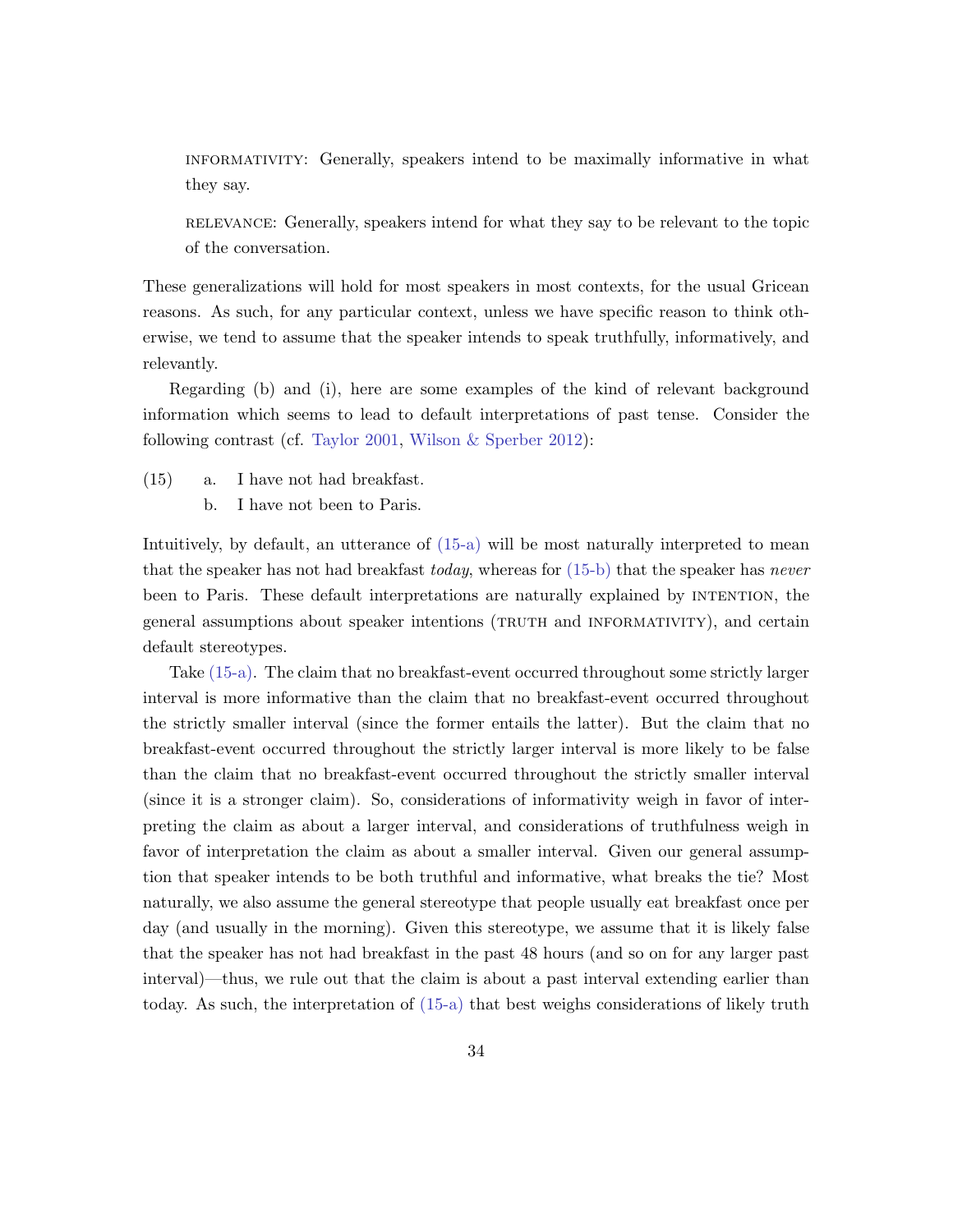and informativity is that the speaker has not had breakfast today. Hence, since we expect that the speaker to be truthful and informative, our default interpretation of her utterance of [\(15-a\)](#page-34-0) is that she has not had breakfast today.

Now consider [\(15-b\).](#page-34-1) As before, the claim that no Paris-event occurred throughout some strictly larger interval is more informative than the claim that no Paris-event occurred throughout the strictly smaller interval, but the claim that no Paris-event occurred throughout a strictly larger interval is more likely to be false than the claim that no Parisevent occurred throughout the strictly smaller interval (since it is a stronger claim). In this case, there is no general stereotype about when people (non-Parisians) usually go to Paris. As such, there is no general reason to think that it is any more unlikely that a particular person has never been to Paris than merely that she has not been to Paris today, or this month, or this year. Thus, since to say that one has never been to Paris is more informative than that one has not been to Paris this month (and so on), and since we expect that the speaker intends to be truthful and informative, our default interpretation of her utterance of  $(15-b)$  is that she has never been to Paris.<sup>[39](#page-35-0)</sup>

Of course, these interpretations are mere defaults, and may be overridden. This brings us to (ii): such default interpretations are overridable, but only if there is sufficient information in the context to override the background assumptions that generate them. Let us consider two scenarios:[40](#page-35-1)

Scenario 1. It is Saturday at 11:15am. You and your roommates Sue and Ben

<span id="page-35-0"></span> $39$ Notice that if we remove the negations, the default interpretations remain:

<span id="page-35-3"></span><span id="page-35-2"></span>

|  |  | a. I have had breakfast. |                            |
|--|--|--------------------------|----------------------------|
|  |  | I have been to Paris.    | (At least once in my life) |

We predict this as well. Take [\(i-a\).](#page-35-2) The claim that some breakfast-event occurred throughout some strictly smaller interval is more informative than the claim that some breakfast-event occurred throughout the strictly larger interval (again, since the former entails the latter). But the claim that some breakfastevent occurred throughout the strictly smaller interval is more likely to be false than the claim that some breakfast-event occurred throughout the strictly larger interval. So, considerations of informativity weigh in favor of interpreting the claim as about a smaller interval, and considerations of truthfulness weigh in favor of interpretation the claim as about a larger interval. As before, the general stereotype that people usually eat breakfast once per day (and usually in the morning) helps break the tie, settling on an interpretation in which (by default), an utterance of [\(i-a\)](#page-35-2) says that the speaker has had breakfast this morning. I will not also review how we predict a similar default interpretation of [\(i-b\)](#page-35-3) but I think the reader has a sense of how that should go.

<span id="page-35-1"></span><sup>40</sup>There are many other scenarios to consider. For instance, if you know the stereotype that people eat breakfast once per day does not apply to Ben because he has a policy of only eating breakfast once per week, then we predict (correctly) that when he utters 'I have had breakfast' in such a context, he says that he has had breakfast this week.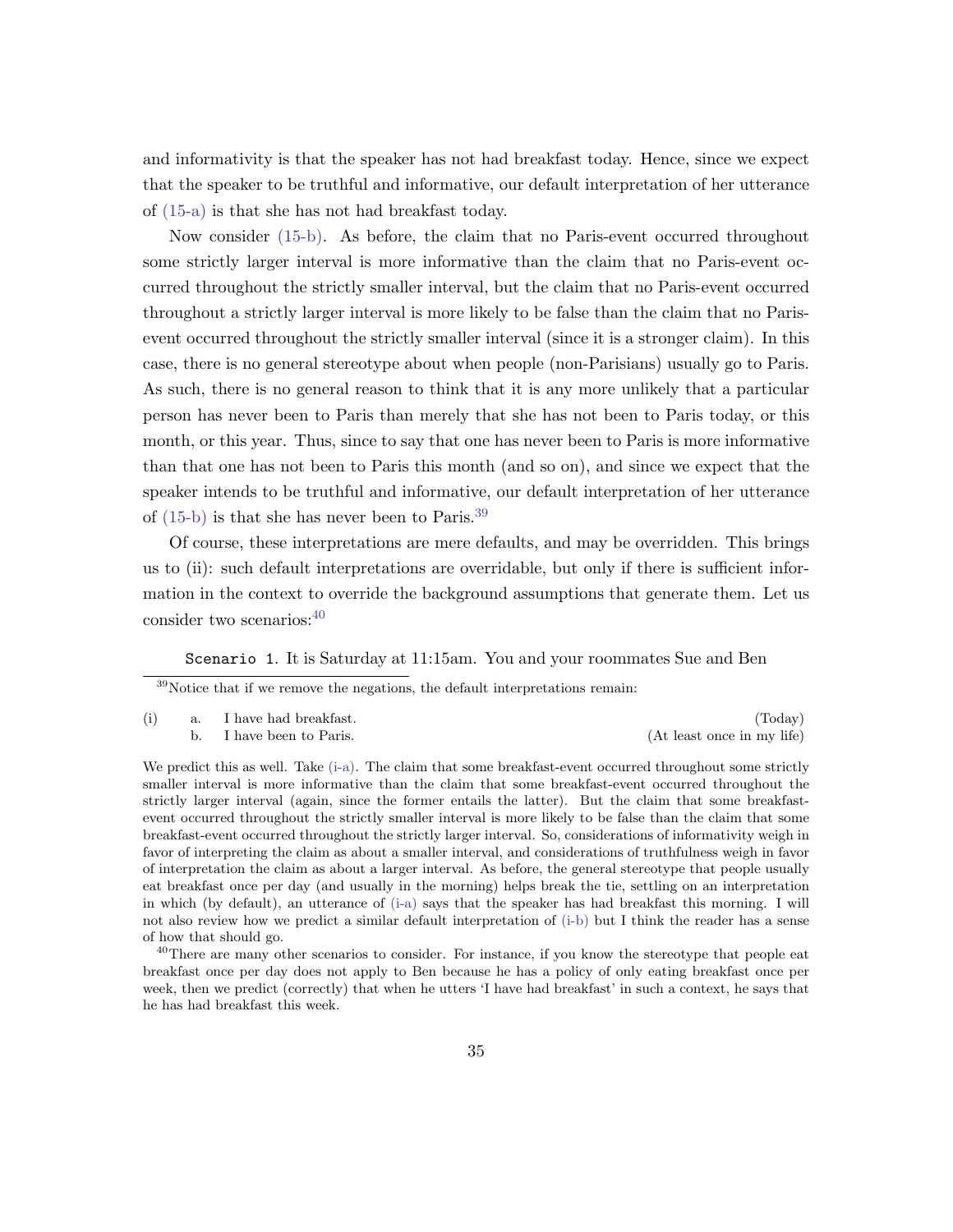are deciding whether to eat at Breakfast Express or Lunch @ Sal's. You and Ben stayed up all night talking from midnight to now, and neither of you ate anything during that time. So, you know that Ben has not had breakfast this morning, and you know that Ben knows this too. Sue then says, 'Ben has had breakfast.'

Scenario 2. It is Saturday at 11:15am. You and your roommates Sue and Ben are deciding whether to eat at Breakfast Express or Lunch @ Sal's. You and Ben stayed up all night talking from midnight to now, and neither of you ate anything during that time. So, you know that Ben has not had breakfast this morning, and you know that Ben knows this too. Ben then says, 'I have had breakfast.'

In Scenario 1, it seems to me that Sue says that Ben has had breakfast today, even though this is false. In Scenario 2 it is unclear to me what Ben says: either he is saying that he has had breakfast today and is lying, or maybe he is saying that he has had breakfast this week, and is perhaps communicating that he does not want to eat breakfast more than once per week. My response to Ben in this scenario would be, 'Wait, you did not eat anything this morning. What do you mean you have had breakfast?'

Notice that in Scenario 1, although you have good reason to think that 'Ben has had breakfast' is false on its default interpretation, it has that interpretation as uttered by Sue nonetheless. Thus, merely thinking that a sentence is false on its default interpretation is not sufficient to override the default; after all, the speaker may simply be mistaken. This is predicted by our proto-theory above: thinking that the sentence is false on its default interpretation is consistent with the assumption that the speaker aims to speak truthfully, and is not evidence that the subject does not conform to the relevant background stereotype (in this case, that Ben eats breakfast once per day), so we predict that the sentence ought to continue to have its default interpretation.

The crucial difference in Scenario 2 is that you know that Ben knows that he has not had breakfast today. Knowing that the speaker knows that the default interpretation of his sentence is false undermines interpreting that sentence by its default, if we continue to assume that the speaker aims to speak truthfully. If we have good reason to continue to assume that the speaker aims to be truthful, then we look for an alternative non-default interpretation. However, since there is no obvious alternative interpretation, this leads us to wonder what the speaker meant. Alternatively, we might interpret the sentence on its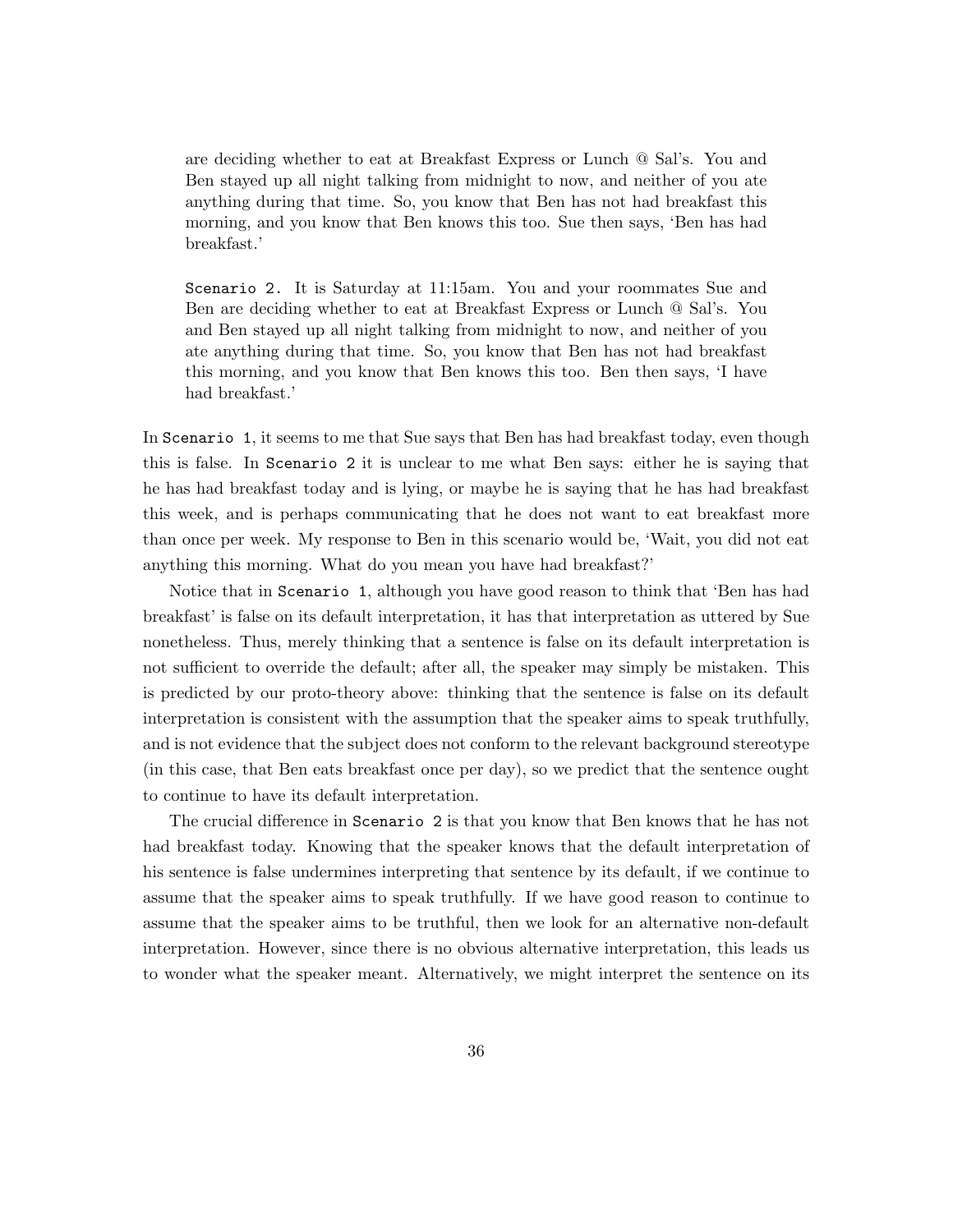default interpretation and thus infer that the speaker is lying.<sup>[41](#page-37-0)</sup> Since the information in the context does not settle which interpretive option is correct, we predict that this will lead to ambivalence in how Ben is interpreted in Scenario 2.

Let us now turn to apply this proto-theory of default interpretations to counterfactuals. We begin with the observation that historical possibilities decrease over time (recall Figure 1):

(16) For any world w and times  $t, t'$  such that  $t < t'$ : the historical possibilities at  $w, t'$ are a subset of the historical possibilities at  $w, t$ .

Furthermore, since for any A, w, t:  $D_c(A, w, t)$  is a subset of the historical possibilities of  $w, t$ , this feature of historical possibilities supports the general heuristic that counterfactual domains decrease over time:  $42$ 

HEURISTIC: Generally, if  $t < t'$ , then  $D_c(A, w, t') \subseteq D_c(A, w, t)$ 

Consider an utterance of some counterfactual  $A \Box B$  C, and suppose that you qua hearer do not know, for any t, whether  $D_c(A, w, t) \subseteq C$ . Then, given HEURISTIC, for any two admissible counterfactual times t and t' such that  $t < t'$ , you should think it more likely that all worlds in  $D_c(A, w, t')$  are C-worlds than that all worlds in  $D_c(A, w, t)$  are C-worlds. Hence, in such circumstances, you should think that an utterance of  $A \Box B$   $C$  has a better chance of being true if it has a later admissible counterfactual time than if it has an earlier one.[43](#page-37-2) Given a historical-modality theory of counterfactuals like mine, this is the general stereotype relevant for interpreting any counterfactual.

As such, we expect that  $TRUTH + HEURISTIC$  will generate pressure to interpret counterfactuals as having later admissible times. But what about informativity and rel-EVANCE? RELEVANCE constrains the interpretation of certain counterfactuals to share domains with others in the context—this is something we will come back to in §[4.3.](#page-46-0) As

<span id="page-37-0"></span><sup>&</sup>lt;sup>41</sup>Notice that even though you may suspend the assumption that Ben aims to speak truthfully in this case, this does not undermine his sentence having its default interpretation. This is because other members of the conversation (in this case, Sue) will continue to make that assumption and thus opt for the default interpretation. This is an instance of the general fact that lying exploits the assumption of truthfulness imparted to speakers; notice in particular that the speaker lying must assume that his interlocutors believe him to be telling the truth, else his intention to deceive would be foreseeably frustrated.

<span id="page-37-1"></span><sup>&</sup>lt;sup>42</sup>Indeed, the only case in which this heuristic fails is if just the right true propositions are salient in the context in which the counterfactual is evaluated. Furthermore, knowing which ones must be salient is extremely unlikely, which is why it will almost invariably be assumed that HEURISTIC holds universally.

<span id="page-37-2"></span><sup>&</sup>lt;sup>43</sup>This is so even if we assume a selection function semantics (a la Stalnaker), for the fewer possibilities in the counterfactual's domain, in principle the fewer opportunities to yield indeterminacy rather than truth.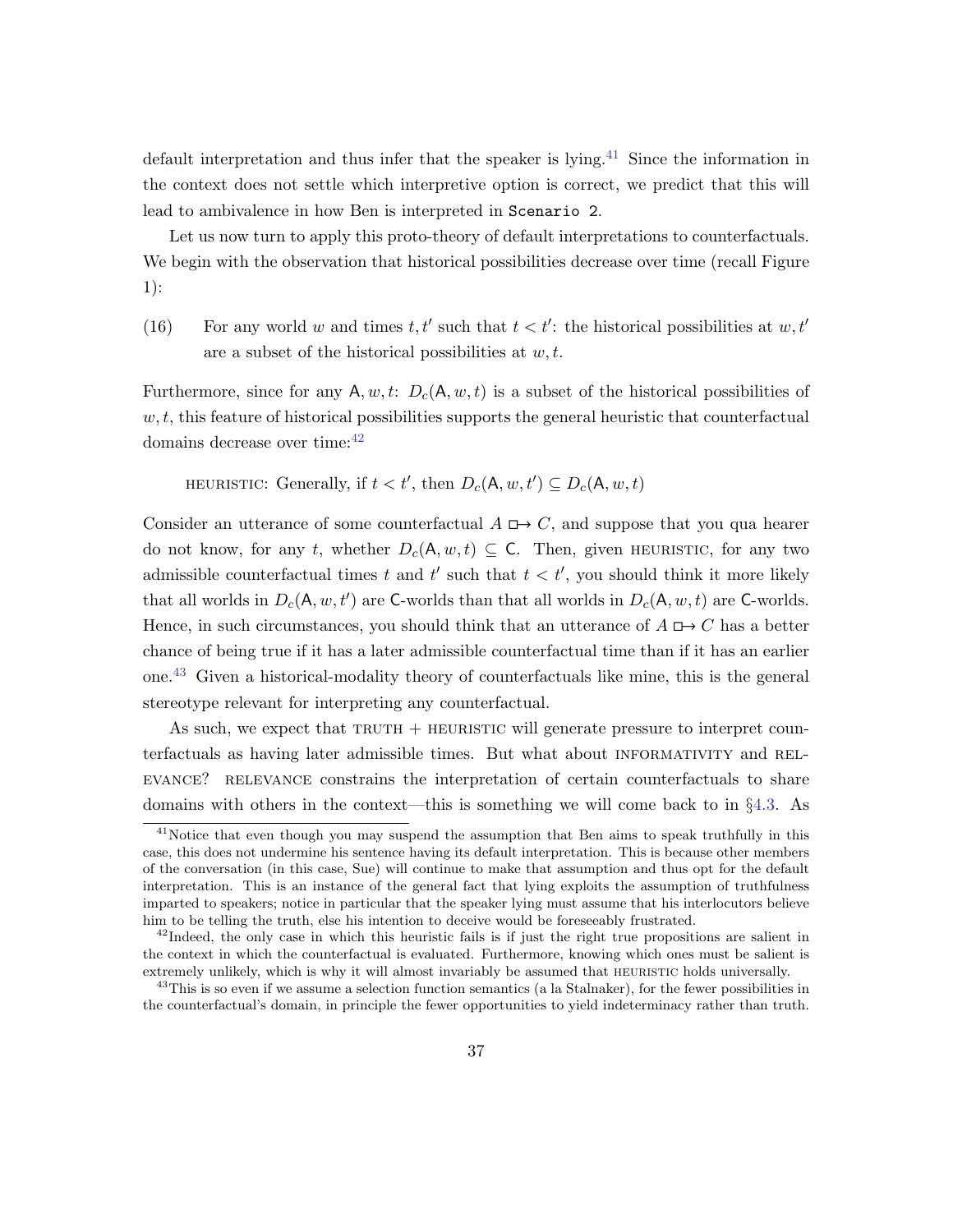such, RELEVANCE will not play any role in predicting the default interpretation of counterfactuals. Regarding INFORMATIVITY, my semantics predicts that there will be no general relationship between the choice of counterfactual time and informativity. This is because differences in the causal sufficiencies and salient post-counterfactual-time facts will yield non-entailments in both directions of time (I demonstrate this in the Appendix). Since we do not generally evaluate counterfactuals with full knowledge of the relevant causal sufficiencies and salient post-t facts, it will generally be the case that for any times  $t < t'$ , the interpretation of  $A \rightharpoonup C$  with counterfactual time t will not strictly entail (nor be strictly entailed by) the interpretation of  $A \mapsto C$  with counterfactual time t'. Therefore, informativity will generally not constrain the interpretation of counterfactuals.

Hence, intentions, together with heuristic and our general expectations that the speaker intends to speak truthfully (TRUTH), be informative (INFORMATIVITY), and relevant (RELEVANCE) generates the following default interpretation for counterfactuals:

**Default:** Generally and by default, the counterfactual time for  $A \rightharpoonup C$  is some admissible time t such that for any later admissible time  $t'$ ,  $D(A, w, t) \subseteq C$  iff  $D(A, w, t') \subseteq C$ .

Notice that, once you reach some admissible time t such that the counterfactual's truth does not depend on whether its counterfactual time is t or any later admissible counterfactual time, then INTENTIONS, HEURISTIC, TRUTH, INFORMATIVITY, and RELEVANCE provide no additional default constraint on which time in that range is the counterfactual's evaluation time.<sup>[44](#page-38-0)</sup>

<span id="page-38-0"></span> $^{44}$ I pause to point out two important upshots of Default. The first is that Default is compatible with time being dense and hence with the possibility that there are later and later admissible counterfactual times without end. The second is that it predicts that by default many counterfactuals will be indeterminate, since once we reach a late admissible time such that the counterfactual's truth value is invariant as evaluated with respect to it or any later admissible time, **Default** provides no further constraint on counterfactual time. This yields the prediction that when we evaluate a non-backtracking counterfactual, there is a certain degree of leniency in how much of the past we hold fixed. Take [\(3\)](#page-7-0) for instance:

[<sup>\(3\)</sup>](#page-7-0) If Nixon had pressed the button, there would have been a nuclear holocaust.

By default, we hold fixed much of the past in evaluating this counterfactual: in particular, we hold fixed that the button is wired to the launching mechanism and so on. However, there remains quite a bit of indeterminacy in just how much of the past we hold fixed in evaluating [\(3\).](#page-7-0) For instance, it seems indeterminate whether Nixon's button-pressing event itself a miracle (thus holding fixed all of the past up until that moment) or whether some small earlier miracle leads lawfully to Nixon's pressing the button (thus holding fixed less of the past). Such indeterminacy is correctly predicted by **Default** (cf. [Lewis](#page-67-1) [1979a:](#page-67-1) 463, [Lewis](#page-67-15) [1981:](#page-67-15) 118). We will discuss backward counterfactuals whose consequents state miraculous events in §[4.2.2.](#page-43-0)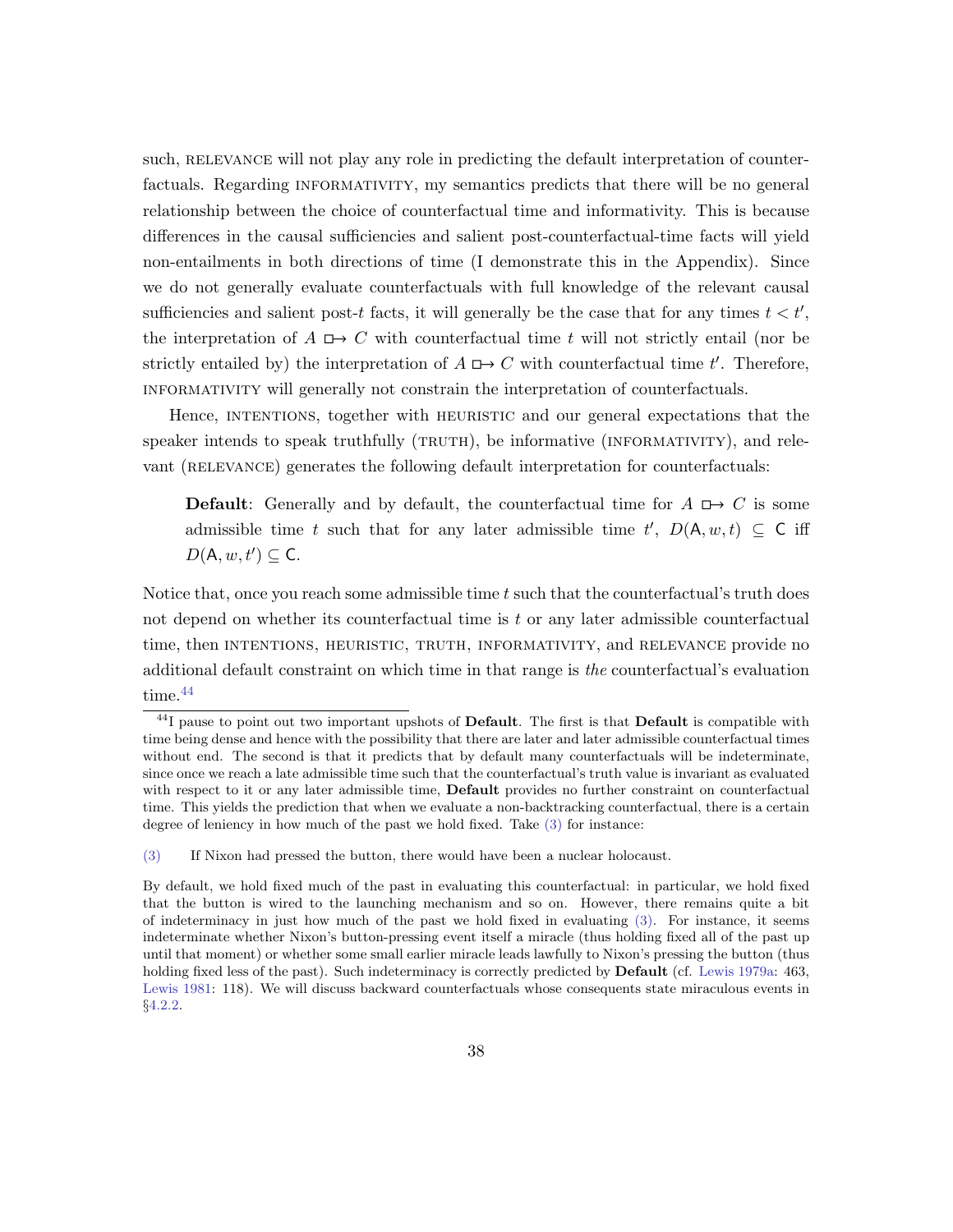Crucially, since later admissible times give rise to non-backtracking interpretations, Default predicts that non-backtracking interpretations are the default. Thus, it predicts (B): the default interpretation of a forward counterfactual is non-backtracking. Tying things back to  $(1)$ , we predict that it will be interpreted (by default) as having  $t_2$  as its counterfactual time (from our diagram Figure 4)—that is, a time at which it is historically settled that Smith was rational, wanted to live, and believed jumping would kill him, and at which it is historically settled that there was no net underneath him right before his jump. Hence, on its default interpretation, [\(1\)](#page-1-0) has a later admissible counterfactual time, and thus is true.

I pause to anticipate the following challenge. It may seem that my theory also predicts that an utterance of [\(2\)](#page-2-1) without any preamble (for instance, prior to Beth's speech) should also be interpreted so that it is true, for exactly the same reason as [\(1\).](#page-1-0)

#### [\(2\)](#page-2-1) If Smith had jumped, he would have lived.

Someone may reason like this: the speaker aims to speak truly (given TRUTH), so she cannot have intended that [\(2\)](#page-2-1) have its default counterfactual time (since thus interpreted, it would be false). Therefore, she must have intended some other, earlier counterfactual time, and spoken truly. This is a terrible prediction: without the extra context provided by Beth's speech, [\(2\)](#page-2-1) seems to have only the false non-backtracking interpretation; we do not go looking for some backtracking interpretation on which it is true.

Contrary to the thought expressed in the previous paragraph, my theory does not predict that we will automatically judge a context-initial utterance of [\(2\)](#page-2-1) true. Recall observation (ii): default interpretations are overridable, but only if there is sufficient information in the context to override the background assumptions that generate them. In particular, knowing that S is false on its default interpretation is not sufficient to think that it has a non-default interpretation. We saw this above with Scenario 1: merely knowing that Ben had not had breakfast today is not sufficient to lead us to think that Sue's utterance of 'Ben has had breakfast' has a non-default interpretation. Likewise, merely knowing (or thinking it likely) that [\(2\)](#page-2-1) is false on its default interpretation is not sufficient to lead us to think that it has a true non-default interpretation. In both cases, we assume that the speaker, though aiming to speak truthfully, fails to do so.

Now, if we also have reason to think that Beth also knows that [\(2\)](#page-2-1) is false on its default interpretation, then my intuition changes. It is a bit tricky to set up a context in which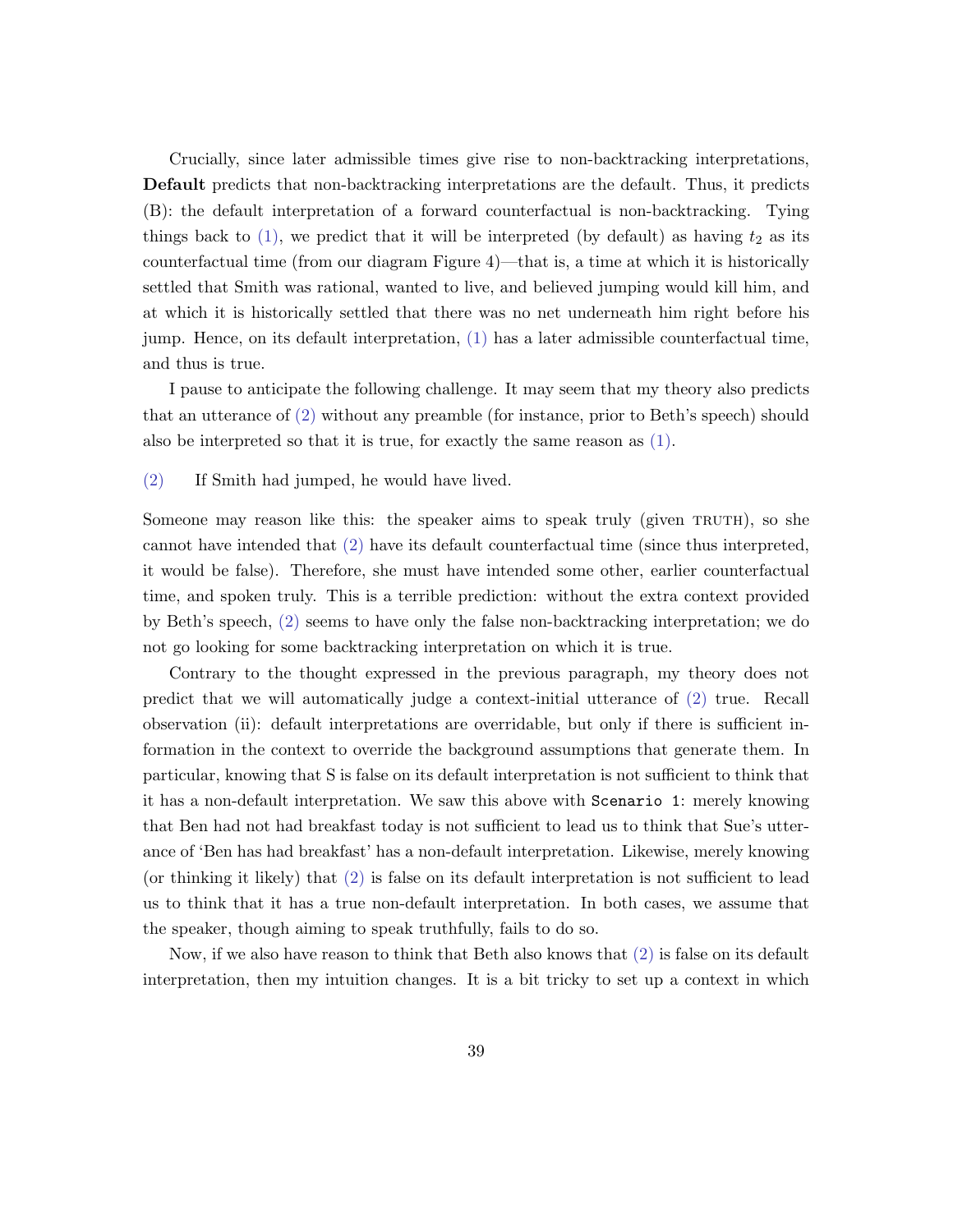this is clear, but here is one:

(17) Beth: I also agree that there was in fact nothing underneath Smith to break his fall. Nonetheless, if he had jumped, he would have lived.

As in Scenario 2, I find such an utterance by Beth puzzling, and in this case I would try to find a non-default interpretation of her utterance of [\(2\).](#page-2-1) Since none are obvious, I might ask for clarification about what Beth meant, prompting something like Beth's backtracking speech. The crucial point here is that my theory predicts that we will not interpret [\(2\)](#page-2-1) as having a non-default (backtracking) interpretation simply because we think it is false on its default (non-backtracking) interpretation. It does predict that if we think the speaker thinks [\(2\)](#page-2-1) is false on its default interpretation, and if there is no salient intended nondefault interpretation, our reaction to the utterance will be one of unclarity rather than a judgment of falsity. Both predictions seem to be accurate.

Before we move on to predicting  $(C)$ , I want to address two remaining concerns with my explanation of (B).

#### 4.2.1 Might-counterfactuals?

My explanation of (B) is that, since counterfactuals are universal quantifiers (or choice functions over a particular domain), smaller domains have a better chance of making the counterfactual true; thus, since later times generally give rise to smaller domains (by heuristic) and speakers generally intend to speak truthfully (truth), non-backtracking interpretations are the default. However, might-counterfactuals seem to be most naturally interpreted as existential quantifiers over the same domain, as follows:

<span id="page-40-1"></span>(18)  $A \leftrightarrow C$  is true at c, w, t iff some world in  $D_c(A, w, t)$  is a C-world.

Thus, by the above reasoning, we expect the default interpretation of *might-counterfactuals* to be backtracking, since we expect such interpretations to give them a better chance at being true. But, so the problem goes, might-counterfactuals do not have default backtracking interpretations.[45](#page-40-0)

In response, I accept that my view has this consequence for *might*-counterfactuals whose truth conditions are given by [\(18\);](#page-40-1) however, I want to mitigate the apparent badness of the result by holding that *might*-counterfactuals are actually ambiguous between that reading

<span id="page-40-0"></span><sup>45</sup>Thanks to an anonymous reviewer for raising this challenge.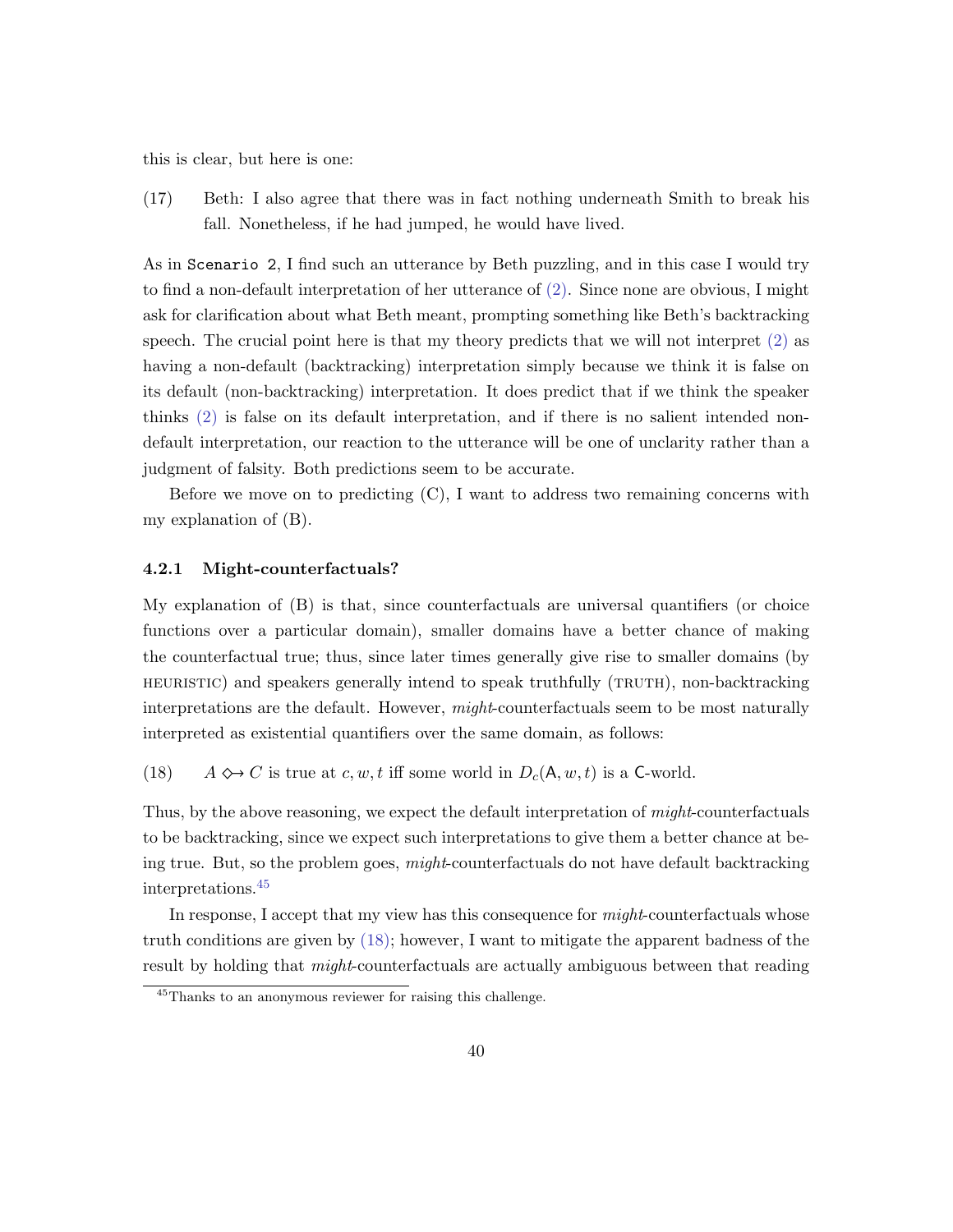and one on which they rather express the epistemic possibility of the corresponding *would*counterfactual,  $\Diamond(A \Box \rightarrow C)$  (cf. [Stalnaker](#page-69-8) [1980,](#page-69-8) [DeRose](#page-64-13) [1999\)](#page-64-13). Many of the arguments for this view take a stand on issues that I prefer to remain neutral on (for instance the Limit and Uniqueness Assumptions, and Conditional Excluded Middle). However, at least one of Stalnaker's arguments for the possibility of this reading carries over (see pp. 99- 100). If [\(18\)](#page-40-1) gives the truth-conditions for every might-counterfactual and we adopt a universal quantifier semantics for would-counterfactuals, then we should expect utterances of sentences like If A, it might be that not-B, although I believe that if A then it would be that B to be infelicitous. The reason is that, given these assumptions, the first counterfactual should be equivalent to the negation of the second counterfactual, and thus utterances of such sentences should be as infelicitous as utterances of sentences like, Not-A, although I believe that A. However, utterances of sentences of the first kind are not always infelicitous:

<span id="page-41-0"></span>(19) If Smith had jumped, he might have lived, although I believe that if Smith had jumped, he would have died.

If we instead analyze the might-counterfactual here as involving epistemic might on top of the corresponding would-counterfactual, then we predict that [\(19\)](#page-41-0) should be just as felicitous as an utterance of a sentence like, It might be that not-A, although I believe that A. For instance, [\(19\)](#page-41-0) should be as felicitous as (the switch to present tense is to force the epistemic interpretation of might):

(20) Smith might be upstairs, although I believe he is outside.

Of course, the kind of reading I am positing for some  $might$ -counterfactuals raises tricky issues in the compositional semantics of counterfactuals (see for instance [Swanson](#page-69-9) [2011\)](#page-69-9) which I want to set aside for now. However, even granting me this point, one might rephrase the worry as follows. Since I grant that there is an interpretation of might-counterfactuals on which their truth conditions are given by  $(18)$ , we can rephrase the challenge by targeting exactly such a counterfactual. Consider the following example of Lewis, which seems to clearly violate the epistemic *might* interpretation. Smith in fact has only dimes in his pocket, but he does not know this and he says:

<span id="page-41-1"></span>(21) If I had looked in my pocket just now, I might have found a penny.

Since for all Smith knew, if Smith had looked in my pocket, he would have found a penny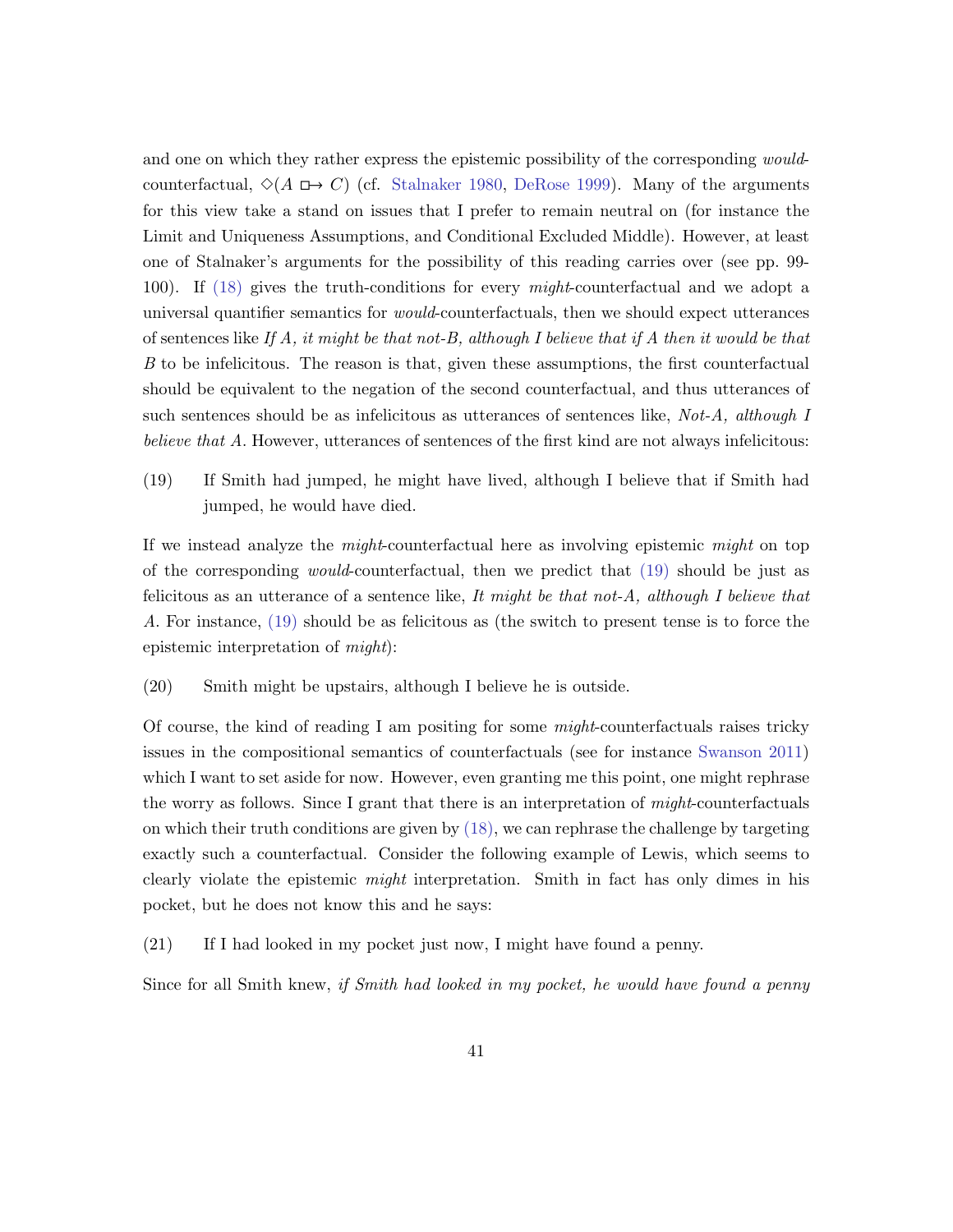is true, it seems the might-counterfactual ought to be true, on the wide-scope epistemic might interpretation. But intuitively,  $(21)$  is false, merely because there was no penny in Smith's pocket. Let us accept this judgment for the time being (though see [DeRose](#page-64-14) [1994](#page-64-14) for dissent). This may be seen as a serious problem for my view, because according to my view, [\(21\)](#page-41-1) ought by default to have a backtracking interpretation, but it seems to have a non-backtracking interpretation by default.

To this challenge, I respond that it is not so obvious that [\(21\)](#page-41-1) does not have a default backtracking interpretation, even one on which its counterfactual time is before it is historically settled that there are any pennies in Smith's pocket. Remember that on my theory, the counterfactual's domain will entail any post-t salient facts not 'disrupted' by the supposition of the antecedent (via HINDSIGHT). Since looking in my pocket will not disrupt the fact that there is no penny there (at least we are given no reason to think it would), and since this fact is very clearly salient in the context, my theory predicts that it will be entailed by [\(21\)'](#page-41-1)s domain, even on such a backtracking interpretation, and hence it will come out false even on that interpretation. Therefore,  $(21)$  may in fact have a backtracking reading by default—our intuitions about its falsity do not tell one way or the other.

Of course, to defend against one alleged counterexample is not to provide any positive reason to think my theory's prediction here is correct. Thus, I close this section with a short, and admittedly inconclusive, piece of data in favor of default backtracking interpretations of might-counterfactuals. Consider the scenario described at the outset of the paper, with Smith just seconds previously poised to jump. Beth says,

#### <span id="page-42-0"></span>(22) If Smith had jumped, he might have lived.

Just prior to hearing Beth's utterance, I am prepared to accept [\(1\)—](#page-1-0)if Smith had jumped, he would have died. However, my reaction to Beth's utterance is not that it is obviously false. Rather, I am quizzical. I want to know why she thinks that. If Beth says something like, 'Well, there are all sorts of reasons he might have jumped; maybe he would have been wearing a parachute or maybe he would have had a net underneath him,' this makes it clear that she intended [\(22\)](#page-42-0) on its non-epistemic interpretation (with truth conditions given by [\(18\)\)](#page-40-1), and it seems most clear that it has a backtracking interpretation. If Beth instead says something like, 'Well, there are all kinds of things that might have happened, so I do not know what would have happened,' this makes it clear that she intended it on its epistemic interpretation, with the embedded would-counterfactual having its default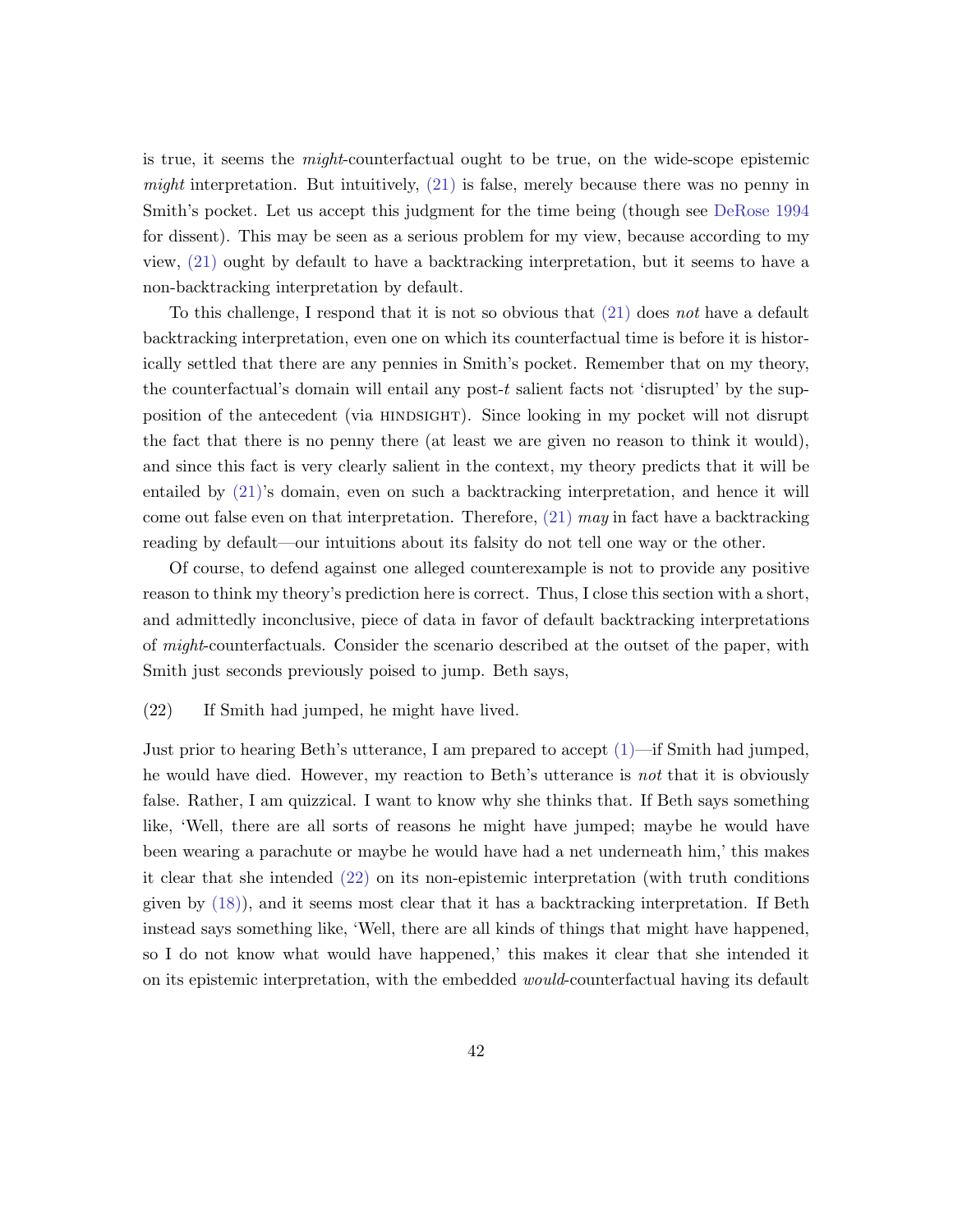non-backtracking interpretation.

I conclude that there are viable responses available in defense of my theory regarding might-counterfactuals.

#### <span id="page-43-0"></span>4.2.2 Latest default admissible counterfactual time?

The final worry I will consider about my theory's prediction of default non-backtracking interpretations has to do with its prediction that the default counterfactual time is its latest admissible counterfactual time (Default). The worry is that Default will force late counterfactual times and hence lead my theory to false predictions about certain backward counterfactuals. The following example from [Bennett](#page-64-1) [2003](#page-64-1) (pp. 209-10) illustrates the problem:

Dam. A dam suddenly bursts, quickly submerging a low-lying road and killing the people stuck in their cars in its path.

<span id="page-43-1"></span>In Dam, the following counterfactual seems true:

(23) If there had been no cars on the road just then, no lives would have been lost.

However, in accepting this, we are clearly not thereby committed to the cars that were actually on the road suddenly and miraculously ceasing to be there, just before whatever time 'then' picks out. If that were so, accepting [\(23\)](#page-43-1) would incorrectly commit us to a counterfactual like the following being true:

<span id="page-43-2"></span>(24) If there had been no cars on the road just then, they would have suddenly ceased to be there.

(I pause to flag that [Lewis](#page-67-1) [1979a'](#page-67-1)s theory is well-positioned to predict the truth of [\(23\)](#page-43-1) and falsity of [\(24\)](#page-43-2) in Dam. According to Lewis, it would take a larger miracle (or set of miracles) to make all the cars there to vanish just as the dam break than it would to make each of the drivers of those cars to decide (at various earlier times) not to drive them onto that road. As such, Lewis predicts that [\(23\)](#page-43-1) may be true, though [\(24\)](#page-43-2) is false.)

How, then, can my theory, which is committed to Default, predict that counterfactuals like [\(24\)](#page-43-2) are not true? I will argue here that, given Contingent consequent, the only admissible counterfactual times for  $(24)$  are ones on which it is false. Begin by noticing that the event described by the consequent of  $(24)$  is an event comprising at least two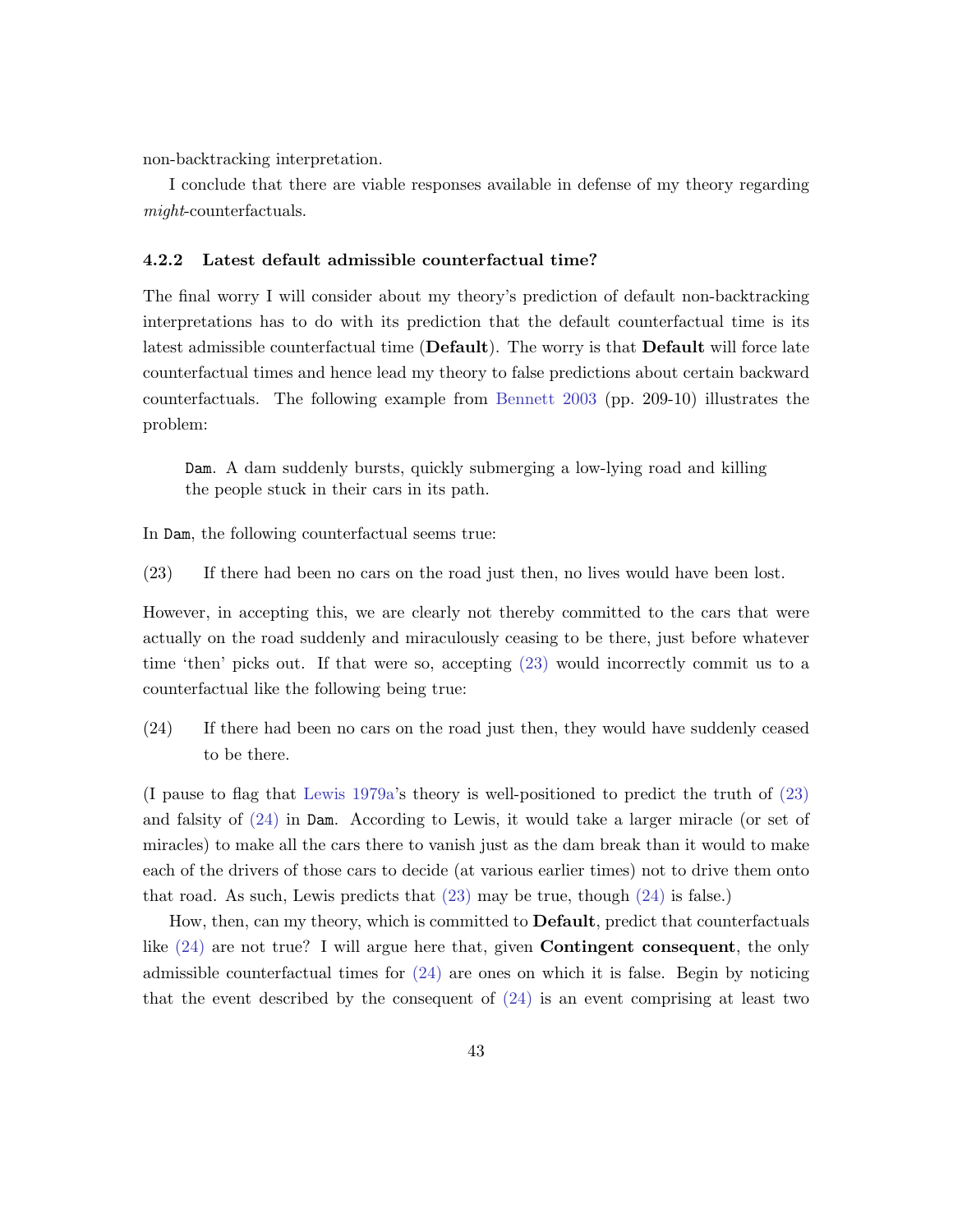points of time: a time at which the cars are located on the road and a time immediately after at which the cars are no longer on the road. Let E be the proposition that an event of the cars on the road at  $t_1$  suddenly ceasing at  $t_2$  to be located on the road occurred  $(C_{t_1} \wedge C_{t_2})$ . Finally, let  $C_{t_2}$  be the proposition expressed by  $(24)$ 's antecedent—that there are no cars on the road at  $t_2$ .

Given **Contingent consequent**, my theory predicts that  $(24)$  must be false. Here is why. By **Contingent consequent**, an admissible counterfactual time for  $(24)$  must be some time t such that  $H(w, t) \cap \overline{C}_{t_2} \cap E \neq \emptyset$  and  $H(w, t) \cap \overline{C}_{t_2} \cap \overline{E} \neq \emptyset$ . However, at any such time, [\(24\)](#page-43-2) will be false! Quick proof:

The only admissible counterfactual times for  $(24)$  are before  $t_1$ .

- Suppose [\(24\)'](#page-43-2)s counterfactual time is  $t_1$ , or any time after  $t_1$ . Let  $t^+$  be an arbitrary such time. Then  $H(w, t^+) \cap \overline{C}_{t_2} \models C_{t_1}$ , since  $C_{t_1}$  is true at w and about times no later than  $t^+$  (by HISTORICAL). Therefore,  $H(w, t^+) \cap \overline{\mathsf{C}}_{t_2} \models \mathsf{E}$ (remember,  $\mathsf{E} = \mathsf{C}_{t_1} \wedge \overline{\mathsf{C}}_{t_2}$ ). Hence  $H(w, t^+) \cap \overline{\mathsf{C}}_{t_2} \cap \overline{\mathsf{E}} = \emptyset$ . Therefore,  $t^+$  is not an admissible counterfactual time for [\(24\).](#page-43-2)
- − Suppose instead that counterfactual time is before  $t_1$ . Let  $t^-$  be an arbitrary such time. Then  $H(w, t^{-}) \cap \overline{C}_{t_2} \not\models C_{t_1}$ . Hence,  $H(w, t_1) \cap \overline{C}_{t_2} \cap \overline{E} \neq \emptyset$ . But equally, since  $H(w, t^{-}) \cap \overline{C}_{t_2} \not\models \overline{C}_{t_1}, H(w, t_1) \cap \overline{C}_{t_2} \cap E \neq \emptyset$ . Thus,  $t^{-}$  is an admissible counterfactual time for [\(24\).](#page-43-2)

But now for any time  $t < t_1$ , if t is the counterfactual time for  $(24)$ , it is false.

− To see why, first notice that  $D_c(\overline{C}_{t_2}, w, t) \models (C_{t_1} \supset C_{t_2})$ ; this is because  $C_{t_1} \supset C_{t_2}$ is a causal sufficiency of  $w$  whose antecedent is about times extending beyond  $t^{-}$ . Therefore, since  $D_c(\overline{\mathsf{C}}_{t_2}, w, t) \models \overline{\mathsf{C}}_{t_2}$ , it follows via modus tollens that  $D_c(C_{t_2}, w, t) \models C_{t_1}$ . But then  $D_c(C_{t_2}, w, t) \models E$ .

<span id="page-44-0"></span>Now, my way of predicting [\(24\)](#page-43-2) may seem to rely on a trick involving 'ceasing to be' denoting an event which has a temporal extension. In fact, it does not. Rather, it relies on the fact that Contingent consequent drives counterfactual time to be earlier than consequent time, and the fact that causal demands that counterfactual domains entail causal sufficiencies with antecedents about times extending beyond counterfactual time. Let us thus consider a related problematic example in which the counterfactual's consequent is about a momentary event or state, such as: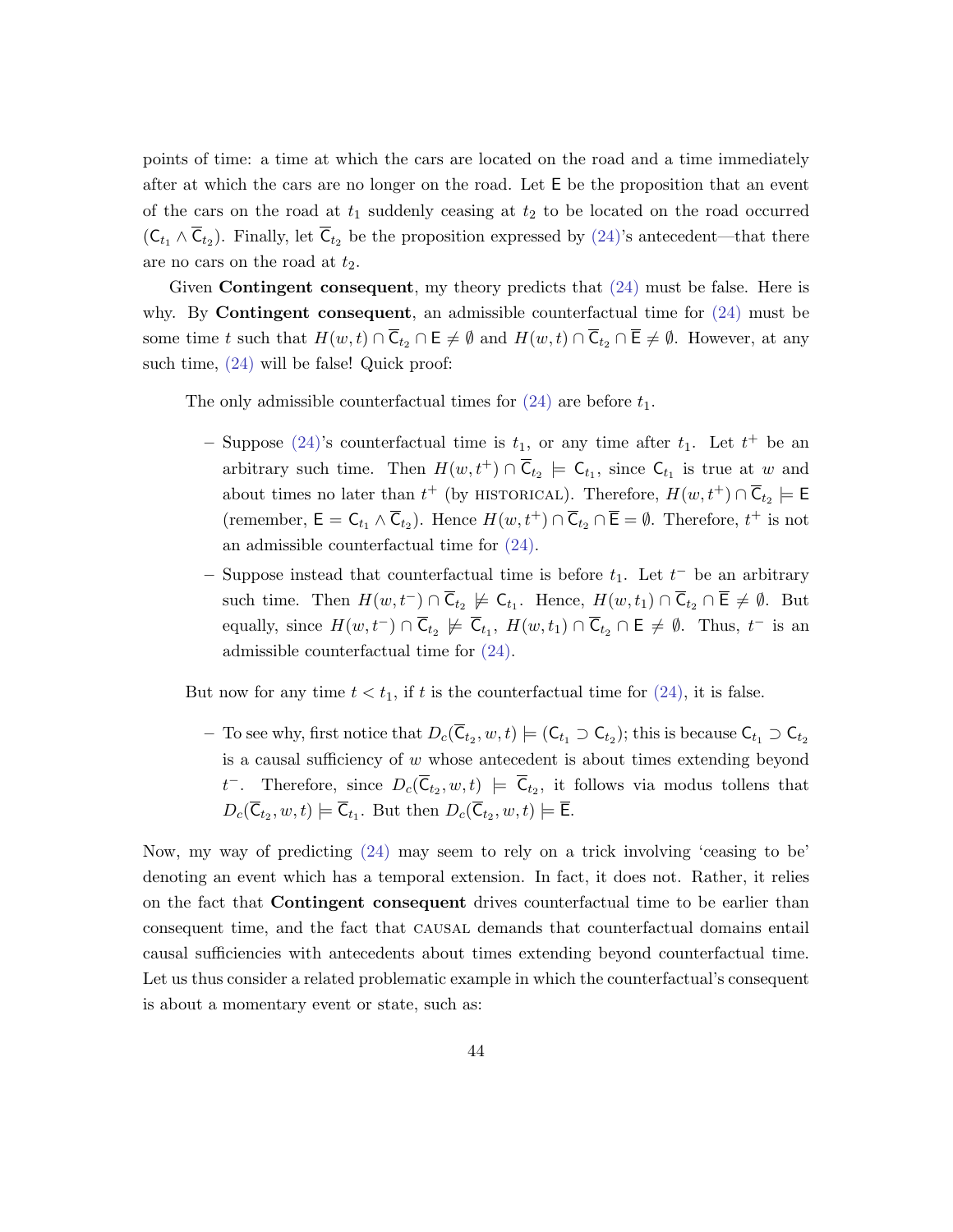## $(25)$  If there had been no cars on the road at  $t_2$ , there would have been cars on the road just before then at  $t_1$ .

This seems false, just as  $(24)$ . So how do predict this? Again, by **Contingent conse**quent, the counterfactual time for  $(25)$  must be before the time its consequent is about, hence before  $t_1$ .<sup>[46](#page-45-0)</sup> Let us suppose (for the hardest case) it is the time just prior,  $t_0$ . By HISTORICAL,  $D_c(\overline{C}_{t_2}, w, t_0)$  entails that the cars are on the road at  $t_0$ , since they are on the road at  $t_0$  at w. As before, by CAUSAL,  $D_c(\overline{C}_{t_2}, w, t_0) \models C_{t_1} \supset C_{t_2}$ . But of course  $D_c(\mathsf{C}_{t_2}, w, t_0) \models \mathsf{C}_{t_2}$ . Therefore, by modus tollens,  $D_c(\mathsf{C}_{t_2}, w, t_0) \models \mathsf{C}_{t_1}$ . Hence, we predict that  $(25)$  is false.

I conclude that Default is not threatened by examples like these—my theory predicts correctly that such counterfactuals are false. However, I pause to briefly articulate one upshot of this result. First, notice that  $(24)$ 's consequent is the negation of some causal sufficiency of w,  $C_{t_1} \supset C_{t_2}$ . Therefore, just as my theory predicts that conditionals with sufficiency-violating consequents must be false, it predicts that conditionals whose consequents state true causal sufficiencies must be true. But now suppose that determinism is true and that causal sufficiencies are instances of natural laws, and consider an arbitrary counterfactual  $A \mapsto C$  whose consequent is not about any causal sufficiency (for instance, [\(23\)](#page-43-1) above). Then, my theory predicts that this counterfactual's domain  $D_c(A, w, t)$  will contain worlds which violate some of w's causal sufficiencies. Nonetheless, when we try to state what such violations would have been using a backward counterfactual  $A \rightharpoonup M$ , by **Contingent consequent**, the domain of this counterfactual  $D_c(A, w, t')$  will comprise only worlds which do not violate that sufficiency. Sufficiency-violations (or miracles, in Lewis's terminology) are thus predicted by my theory to be elusive.<sup>[47](#page-45-1)</sup> We know counterfactual domains must comprise worlds where miracles occur by appreciating how the semantics works, but we cannot use counterfactual language to state that they are there.

<span id="page-45-0"></span><sup>&</sup>lt;sup>46</sup>As above, suppose [\(25\)'](#page-44-0)s counterfactual time is any time  $t_1$  or later. Then  $H(w, t_1) \cap \overline{C}_{t_2} \models C_{t_1}$ , since  $\mathsf{C}_{t_1}$  is true at w and about times no later than  $t_1$  (by HISTORICAL). Therefore,  $H(w, t_1) \cap \overline{\mathsf{C}}_{t_2} \cap \overline{\mathsf{C}}_{t_1} = \emptyset$ . Therefore, any time  $t_1$  or later is not an admissible counterfactual time for  $(25)$ .

<span id="page-45-1"></span><sup>&</sup>lt;sup>47</sup>This is related to [Lange](#page-67-16) [2000'](#page-67-16)s idea that miracles are 'off stage', though Lange is primarily interested in preserving the intuition that laws survive counterfactual suppositions. I can see various ways of connecting these two ideas, but I will not pursue this project at this time.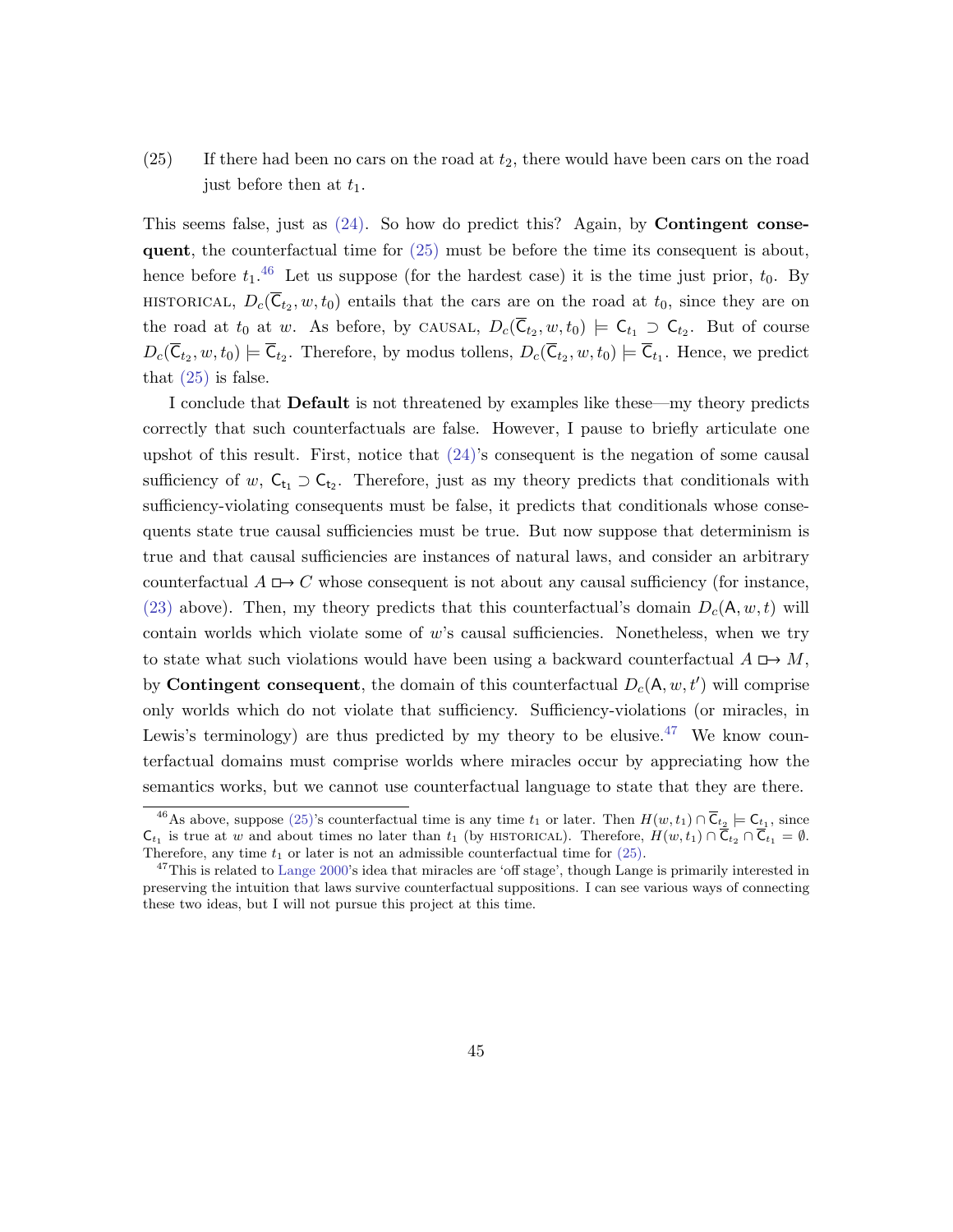#### <span id="page-46-0"></span>4.3 How to backtrack

As I mentioned above, Default can be overridden in certain contexts, if there is sufficient information in the context to determine which non-default interpretation the speaker intends. In this section, I will sketch an account of one way Default may be overridden, thus giving rise to backtracking interpretations. Since I aim to explain (C), I will focus on how an assertion of a backward counterfactual is sufficient to override **Default** and bias a backtracking interpretation of a related forward counterfactual.

C. Asserting a backward counterfactual will often make salient a backtracking interpretation of a forward counterfactual sharing the same antecedent with, and uttered after, that backward counterfactual.

Recall from §[4.1](#page-29-1) how my semantics predicts that the counterfactual [\(2\)](#page-2-1) will receive a true backtracking interpretation when uttered in the context of Beth's speech and her prior assertion of  $(9)$ :

'Smith was rational, had no wish to die, could see below him, and knew that jumping without a net would kill him. Therefore,

[\(9\)](#page-20-0) Had Smith jumped, there would have already been a net below him to catch him safely.

So,

[\(2\)](#page-2-1) If Smith had jumped, he would have lived.'

In particular, recall that we predict that [\(9\)](#page-20-0) is true if its counterfactual time is some late admissible time t at which (by **Contingent consequent**) its consequent is not  $J$ historically settled and its domain entails the salient post-t propositions that Smith was rational, wanted to live, and knew whether there was a net beneath him. Furthermore, we predict that  $(2)$  has a true backtracking interpretation if it has the same (in this case, earlier than default) counterfactual time and its domain also entails the same salient post- $t$ propositions as [\(9\).](#page-20-0) However, we have not yet seen why, in the context of Beth's speech, it should be the case that:

 $\alpha$ . [\(9\)](#page-20-0) is interpreted with respect to a set of salient propositions that includes that Smith was rational, wanted to live, and knew whether there was a net beneath him, and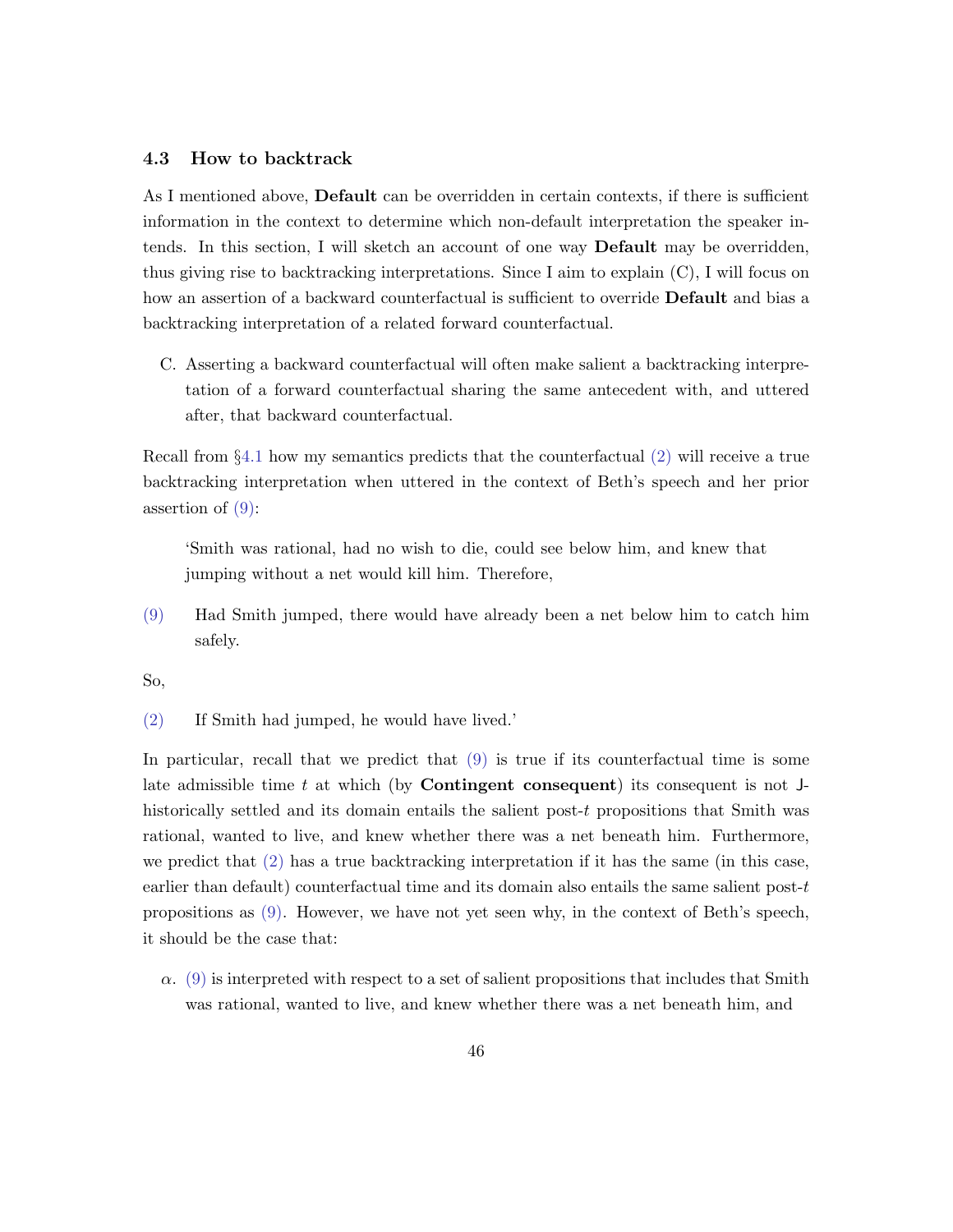β. [\(2\)](#page-2-1) has the same counterfactual time as [\(9\),](#page-20-0) and is interpreted with respect to a set of salient propositions that also includes that Smith was rational, wanted to live, and knew whether there was a net beneath him.

In the rest of this section, I will motivate  $(\alpha)$  and  $(\beta)$ .

#### $(\alpha)$ : What are the salient propositions?

I do not have a fully general answer to the question of what post-t propositions will be contextually salient in a particular context, and I will not offer an account of what contextual salience is. However, this should not dissuade us from appealing to a notion of salience in stating our semantics (as I have done with HINDSIGHT). The reason is that we can say enough about the intended notion of salience so that the resulting theory makes testable predictions. For instance, it seems obvious that asserting a proposition is sufficient to raise it to salience (at least for a short while). Notice that, with just this obvious thought in hand, our theory makes several interesting (and by my intuitions, correct) predictions. For instance, combining this observation with HINDSIGHT yields the prediction that  $(9)$  will seem true given the preamble in  $A$  but not given the preamble in  $A'$  (notice that the preamble in A is Beth's speech from earlier):

- A. Smith was rational, had no wish to die, could see below him, and knew that jumping without a net would kill him. Therefore, had Smith jumped, there would have already been a net below him to catch him safely.
- $A^{\prime}$ . . There was nothing below Smith to break his fall in the event of a jump. Therefore, ??had Smith jumped, there would have already been a net below him to catch him safely.

While  $(9)$  seems natural and acceptable in context  $\bf{A}$ , it is decidedly less natural and acceptable in the context  $A'$ . Asserting that there was nothing below Smith to break his fall makes it hard to hear a subsequent assertion of [\(9\)](#page-20-0) as true; furthermore, an assertion of this string of sentences is odd (perhaps because it is unclear why someone would deliber-ately set themselves up to say something obviously false).<sup>[48](#page-47-0)</sup> The contrast between  $\bf{A}$  and  $A'$  is evidence that whether we find a backward counterfactual acceptable (or felicitous)

<span id="page-47-0"></span><sup>&</sup>lt;sup>48</sup>Indeed, notice that even just asserting that there was nothing below Smith in addition to the other assertions in context A results in an odd string:

<sup>(</sup>i) Smith was rational, had no wish to die, could see below him, and knew that jumping without a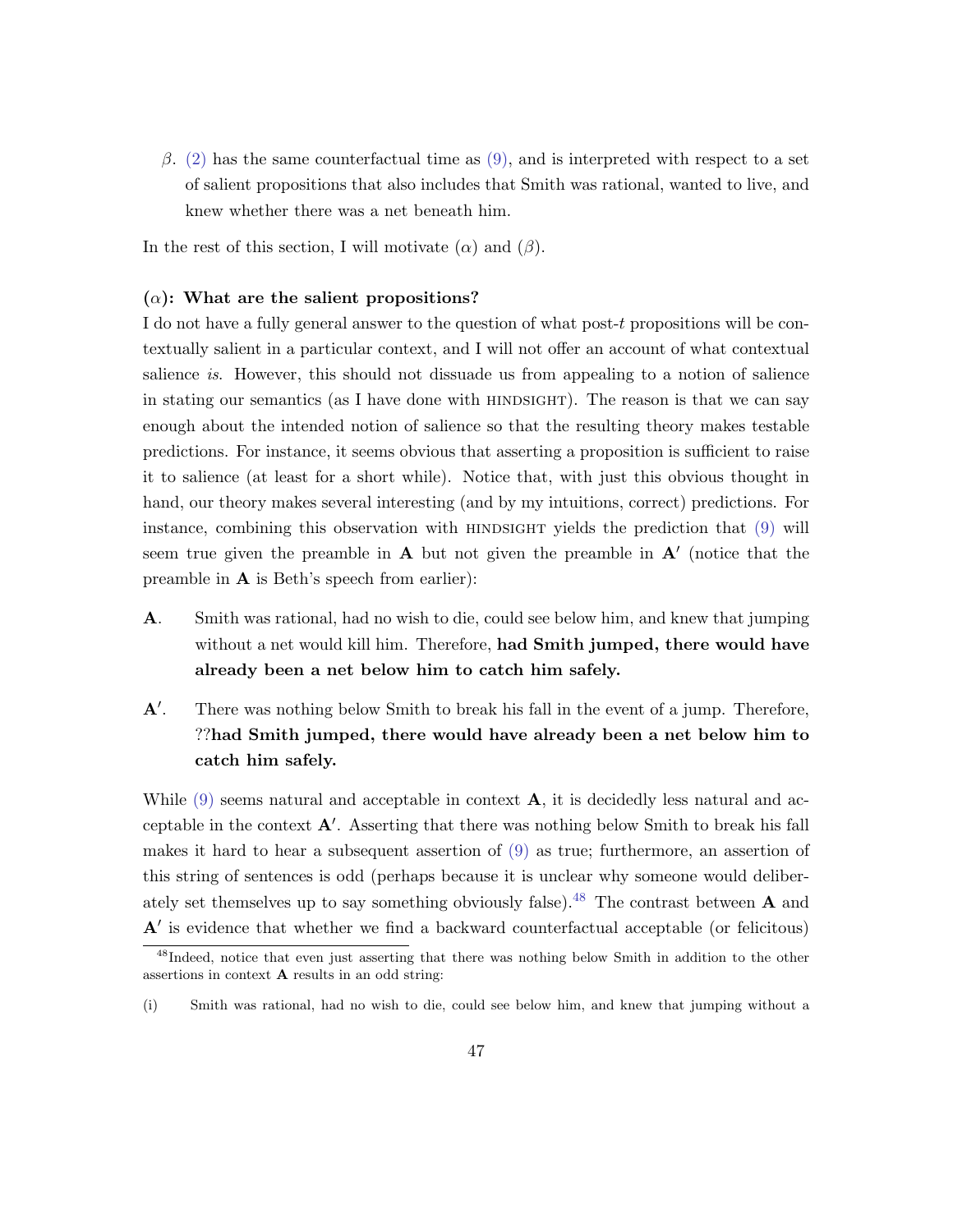sometimes depends on what is asserted before it in the context, and thus (assuming that asserting a proposition makes it salient) confirmation of HINDSIGHT. Furthermore, this evi-dence is not cherry-picked. As pointed out in the introduction, all the classic discussions of backtracking counterfactuals involved examples in which the backtracking interpretation was promoted by way of a contextual preamble, followed by the assertion of a relevant backward counterfactual (cf. [Downing](#page-65-0) [1959,](#page-65-0) [Jackson](#page-66-0) [1977,](#page-66-0) [Lewis](#page-67-1) [1979a,](#page-67-1) [Bennett](#page-64-0) [1984,](#page-64-0) [2003\)](#page-64-1). Our observation about salience, plus hindsight, predicts the first half of this pattern (the contextual preamble before the backward counterfactual)—the second half is predicted by Contingent consequent (which ensures an earlier counterfactual time for the backward counterfactual) and  $(\beta)$ . We turn next to explaining  $(\beta)$ .

## $(\beta)$ : Why are counterfactual times and salient propositions inherited?

To begin, recall observation (ii): default interpretations are overridable only if there is sufficient information in the context to determine which non-default interpretation the speaker intends. My proposal is that uttering a backward counterfactual and then a forward counterfactual with the same antecedent in close succession provides enough information in the context for your addressees to work out that you intend the forward counterfactual to share its counterfactual time with, and be evaluated with respect to, the same salient propositions as the backward counterfactual. The reason doing so provides the requisite information is that (i) it is generally assumed that the speaker intends her utterance to be relevant (RELEVANCE), and (ii) the most natural way to interpret back-to-back utterances of counterfactuals with the same antecedent as relevant is as sharing domains.

Here is an example of a similar phenomenon (that admits of a similar explanation) exhibited by nominal quantifiers. Recall the example from before, where we are setting up the party, and you say,

net would kill him. Furthermore, there was nothing below Smith to break his fall in the event of a jump. Therefore, ??had Smith jumped, there would have already been a net below him to catch him safely.

Interestingly, changing which propositions are asserted seems to bias us to favor alternative backward counterfactuals (something also predicted by my theory). For instance, I find the following string perfectly felicitous, and am inclined to accept the counterfactual as true as uttered in that context:

<sup>(</sup>ii) Smith was rational, could see there was no net beneath him, and knew that jumping without a net would kill him. Therefore, had Smith jumped, he would have wanted to die.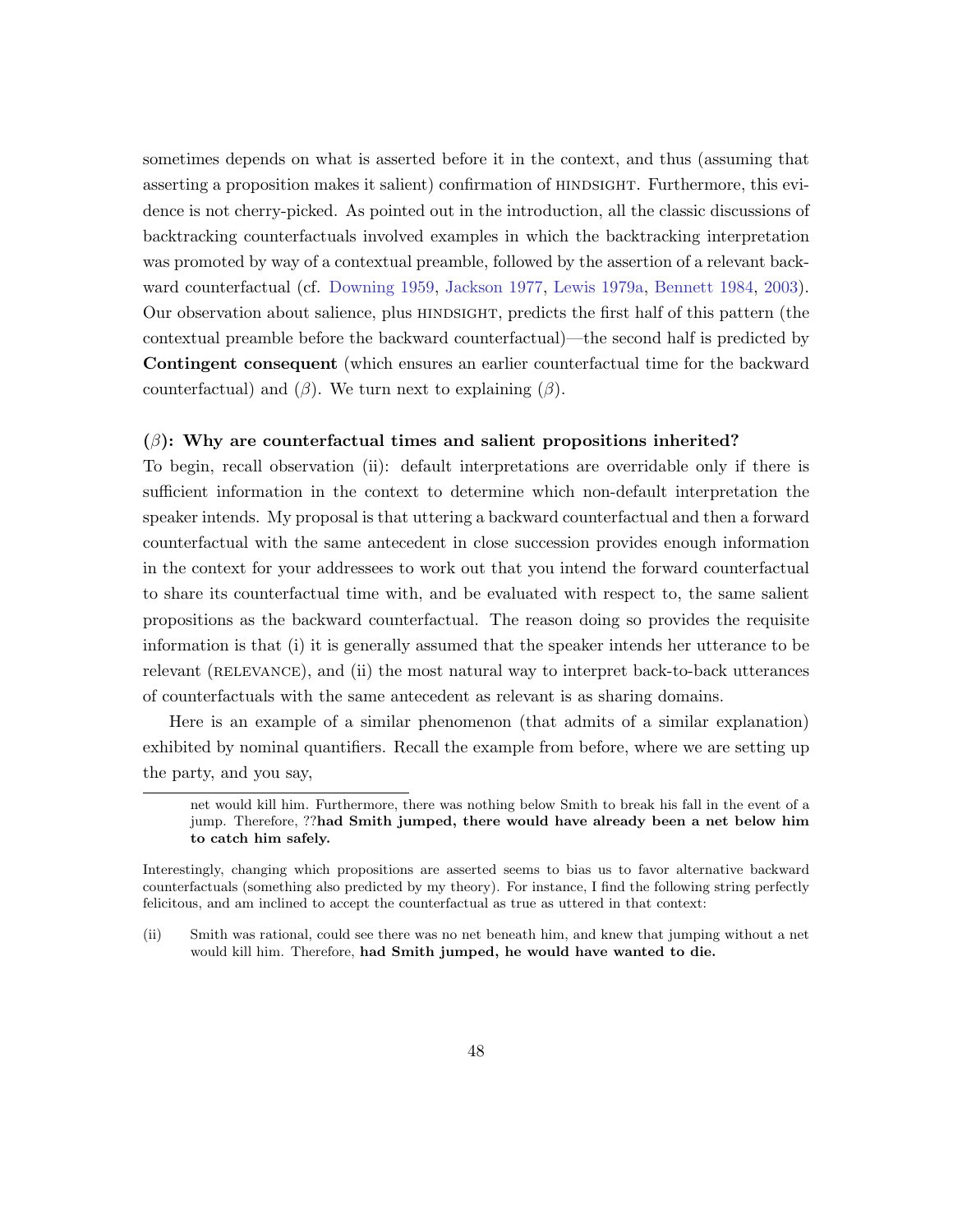[\(14\)](#page-33-1) All the beer is in the fridge.

As before, considerations of relevance naturally lead to interpreting you as meaning that all the beer that we bought for the party is in the fridge. Suppose now that Sue follows up, saying,

<span id="page-49-1"></span>(26) Most of the beer is cold, but some is still warm.

Most naturally, Sue is talking about the same beer as you are—the beer that was bought for the party. RELEVANCE also predicts this observation. For what Sue says to be relevant, her claim should be about the same beer that John is talking about, since that beer is now the topic of conversation. Assuming RELEVANCE, we think that Sue intends for her utterance to be relevant and hence that she is talking about said beer.<sup>[49](#page-49-0)</sup>

Now, on my theory, a counterfactual  $A \mapsto C$  is a claim about a domain of worlds  $D_c(A, w, t)$ , just as John's utterance of [\(14\)](#page-33-1) is about a domain of beer. So, just as a domain of beer can be a topic of conversation, so should a domain of counterfactual possibilities be a possible topic of conversation. Then, just as the relevance of Sue's utterance of [\(26\)](#page-49-1) requires that it have the same domain as [\(14\)](#page-33-1) (as uttered by John), the relevance of an utterance of [\(2\)](#page-2-1) immediately following an utterance of [\(9\)](#page-20-0) requires that their domains be the same. I now spell out the reasoning explicitly, using Beth's utterance as an example.

Initially, you say  $(1)$ :

[\(1\)](#page-1-0) If Smith had jumped, he would have died.

This has its default interpretation, which is non-backtracking and hence true. However, Beth counters by first asserting R, D, and K (hence raising them to salience) and then uttering the backward counterfactual [\(9\):](#page-20-0)

[\(9\)](#page-20-0) Had Smith jumped, there would have already been a net below him to catch him safely.

Since the default counterfactual time for  $(1)$  is  $t_2$ , and this is not an admissible counterfactual time for  $(9)$  (since  $t_2$  is after it is settled that there was no net below Smith prior to his jumping), we cannot nontrivially interpret [\(9\)](#page-20-0) as about the same time as [\(1\).](#page-1-0) Instead, we interpret  $(9)$  via **Contingent consequent** as about an earlier counterfactual time  $t_0$ ,

<span id="page-49-0"></span> $^{49}$ I won't speculate about the best formal theory for modeling these phenomena. For a now-classic theory of how to represent the topics of a conversation, see [Roberts](#page-69-14) [2012b,](#page-69-14)[a.](#page-69-15)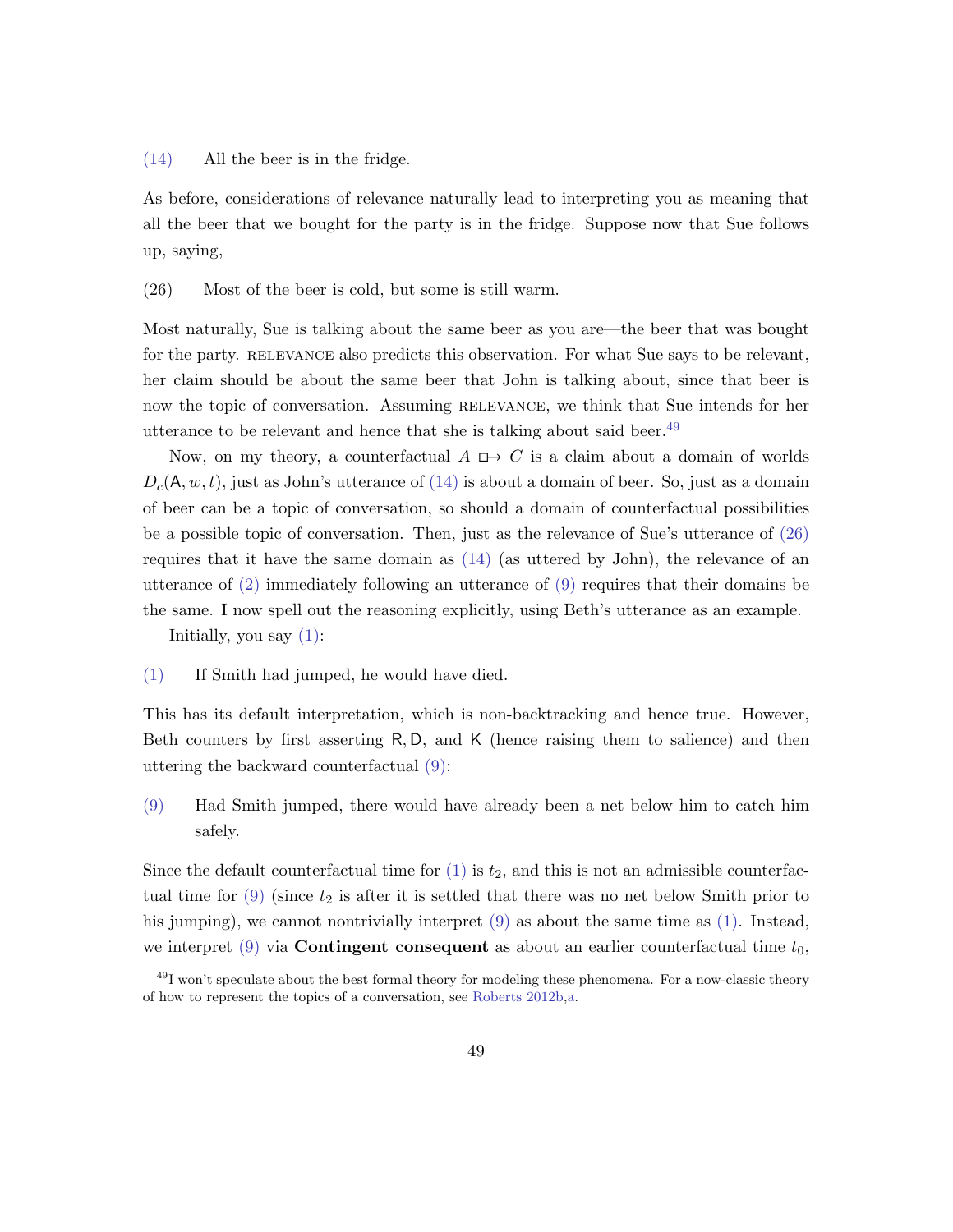and true (given the facts of the case). However, now Beth utters [\(2\):](#page-2-1)

[\(2\)](#page-2-1) If Smith had jumped, he would have lived.

Now notice that, by uttering [\(9\),](#page-20-0) Beth makes clear a candidate non-default counterfactual time for  $(2)$ . Assuming RELEVANCE, we naturally think that Beth's utterance of  $(2)$  is relevant, and hence about the same domain as [\(9\)](#page-20-0) (since that's the only way in this context we can make sense of its being relevant). But since the salient propositions have not changed, the only way for the domain of these two counterfactuals to be the same is if they have same counterfactual time and are interpreted with respect to the same set of salient propositions. Thus, since  $t_0$  is an admissible counterfactual time for  $(2)$ , we interpret it as having that counterfactual time in this context, and also interpret it with respect to the same salient propositions as  $(9)$  (R, D, K, all of which by HINDSIGHT will be entailed by  $D_c(J, w, t_0)$ —thus, we interpret [\(2\)](#page-2-1) as true! Importantly, the utterance of [\(9\)](#page-20-0) immediately prior to [\(2\)](#page-2-1) is what allows Beth to make explicit the counterfactual time she intends for the latter, and hence why **Default** may be overridden in this case.<sup>[50](#page-50-0)</sup>

<span id="page-50-0"></span><sup>&</sup>lt;sup>50</sup>I remain neutral about other ways **Default** may be overridden to yield a backtracking interpretation of  $A \rightharpoonup C$ . However, my theory suggests that if there is enough information in the context to work out the speaker's intended non-default counterfactual time, and reason to think that the counterfactual is true so-interpreted, this ought to be enough to ensure the counterfactual has a backtracking interpretation (this is just a suggestion, because there may be other constraints on backtracking interpretations we have not explored). Hence, my theory is compatible with counterfactuals having backtracking interpretations even without a previous utterance of a backward counterfactual sharing the same antecedent. A casual reflection on simple examples like the Gerstenberg model suggests that this is correct.



<span id="page-50-1"></span>Suppose that we both know the causal model. I then say to you:

(i) If B had not happened, then D would not have happened either.

I submit that it is not too difficult to interpret [\(i\)](#page-50-1) as backtracking and hence true. If I emphasize the lawful connections between A, B, C, and D, this also seems to help such an interpretation (as reported by several colleagues). My theory predicts this. We both know the causal model. Thus, we both know that [\(i\)](#page-50-1) is obviously false on its default interpretation. Furthermore, it is easy to work out what my intended counterfactual time for [\(i\)](#page-50-1) must be (some time before A). On that interpretation, we both know that [\(i\)](#page-50-1) is true. Therefore, given truth, my theory predicts that such a backtracking interpretation of [\(i\)](#page-50-1) ought to be available and preferred.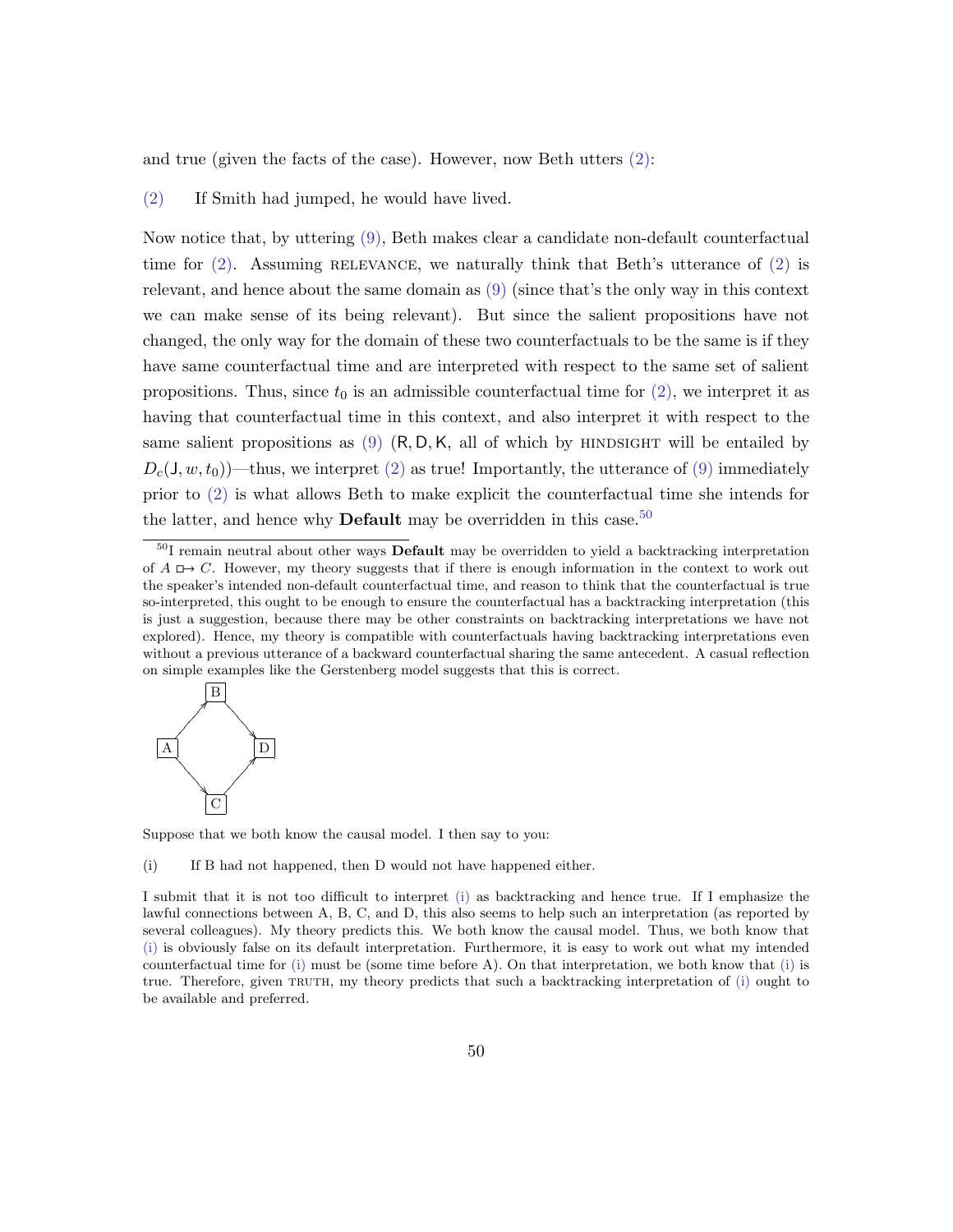That is my official line about how my theory predicts (C). We predict the possibility of backtracking counterfactuals because in certain contexts there will be enough information to work out the speaker's intended non-default counterfactual time. Furthermore, utterances of backward counterfactuals are a way of making explicit your intended non-default counterfactual time, hence (C).

## Recap

Let us briefly recap the theory. I include the following graphic to show the building blocks of the theory and what is explaining what:



The two general features sufficient for accepting a counterfactual  $A \Box \rightarrow C$  on its backtracking interpretation are:

- Enough information to work out the speaker's intended non-default counterfactual time t.
- Some reason to think that every world in  $D_c(\mathsf{A}, w, t)$  is a C-world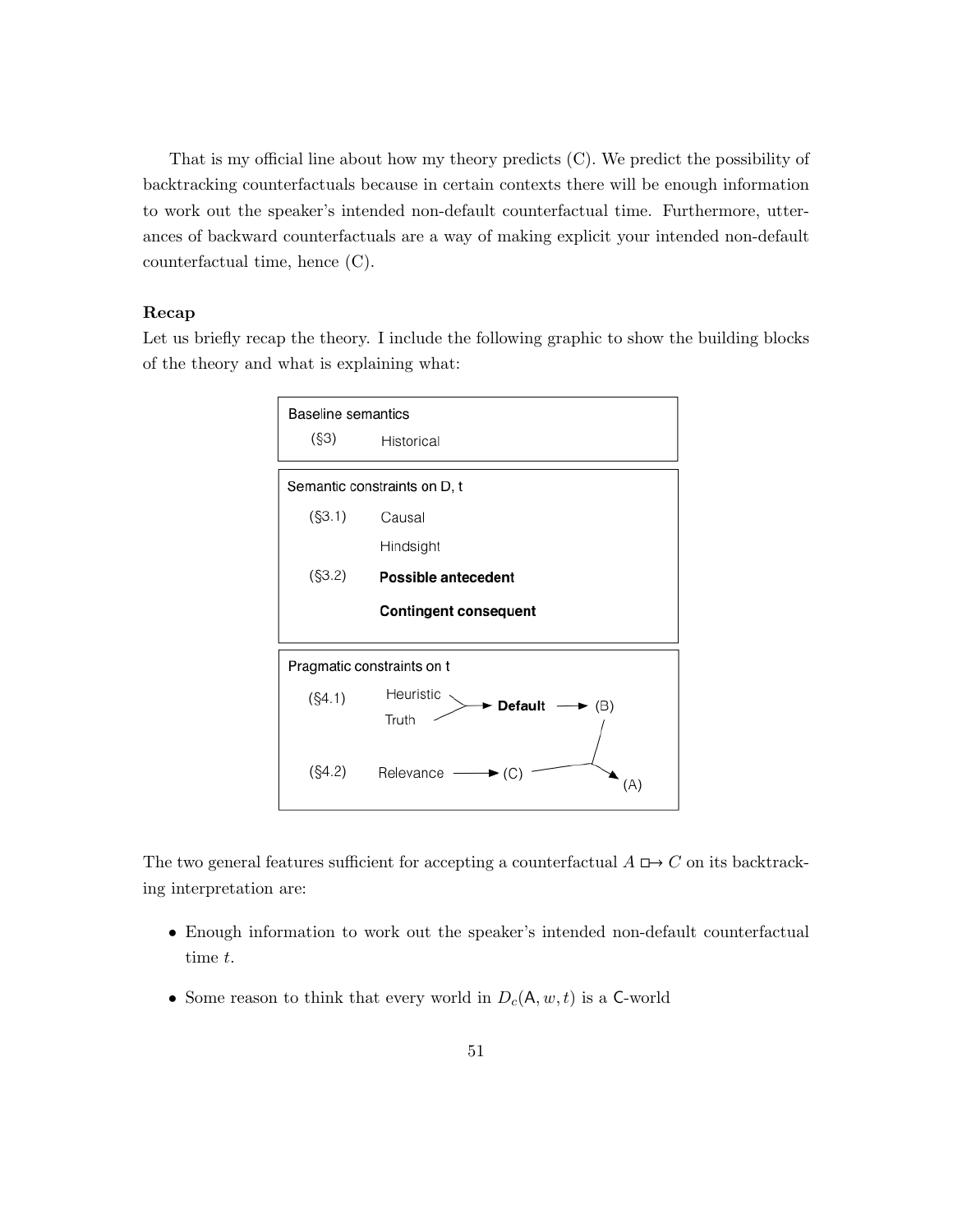Consider again Jackson's example from the outset of the paper. The default interpretation of [\(1\)](#page-1-0) comes out true because on its default counterfactual time t, every world in  $D_c(J, w, t)$ is a world where there is no net beneath Smith when he lands and hence one in which his jump kills him. However, Beth's speech, plus her utterance of the backward counterfactual [\(9\),](#page-20-0) induce two contextual shifts. The first is that the propositions R, D, and K become salient. The second is that Beth makes clear her intended non-default counterfactual time for  $(2)$  is some earlier time  $t^*$ , which she does by uttering it immediately after uttering [\(9\).](#page-20-0) Thus, if Beth's assertion of [\(9\)](#page-20-0) is accepted, it becomes accepted that every world in  $D_c(J, w, t^*)$  is ones in which there is a net beneath Smith at the time he lands, and hence one in which the jump does not kill him. Thus, once  $(9)$  is accepted, as long as RELEVANCEconsiderations pressure us to interpret  $(2)$  as uttered by Beth just after as having the same domain as [\(9\),](#page-20-0) it will also be accepted, so-interpreted.

## <span id="page-52-0"></span>5 Objections and replies

## <span id="page-52-1"></span>5.1 Special backward morphology?

**Objection:** You have focused on backward counterfactuals, like  $(9)$ , with normal counterfactual morphology. But some, such as  $(27)$ , involve an extra 'have to' in their consequents. What is the difference, if any, between these backward counterfactuals, and can your theory predict this?

- [\(9\)](#page-20-0) Had Smith jumped, there would have already been a net below him to catch him safely.
- <span id="page-52-2"></span>(27) Had Smith jumped, there would have to have already been a net below him to catch him safely.

Reply: I am not sure what the correct descriptive generalization about [\(9\)](#page-20-0) and [\(27\)](#page-52-2) is, let alone what best explains it. Nonetheless, there are good reasons to think that my theory is compatible with this data. Here is some reason to think that  $(27)$  is related to  $(9)$  in the way that strong necessity modal claims ('You have to wash your hands') are related to weak necessity modal claims ('You ought to wash your hands'):

Bet. John is betting on horse races. The way the payout works is that those betting on the top three horses win a percentage on top of their bet. John in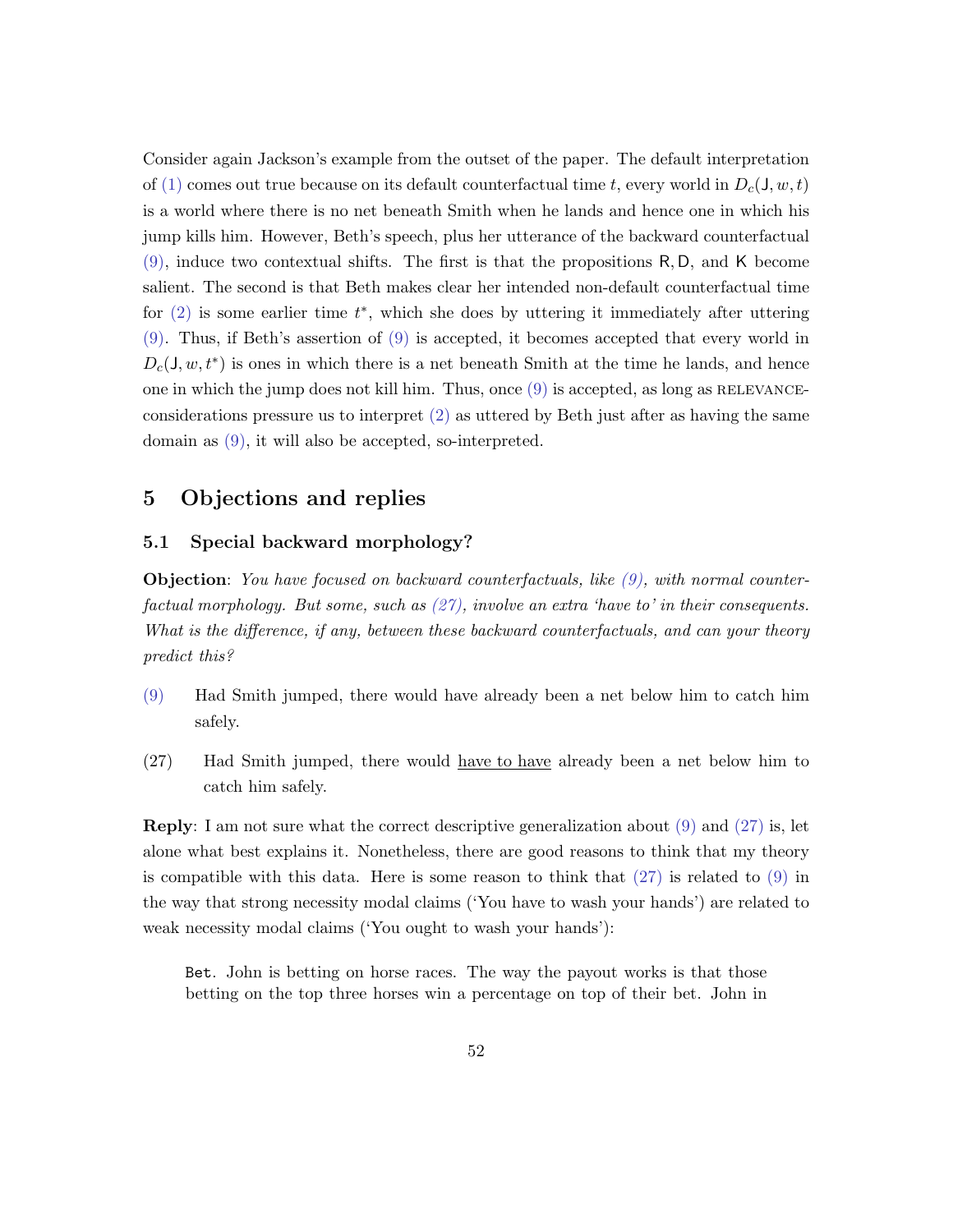fact bet on Slowmo, and Slowmo lost badly. Dasher, Dancer, and Prancer won. Right before the bet, John was torn between betting on Slowmo or betting on Dasher, but went with Slowmo at the last second.

<span id="page-53-0"></span>In this scenario, I think that  $(28)$  is true but  $(29)$  is false:

- (28) If John had won, he would have bet on Dasher.
- <span id="page-53-1"></span>(29) If John had won, he would have to have bet on Dasher.

In particular, I would describe the scenario as follows:

(30) If John had won, he would have bet on Dasher, but it's not the case that if he had won, he would have to have bet on Dasher.

This pattern seems analogous to me to the (deontic) 'You ought to wash your hands, although you do not have to.' That is, it is often possible to coherently assert a weak necessity modal claim conjoined with the negation of its strong necessity counterpart.

Explaining this fact about weak and strong necessity modals, and thus explaining what is going on with the extra 'have to' in [\(27\),](#page-52-2) takes us far beyond the scope of this paper. But there is a promising proposal, due to von Fintel  $\&$  Iatridou [2008,](#page-65-13) that can be easily adapted to my theory of counterfactuals. Their proposal is that 'ought' and 'have to' are both universal quantifiers, and that 'ought' quantifies over a subset of the possibilities that 'have to' does. Similarly, I could hold that the domain of ordinary backward counterfactuals is a subset of the domain of those with the extra 'have to'. Granted, more work remains for predicting such a result within my theory, but there is no reason to think that such an extension of my theory is impossible.<sup>[51](#page-53-2)</sup>

## 5.2 Generality

Objection: There are examples which suggest that the backtracking/non-backtracking split is a phenomenon which has nothing to do with time. Since your theory only captures tem-

<span id="page-53-2"></span> $51$ Some people report that [\(27\)](#page-52-2) sounds 'epistemic' in a way that [\(9\)](#page-20-0) does not. That may be right, though my intuitions are not so clear. If it is right, this lends support to an alternative proposal to the one floated here, one which is equally compatible with my theory of counterfactuals. On this proposal, the extra 'have to' is an epistemic necessity modal which scopes above the counterfactual:  $\Box(A \Box B)$  thus means something like: it must be the case that if John had won, he would have bet on Dasher. This is false because it is epistemically possible that if John had won, he would have bet on Dancer. For more on counterfactuals with underspecified antecedents, see  $\S 5.5$ .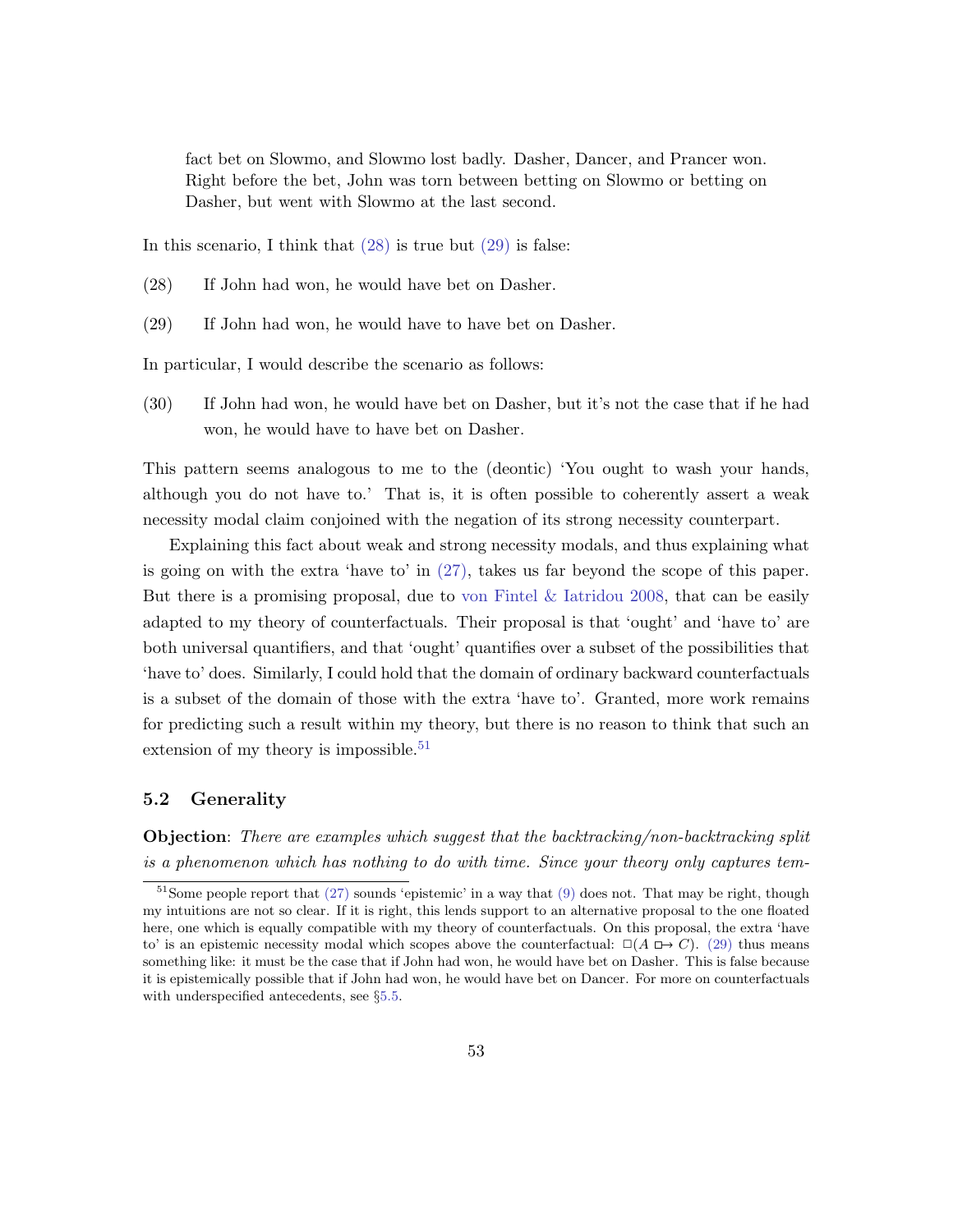poral examples, it does not account for the general phenomena.

<span id="page-54-1"></span>Here is the example:<sup>[52](#page-54-0)</sup> suppose Jesus walks by Miriam cooly. Then I say,

(31) If Jesus had pushed Miriam just then, he would have done something morally wrong.

You object, saying, 'Look, had Jesus pushed Miriam just then, the moral laws would have been different than they are (since Jesus is by definition morally perfect), so

<span id="page-54-2"></span>(32) If Jesus had pushed Miriam just then, he would not have done anything morally wrong.'

[\(31\)](#page-54-1) and [\(32\)](#page-54-2) do not seem to differ in their counterfactual time, and even if they did, it is hard to see how that could be relevant, since what is morally wrong does not change across time. Yet, [\(31\)](#page-54-1) is intuitively true, while [\(32\)](#page-54-2) is intuitively true in the context of the objection (after the backward counterfactual has been asserted). Furthermore, the example seems analogous to  $(1)/(2)$  $(1)/(2)$  from the introduction. [\(32\)](#page-54-2) seems true because when one 'backtracks' to make its antecedent is true, one has to change the moral laws such that Jesus pushing Miriam is not morally wrong.

Reply: Here are two responses. The first is to deny that the moral laws are contingent, and hence reject the intuition that both  $(31)/(32)$  $(31)/(32)$  are true in their respective contexts.<sup>[53](#page-54-3)</sup> I take it that this response is reasonable, but does not quite cut to the heart of the matter. The second response is to accept the intuitions, but respond that although [\(31\)](#page-54-1) and [\(32\)](#page-54-2) do not seem to differ in counterfactual time, they in fact do. But then what counterfactual time might [\(32\)](#page-54-2) have, in light of the assumption that what is morally wrong does not change across time? One possibility is to secure moral contingency by considering alternative branches from some initial moment of time. On this response, [\(32\)](#page-54-2) has as its counterfactual time the initial moment of time (or at least some very early moment), at which it is historically contingent what the moral laws are. This picture is consistent with the moral laws being eternal in the sense that, once it is historically settled what the moral laws are, it is forever historically settled what the moral laws are. I submit that this way

<span id="page-54-3"></span><span id="page-54-0"></span> $52$ I owe this example to Tom Dougherty (personal communication).

<sup>53</sup>Though see [Rosen](#page-69-16) [2014](#page-69-16) for reasons to take seriously the idea that the fundamental moral laws are contingent.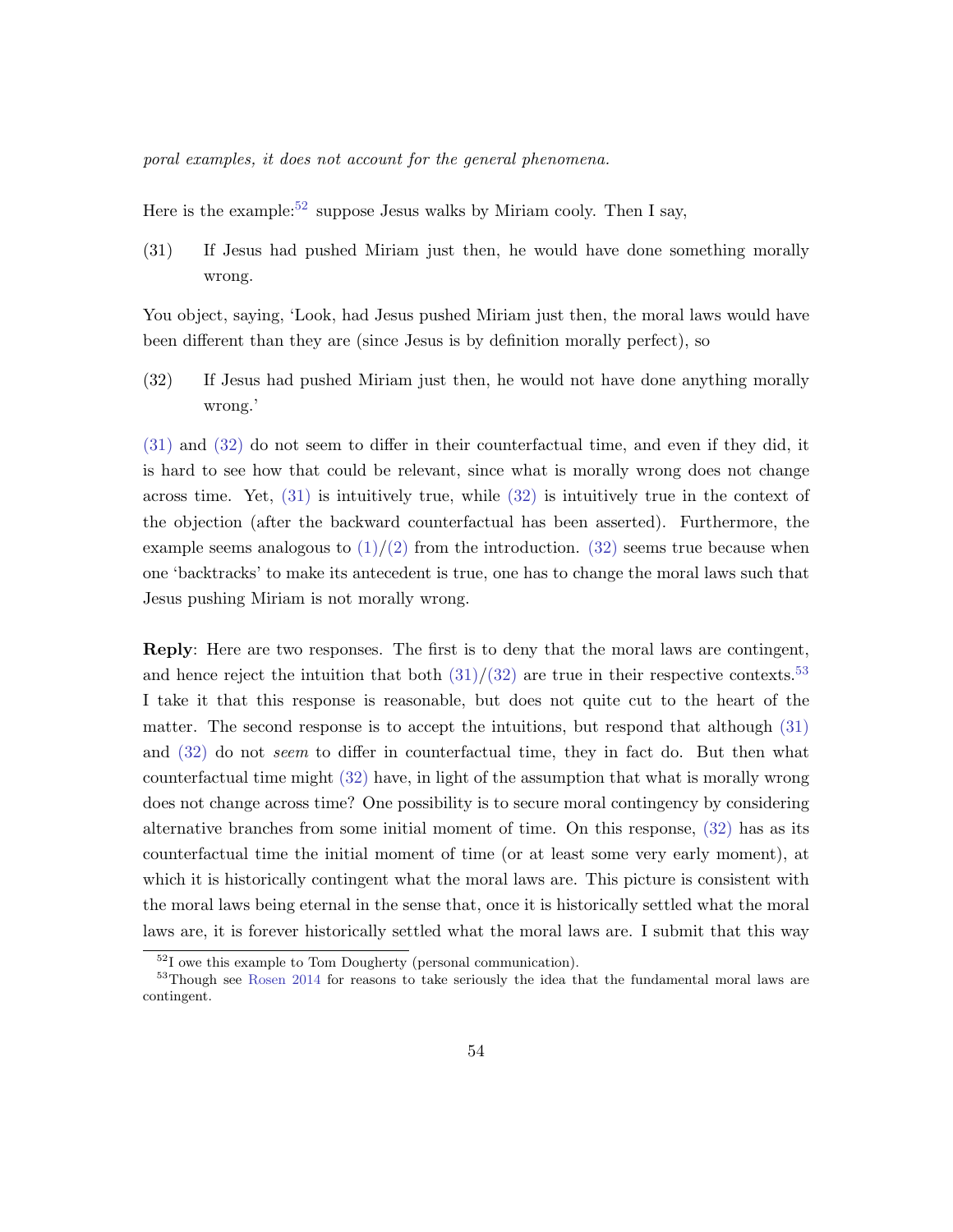of handling  $(31)/(32)$  $(31)/(32)$ , although admittedly surprising, is not obviously false.

#### 5.3 Disagreement

Objection: According to the theory presented here, the content of a non-backtracking interpretation of  $A \rightharpoonup C$  and a backtracking interpretation of  $A \rightharpoonup C$  do not contradict each other. Hence, the theory predicts no disagreement between you (asserting  $(1)$ ) and Beth (asserting  $(2)$  after her preamble). Yet, intuitively the two of you **do** disagree. For instance, Beth can appropriately say 'no' in response to your utterance.<sup>[54](#page-55-0)</sup>

Reply: I want to first point out that I have tried to avoid taking a stand in this paper on how the abstract truth conditions I assign to counterfactuals are related to their semantic (or assertoric) contents in context. One approach would be to let backtracking and non-backtracking interpretations of the same counterfactual express distinct propositions. This implementation would predict that you and Beth may both assert true propositions. However, an alternative approach would be to let the time and salient proposition parameters of a counterfactual be features of the index of evaluation (as in a two-dimensional Kaplanian framework) that are initialized by a context of assessment (as in [Lasersohn](#page-67-17) [2005,](#page-67-17) [MacFarlane](#page-68-15) [2014\)](#page-68-15). That implementation would predict that the propositions asserted by you and Beth are such that, relative to any context of assessment, at least one of them must be false. I officially want to take no stand on this issue in this paper. However, in what follows, I offer some reason to think that disputes involving backtracking/non-backtracking interpretations are more complicated than the objection above lets on.

Consider again the scenario from the outset: Smith is poised to jumped on the top of a 20 story building with no net beneath him. Now compare the following two discourses:

- (33) Discourse 1
	- a. Avon: If Smith had jumped, he would have died.
	- b. Beth: No. Smith was rational, had no wish to die, could see below him, and knew that jumping without a net would kill him. Therefore, had Smith jumped, there would already have been a net below him to catch him safely. Hence, if Smith had jumped, he would have lived.
- (34) Discourse 2:

<span id="page-55-0"></span><sup>54</sup>Thanks to an anonymous reviewer for raising this concern.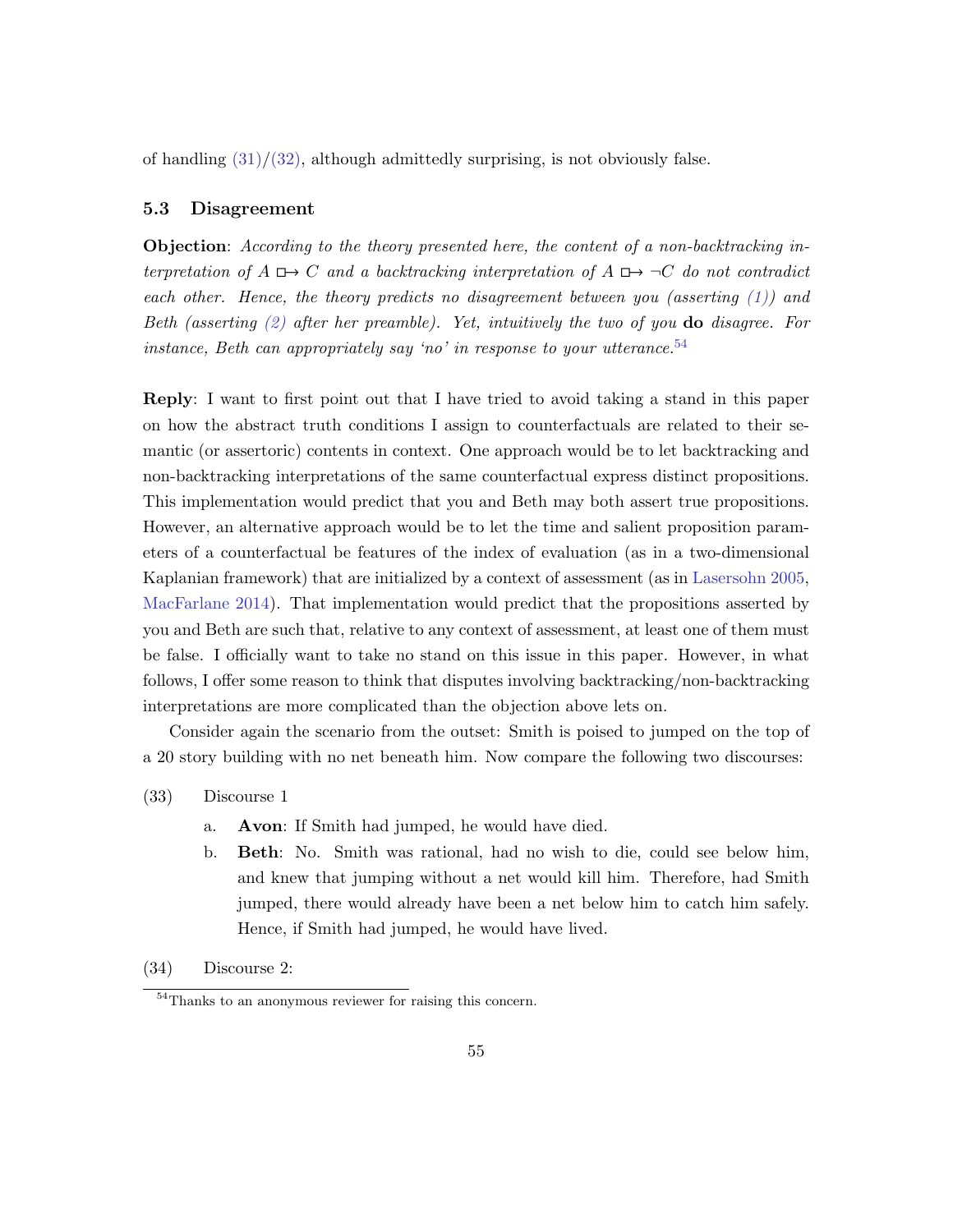- a. Joe: If Smith had jumped, he would have died.
- b. Sue: No. If Smith had jumped, he would have lived, since he would have landed in the net beneath him.

There are several intuitive differences between these discourses. For instance, Joe could appropriately correct Sue by saying 'But there was no net beneath him' and it seems Sue ought to retract her claim in light of learning that fact. On the other hand, although Avon could attempt to change the context back to favoring a non-backtracking interpretation of [\(1\)](#page-1-0) by emphasizing that there was no net beneath Smith, in light of learning this fact (which Beth presumably already knows), Beth would not thereby have to retract her claim. Another intuitive difference is that Joe and Sue seem to be disagreeing over a common subject matter (what would have happened if Smith had jumped), whereas Avon and Beth are not. Granted, the subject matter of Avon and Beth's disagreement is not obvious, but this is still a difference between the discourses. Finally, it seems correct to say that Avon and Beth are merely talking past one another, and in particular that both may speak truly. By contrast, the intuition regarding Joe and Sue is that one of their claims must be false.

These intuitions favor handling backtracking/non-backtracking interpretations of counterfactuals as expressing distinct propositions. But then what about the intuition that in both cases denial (saying 'No') is linguistically appropriate? This is unlike paradigmatic cases of 'talking past' involving automatic indexicals, as in the following example from [Lasersohn](#page-67-17) [2005,](#page-67-17) p. 647:

- (35) a. Kara: I am a doctor.
	- b. Tim: #No, I am not a doctor.
	- c. Tom: No, you are not a doctor.

We might be tempted to generalize from this example that, in discourses licensing denial, the two parties genuinely disagree in the sense of making claims about a common subject matter, one of which must be false. After all, this is what is lacking in Kara/Tim's discourse that is not lacking in Kara/Tom's. If this generalization were correct, then the difference between backtracking/non-backtracking interpretations should not result in those different interpretations expressing distinct propositions. However, this generalization is mistaken. Consider cases like the following (cf. [Horn](#page-66-16) [1985,](#page-66-16) [Sundell](#page-69-17) [2011\)](#page-69-17):

(36) A: Smith ate some of the cookies.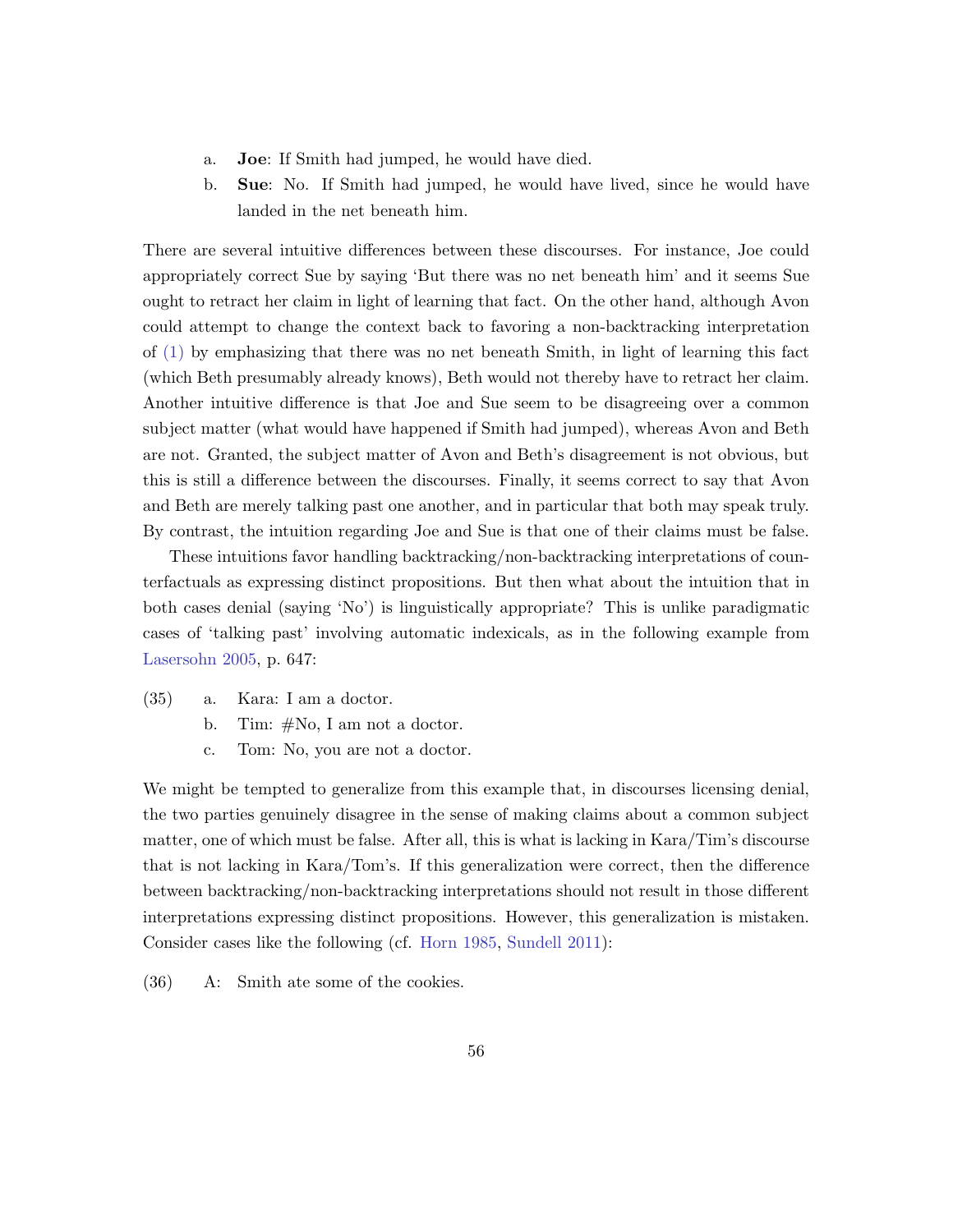- B: No, Smith ate all of the cookies.
- (37) A: Burgers come with chips.
	- B: No they come with french fries.

Denial is licensed in both of these examples but in neither is it the case that at least one of the claims must be false. Therefore, there is room to think that denials are sometimes (though not always, as exhibited by Kara/Tim) licensed in exchanges where the two parties assert compatible propositions. Exactly what conditions must be in place for this to happen is a topic that goes far beyond this paper.[55](#page-57-0)

### 5.4 Backtracking indicatives?

**Objection:** There seem to be backtracking indicatives. This is a problem for your view because it predicts that backtracking interpretations arise only when a conditional has an earlier than default conditional time, and this is implausible for indicative conditionals since they are not past tensed.

An alleged example of a backtracking interpretation of an indicative conditional comes from Gibbard's 'Sly Pete' case (cf. [Gibbard](#page-66-5) [1981,](#page-66-5) [Bennett](#page-64-1) [2003,](#page-64-1) [DeRose](#page-64-15) [2010\)](#page-64-15). Here is a version of that case:

Poker Sly Pete is playing poker against Mr. Stone. Pete has two associates helping him cheat. Zack sees Stone's hand and signals its contents to Pete, and receives Pete's sign that he got the message. Jack sees both hands and sees that Pete has the losing hand. Before Pete makes his move, Stone gets suspicious and removes everyone else from the room.

After the hand is played, but before the results revealed, it seems that Zack will accept and Jack will reject (respectively):

<span id="page-57-1"></span>(38) If Pete called, he won.

It seems plausible that there are two distinct interpretations of [\(38\):](#page-57-1) one on which it is true (Zack's interpretation,  $P \rightarrow Z W$ ) and one on which it is false (Jack's interpretation,

<span id="page-57-0"></span><sup>55</sup>For some concrete proposals about this issue, see [Sundell](#page-69-17) [2011,](#page-69-17) [Plunkett & Sundell](#page-68-16) [2013,](#page-68-16) [Khoo](#page-66-17) [2015a.](#page-66-17)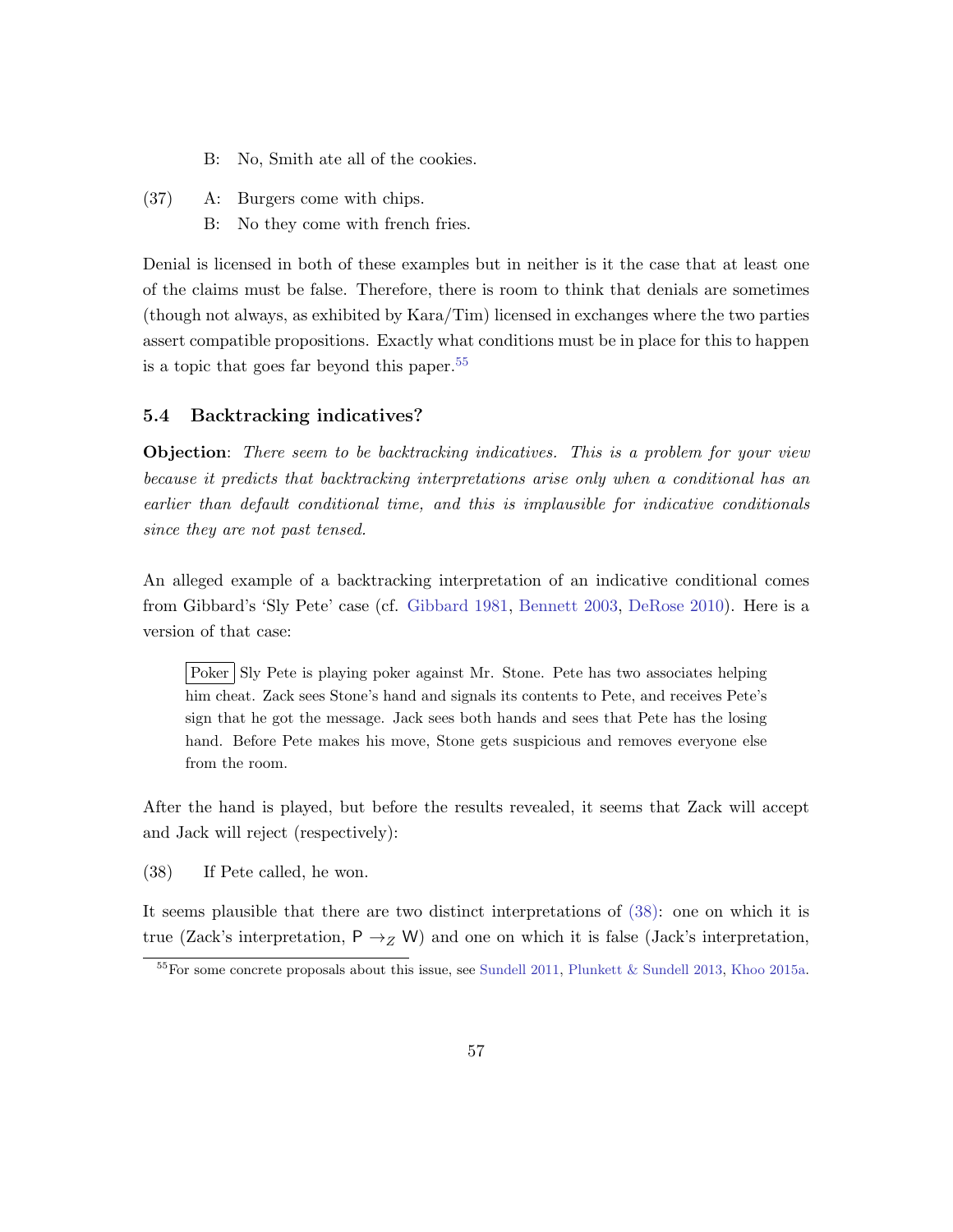P  $\rightarrow$  J W).<sup>[56](#page-58-0)</sup> Jack's interpretation, P  $\rightarrow$  J W, is false because its domain entails that Pete had the losing hand (though it does not entail that Pete called iff he had the winning hand). Zack's interpretation,  $P \rightarrow Z W$ , is true because its domain entails that Pete called iff he had the winning hand (though it does not entail that Pete had the losing hand). As such, Zack's interpretation is similar in many respects to a backtracking interpretation of a counterfactual. He reasons as follows: if Pete called, then he had to have had the better hand (since he knew both hands and wanted to win), and so he won. Thus, it seems there are backtracking interpretations of indicatives.

Reply: I am happy to grant that Jack and Zack entertain distinct interpretations of [\(38\),](#page-57-1) and I am also happy to grant that Zack's interpretation bears many of the features of backtracking interpretations of counterfactuals. However, there is still an important difference between the context-dependence exhibited by the indicative [\(38\)](#page-57-1) and the contextdependence exhibited by the counterfactual [\(2\),](#page-2-1) which suggests that we ought to embrace different accounts for each. [\(2\)](#page-2-1) is by default non-backtracking, though this interpretation may be overruled by asserting and accepting some relevant backward counterfactual. By contrast, [\(38\)](#page-57-1) is not by default interpreted as 'non-backtracking' (the interpretation of it that Jack rejects).<sup>[57](#page-58-1)</sup> Rather, it seems that anyone in Zack's epistemic situation should interpret [\(38\)](#page-57-1) on its 'backtracking' interpretation and thus accept it, even in the absence of some extra contextual preamble (and likewise for Jack and the 'non-backtracking' interpretation of [\(38\)\)](#page-57-1). Thus, unlike [\(2\),](#page-2-1) the two interpretations of [\(38\)](#page-57-1) brought out by Zack and Jack's epistemic situations seem to be on a par. Thus, the analog of (B) does not seem to hold for 'backtracking' interpretations of indicatives. Since (B) is explained by my theory's appeal to historical modality and since it is compatible with my theory that indicatives do not quantify over historically possible worlds, this feature of indicative 'backtrackers' is compatible with my theory.

One way of accounting for this difference between [\(2\)](#page-2-1) and [\(38\)](#page-57-1) is to adopt the theory I propose about the former and then adopt a theory of the latter on which it is an epistemic

<span id="page-58-0"></span><sup>56</sup>Although this is controversial—see [Gibbard](#page-66-5) [1981,](#page-66-5) [Stalnaker](#page-69-18) [1984,](#page-69-18) [Bennett](#page-64-1) [2003,](#page-64-1) [Williams](#page-70-10) [2008.](#page-70-10) I will grant the assumption for now.

<span id="page-58-1"></span><sup>57</sup>One might think that it is false merely on the grounds that Pete has the losing hand. However, as [DeRose](#page-64-15) [2010](#page-64-15) points out, Zack may think it very likely that Pete has the losing hand (just stipulate that Mr. Stone's hand is very good), and still have every reason to accept [\(38\).](#page-57-1) Yet if Pete having the losing hand were in fact sufficient to falsify [\(38\),](#page-57-1) then Zack thinking it very likely that Pete has the losing hand should lead him to think it very likely that [\(38\)](#page-57-1) is false, in which case he would have good reason reject it.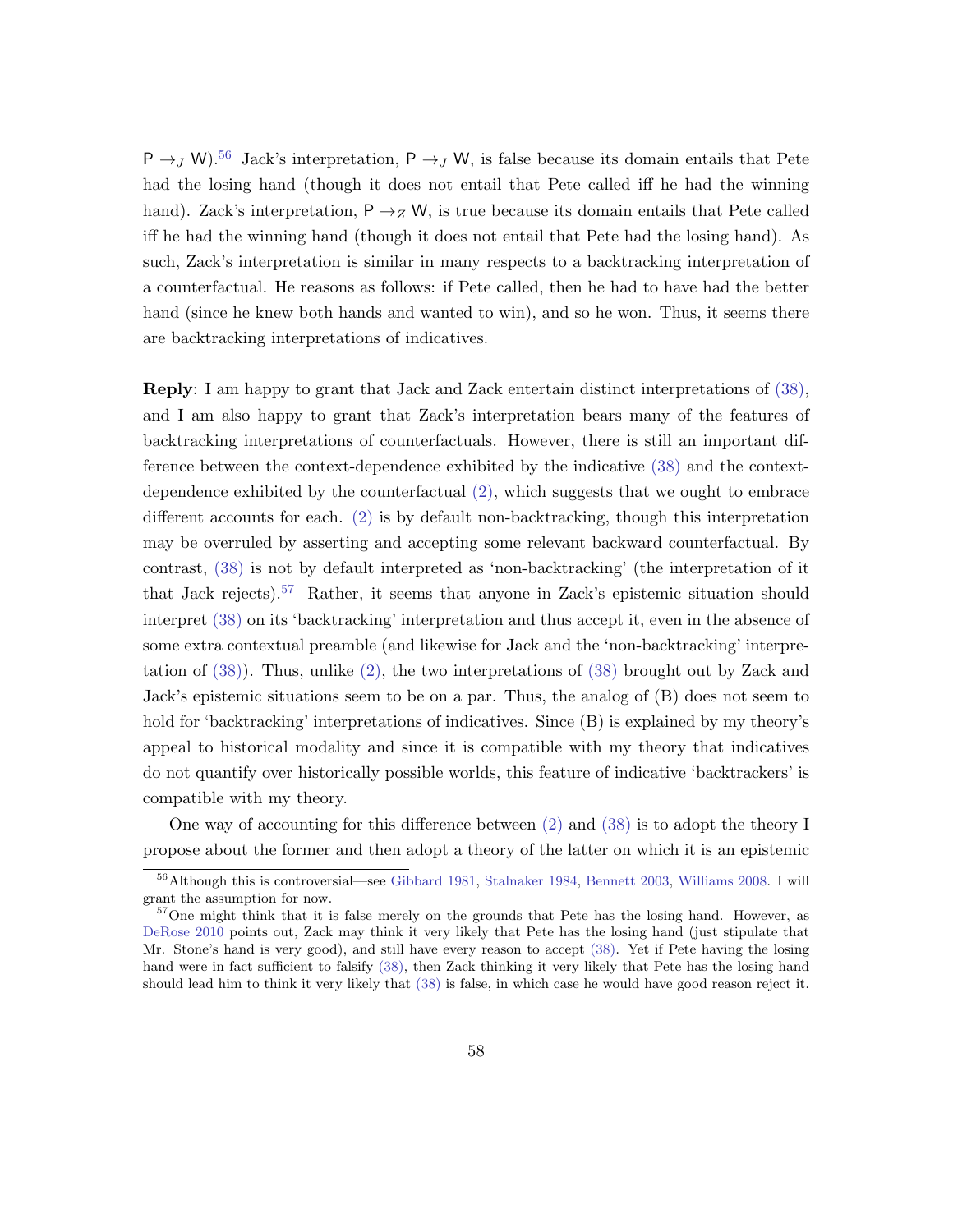conditional—hence about what some relevant agent knows or presupposes (cf. [Ramsey](#page-68-17) [1931,](#page-68-17) [Stalnaker](#page-69-5) [1975,](#page-69-5) [Warmbrod](#page-70-11) [1983,](#page-70-11) [Weatherson](#page-70-12) [2001,](#page-70-12) [Williams](#page-70-10) [2008\)](#page-70-10). On such a theory, the truth of an indicative conditional is relative to an information state. In evaluating [\(38\)](#page-57-1) with respect to Zack's information, we add its antecedent to that information, while also adding other propositions about how its antecedent must have come to be given its addition to what he knows. [\(38\)](#page-57-1) is true relative to Zack's information state because the modified information state (with the supposition of the antecedent) entails that Pete won. We may call this sort of reasoning 'backtracking,' but it isn't the same thing as what happens when a counterfactual has a backtracking interpretation. Rather, it is just a byproduct of what normally happens when we evaluate an indicative conditional according to the 'Ramsey test'—we suppose its antecedent, making the requisite changes to add it to our information state. Since both Jack and Zack engage in this process in evaluating [\(38\),](#page-57-1) and since their two information states are on a par (both are ignorant of some relevant fact—Zack that Pete has the losing hand, and Jack that Pete knows Stone's hand), there is no asymmetry between the two interpretations. Thus, we predict this difference between [\(2\)](#page-2-1) and [\(38\).](#page-57-1)

### <span id="page-59-0"></span>5.5 Underspecified antecedents

Objector: Consider the following scenario (from [Bennett](#page-64-1) [2003:](#page-64-1) 219-220, who attributes it to [Nute](#page-68-18) [1980\)](#page-68-18):

Thieves. Unbeknownst to John, two thieves, Slim and Tim, were vying for his jacket at the restaurant. At 1:00pm, when John was in the bathroom, Slim made a move for the jacket, but was thwarted by the server, who happened by the table. At 1:05pm, when John was paying the check, Tim made his move, but was unable to nab it thanks again to the server, who bumped into him.

<span id="page-59-1"></span>(39) If John's jacket had been stolen from the restaurant, it would now be in the possession of Tim.

Intuitively, [\(39\)](#page-59-1) strikes us as unassertable given the information in Thieves. But according to Default, later admissible counterfactual times are better candidates for the default counterfactual time. If that is so, then we seem to predict, incorrectly, that  $(39)$  should be true and known (and hence assertable).

Reply: This objection gives me the opportunity to discuss the important issue of antecedent underdetermination, an issue already raised in footnote [33](#page-27-0) but set aside until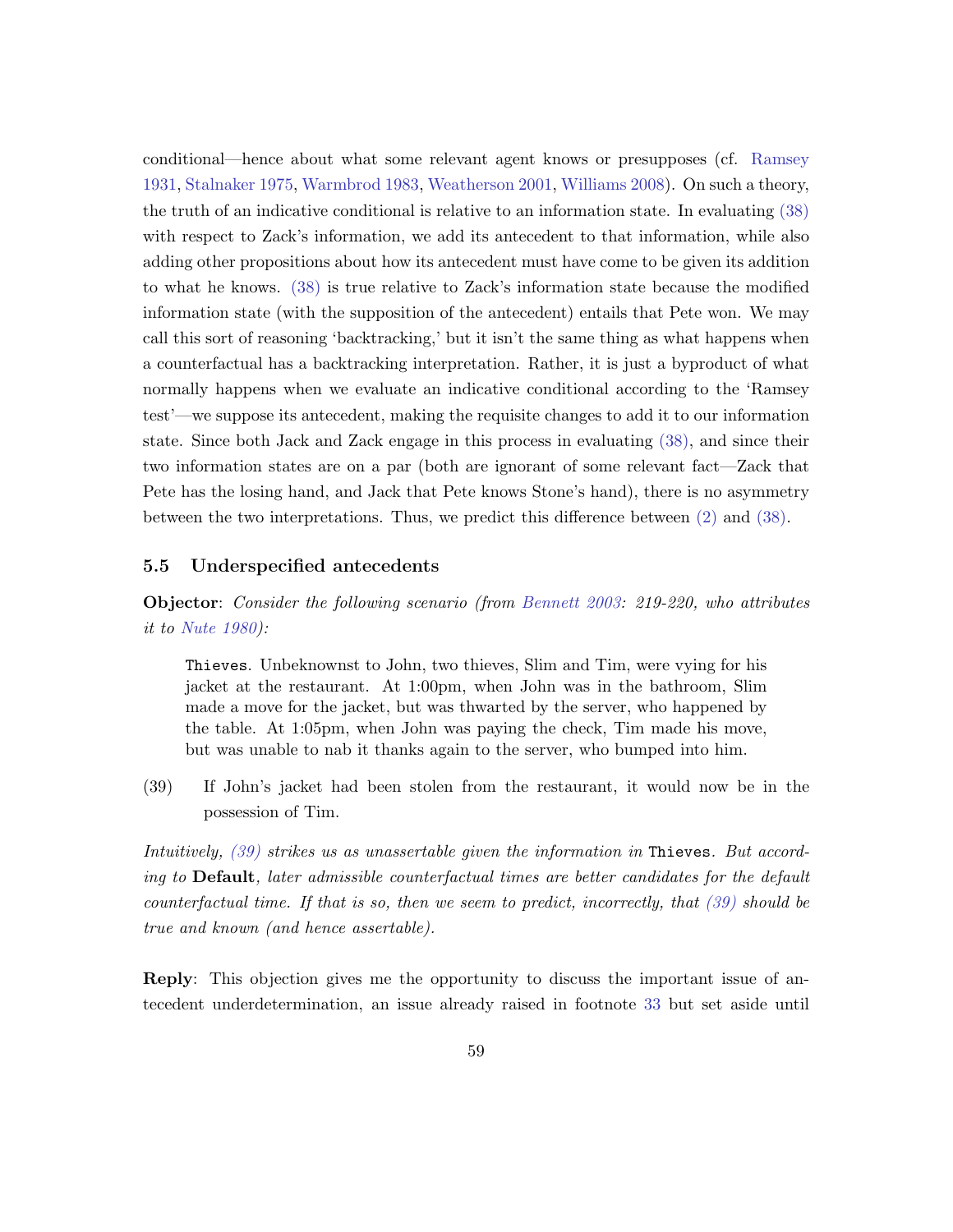now. Probably all natural language counterfactual antecedents are underdetermined that is, they do not specify which of several possible ways they are to be (hypothetically) realized. For instance, the antecedent of [\(39\)](#page-59-1) is underdetermined: one way for John's coat to have been stolen is for Tim to have stolen John's coat, and another is for Slim to have stolen John's coat. Now that we have the notion of antecedent underdetermination on the table, to see that the issue raised by the Thieves example is one about antecedent underdetermination, notice that the same point can be made without distinguishing the times at which Tim and Slim make their moves:

Thieves-2. Unbeknownst to John, two thieves, Slim and Tim, were vying for his jacket at the restaurant. Both planned to steal John's jacket whenever he was off-guard, but neither got the chance.

Just as in Thieves, [\(39\)](#page-59-1) seems unassertable, given the information stated in Thieves-2. Thus, it seems that the reason [\(39\)](#page-59-1) is unassertable should be the same in both scenarios. But since there is nothing about time mentioned in Thieves-2, it is unlikely that the former example is a problem about counterfactual time, in particular.

So why do we judge [\(39\)](#page-59-1) unassertable in these contexts? An offhand diagnosis is that in these contexts there are two salient ways of realizing [\(39\)'](#page-59-1)s antecedent: Slim stealing John's coat and Tim stealing John's coat. Furthermore, both ways are possible, given the background information. That is, it is possible that had John's jacket been stolen, it would have been stolen by Slim; and it is possible that had John's jacket been stolen, it would have been stolen by Tim. Hence,  $(39)$  is unassertable because it is not known, given the information in the case.

To incorporate this insight into our semantics, I propose to think of ways of realizing a proposition A as the truthmakers for A (in a vein similar to [Fine](#page-65-14) [2012a,](#page-65-14)[b,](#page-65-15) although my theory will make a very different use of this idea). For our purposes, we may simply hold that a truthmaker for A at w is a proposition that is true at w and entails A. Although I won't offer an account of what makes a truthmaker for a proposition *salient* in a context, it seems plausible that in Thieves and Thieves-2, the two c-salient truthmakers for  $(39)$ 's antecedent are that it is stolen by Tim and that it is stolen by by Slim, since in both contexts it is explicitly stated that both Tim and Slim in fact attempted to steal John's coat. Finally, we modify our account of Possible antecedent to make use of this extra machinery by ensuring that the resulting counterfactual domain is compatible with each of the c-salient truthmakers for A: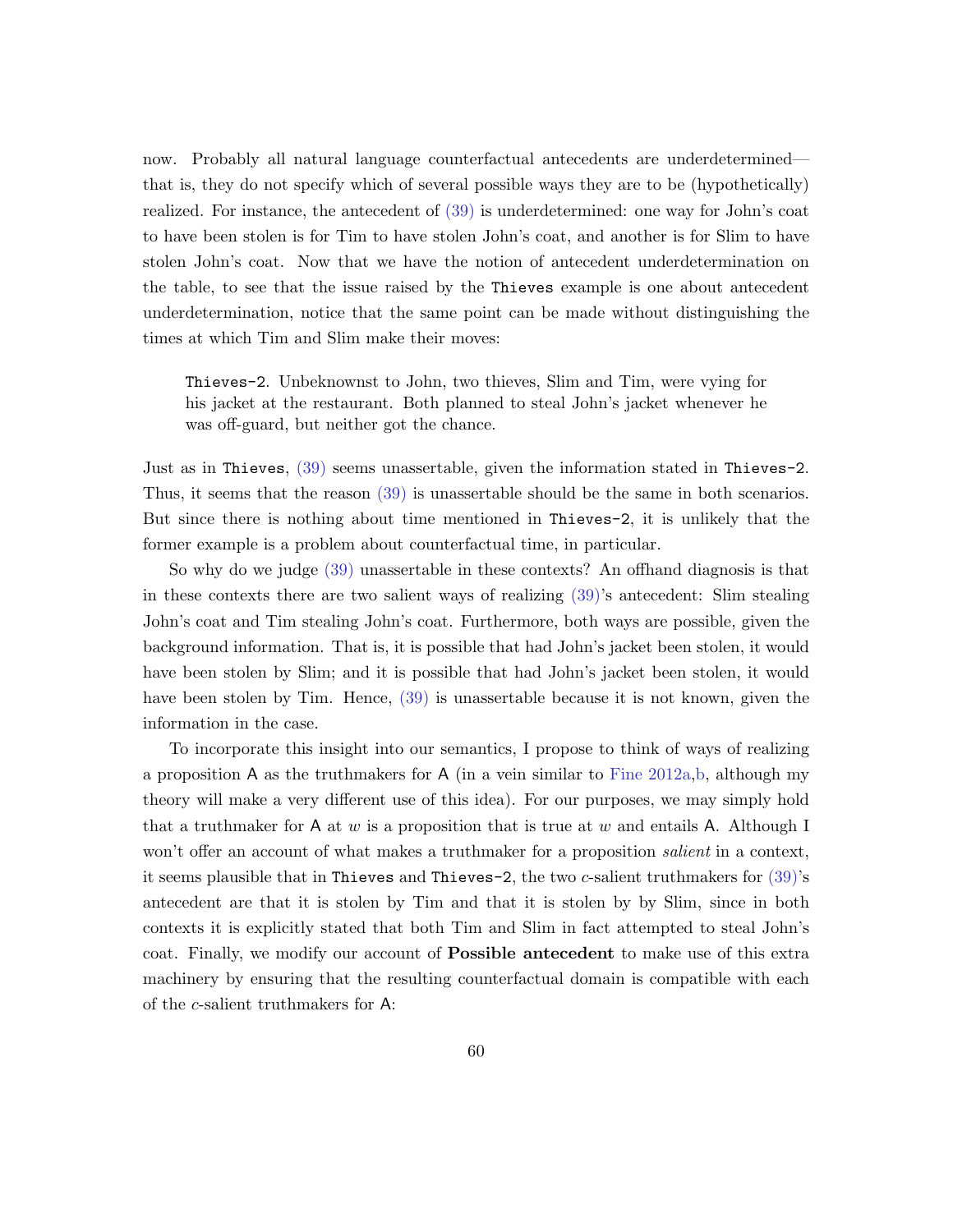**Possible antecedent\*:** Counterfactual time  $t$  must be such that, for each  $c$ -salient truthmaker for A,  $A^n$ :  $D_c(A^n, w, t) \neq \emptyset$ .

With these modifications to our theory in place, let us return to Thieves. Since both that Slim stole John's jacket and that Tim stole John's jacket are salient truthmakers in that context for  $(39)$ 's antecedent, by **Possible antecedent\***, the counterfactual time for  $(39)$ must be before the times those propositions are about. Hence, we predict that both of the following are possible, given the information in Thieves:

- <span id="page-61-1"></span><span id="page-61-0"></span>(40) a. If John's jacket had been stolen from the restaurant, it would have been stolen by Tim.
	- b. If John's jacket had been stolen from the restaurant, it would have been stolen by Slim.

Therefore, since  $(39)$  is known only if it is known which of  $(40-a)/(40-b)$  $(40-a)/(40-b)$  is the case,  $(39)$ is predicted to be unknown and hence unassertable.<sup>[58](#page-61-2)</sup>

## Appendix

### Counterfactuals and informativity

I here explore whether INFORMATIVITY may constrain the default interpretation of counterfactuals. Let 'A  $\Box$ , C' denote the proposition expressed by  $A \Box$   $\rightarrow$  C as interpreted with counterfactual time t (that is,  $\{w : D_c(\mathsf{A}, w, t) \subseteq \mathsf{C}\}\)$ ). My first observation is that, if the relevant causal sufficiencies and facts differ between worlds, then for any times  $t < t'$ , neither  $A \Box \rightarrow_t C$  nor  $A \Box \rightarrow_{t'} C$  will strictly entail the other. To illustrate why, consider the following simple example involving the following three worlds:

<span id="page-61-2"></span><sup>58</sup>Thanks to audiences at MIT and at the Bellingham Summer Philosophy Conference for helpful feedback on earlier drafts. In particular, thanks to Simona Aimar, Andy Egan, Tom Dougherty, Irene Heim, Aron Hirsch, Brendan Jackson, Josh Knobe, Rose Lenehan, Karen Lewis, Matt Mandelkern, Vann McGee, Sarah Moss, Dilip Ninan, David Plunkett, Bernhard Salow, Raul Saucedo, Jonathan Schaffer, Joshua Schechter, Miriam Schoenfield, Ginger Schultheis, Brad Skow, Bob Stalnaker, Eric Swanson, Zoltán Gendler Szabó, and Steve Yablo for insightful comments.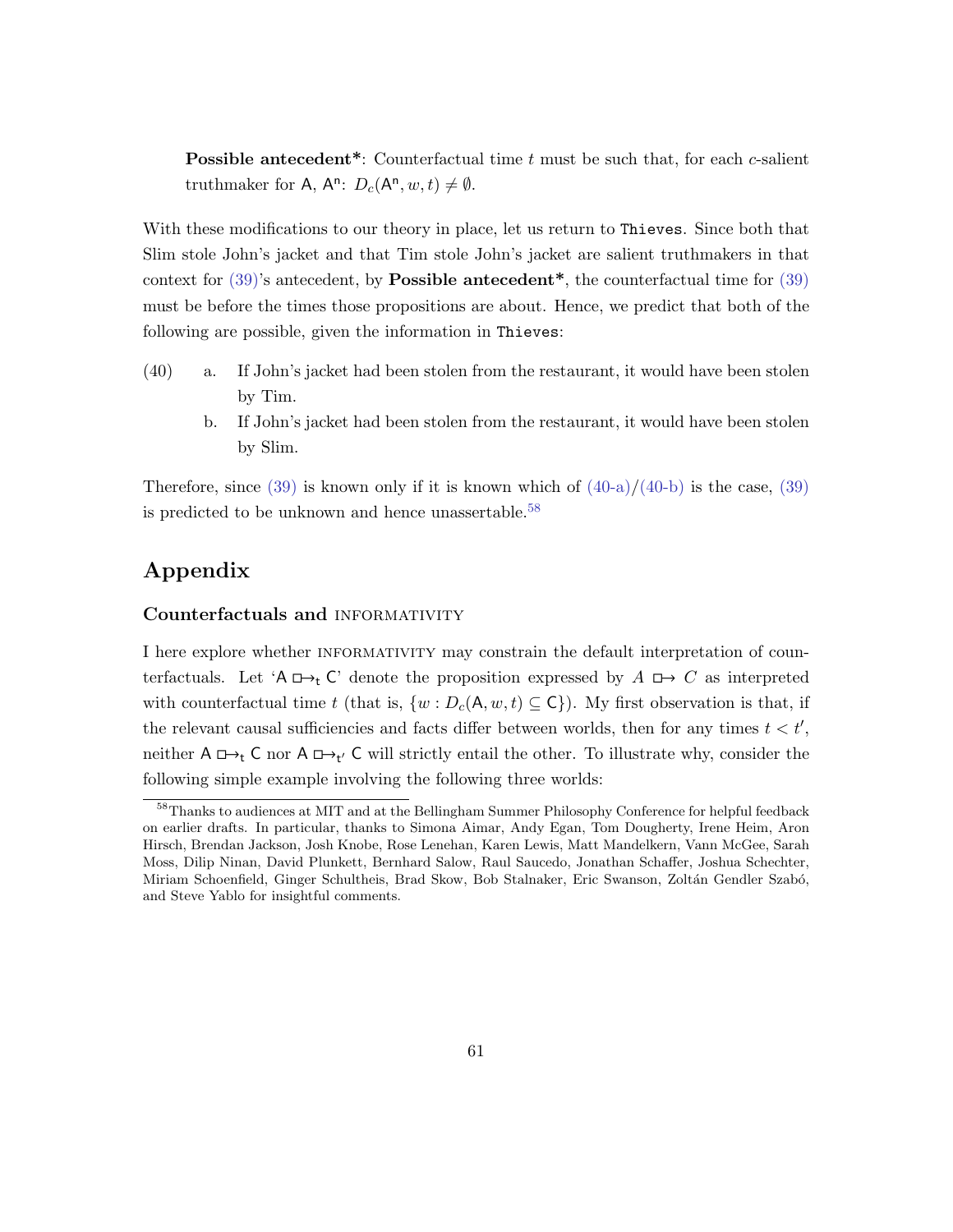

Now consider the following counterfactual,  $\neg C \Box \rightarrow E$ , and assume that D is salient. Given our semantics, it follows that  $\overline{C} \square \rightarrow_{t_2} E$  true at  $w_1$ , but  $\overline{C} \square \rightarrow_{t_1} E$  is false at  $w_1$ . Therefore,  $\overline{C} \square \rightarrow_{t_2} E$  does not entail  $\overline{C} \square \rightarrow_{t_1} E$ .

- Why  $\overline{C} \Box \rightarrow_{t_2} E$  is true at  $w_1$ .  $D_c(\overline{C}, w_1, t_2)$  entails A and B (by HISTORICAL). Furthermore, since D is caused in the same way at D-worlds in  $\mathsf{HS}^{\mathsf{C}}_{t_2}$  as it is at  $w_1$ (caused by B), by HINDSIGHT,  $D_c(\overline{C}, w_1, t_2) \models D$ . Finally, since  $D \supset E$  is a causal sufficiency of  $w_1$  about times later than  $t_2$ ,  $D_c(\overline{C}, w_1, t_2) \models D \supset E$  (by CAUSAL). Hence, by closure,  $D_c(\overline{C}, w_1, t_2) \models E$ .
- Why  $\overline{C} \Box \rightarrow_{t_1} E$  is false at  $w_1$ .  $\overline{HS}_{t_1}^{\overline{C}} \models B \supset C$  (since  $B \supset C$  is a causal sufficiency of  $w_1$  about times after  $t_1$ ). However, since  $\mathsf{HS}^{\mathsf{C}}_{t_1} \models \overline{\mathsf{C}}$ , by closure,  $\mathsf{HS}^{\mathsf{C}}_{t_1} \models \overline{\mathsf{B}}$ . Thus, D is not caused in the same way at D-worlds in  $\mathsf{HS}_{t_1}^C$  as it is at  $w_1$ . At  $w_1$ , D is caused by B, but B does not cause D at any D-world in  $\mathsf{HS}^{\mathsf{C}}_{t_1}$ , since B is false at every one of those worlds. Hence, HINDSIGHT does not ensure that  $D_c(\overline{C}, w_1, t_1) \models D$ . But notice that nothing else in the theory ensures this, so  $D_c(\overline{C}, w_1, t_1) \not\models D$ . And therefore, since the same reasoning applies to  $\mathsf{E}, D_c(\overline{\mathsf{C}}, w_1, t_1) \not\models \mathsf{E}.$

Next,  $\overline{C} \mapsto_{t_1} E$  is true at  $w_2$  but  $\overline{C} \mapsto_{t_2} E$  is false at  $w_3$ . So,  $\overline{C} \mapsto_{t_1} E$  does not entail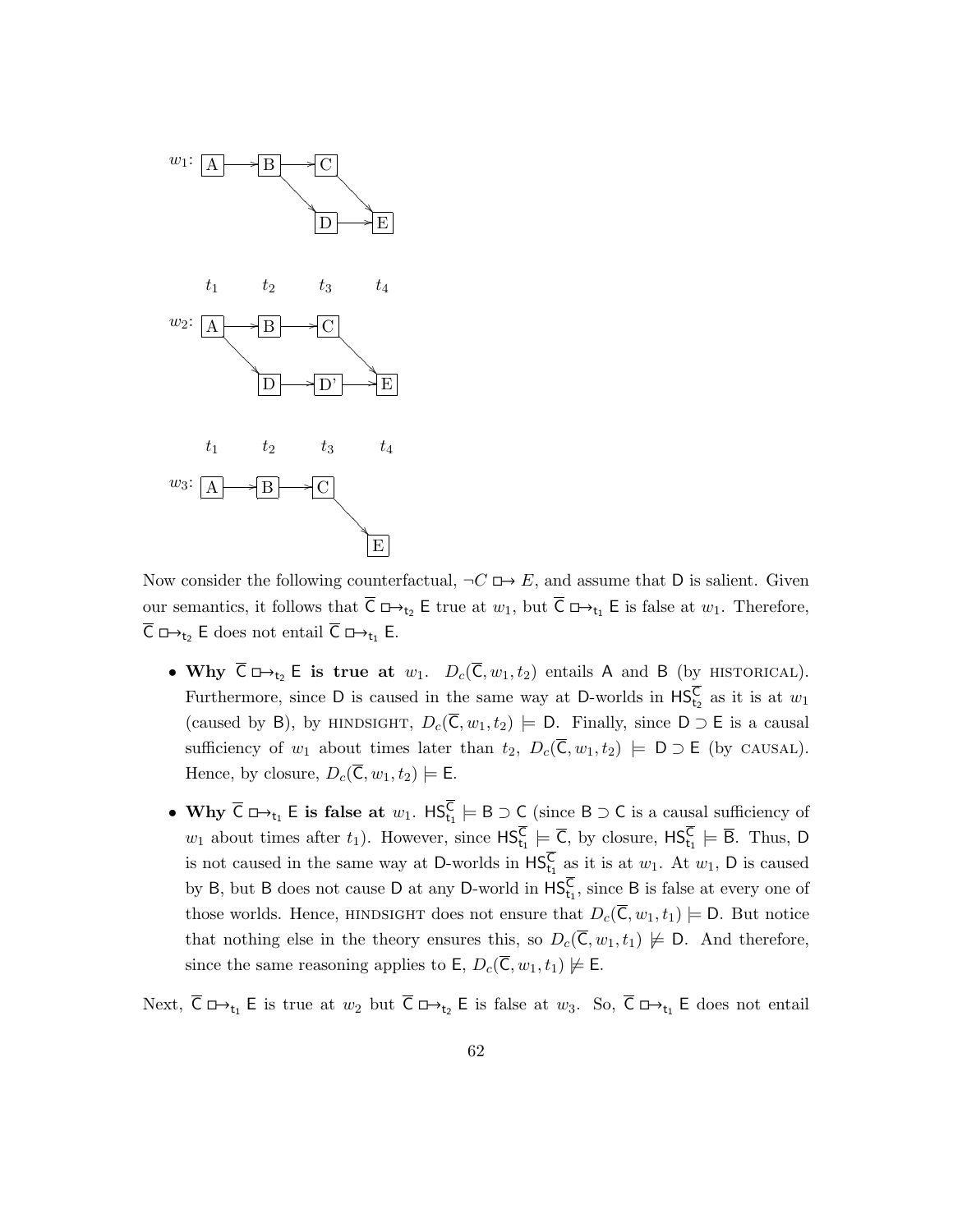$\overline{C} \square \rightarrow_{t_2} E$ .

- Why  $\overline{C} \Box \rightarrow_{t_1} E$  is true at  $w_2$ .  $D_c(\overline{C}, w_2, t_1)$  entails A (by HISTORICAL). However, it also entails  $D'$ , by HINDSIGHT. This is because  $D'$  is caused in the same way at D'-worlds in  $\mathsf{HS}^C_{t_1}$  as it is at  $w_2$  (being caused by D which is caused by A). And by CAUSAL,  $D_c(\overline{C}, w_2, t_1) \models D' \supset E$ . Therefore,  $D_c(\overline{C}, w_2, t_1) \models E$ .
- Why  $\overline{C} \Box \rightarrow_{t_2} E$  is false at  $w_3$ . Note that the only way  $D_c(\overline{C}, w_3, t_2)$  would entail E is by HINDSIGHT, since no causal sufficiencies will entailed by  $D_c(\overline{C}, w_3, t_2)$  will ensure that it entails E. But then notice that E is not caused in the same way at E-worlds in  $\mathsf{HS}^{\mathsf{C}}_{t_2}$  as it is at  $w_3$ . At  $w_3$ , E is caused by C which is caused by B. At no E-world in  $\mathsf{HS}_{t_2}^{\overline{\mathsf{C}}}$  is it caused by C. So, HINDSIGHT does not ensure that  $D_c(\overline{\mathsf{C}}, w_3, t_2) \models \mathsf{E}$ . But then nothing ensures this. Thus,  $D_c(\overline{\mathsf{C}}, w_3, t_2) \not\models \mathsf{E}.$

Therefore, since it is generally the case that the worlds in  $W$  (or compatible with what is presupposed, or perhaps taken to be known) differ with respect to the relevant causal sufficiencies and facts, it will almost always be the case that neither temporal interpretation is more informative in the relevant sense (of strictly entailing the less informative interpretation), and thus INFORMATIVITY will generally provide no additional constraint on interpretation.

## References

- <span id="page-63-1"></span>Abusch, Dorit. 1997. Sequence of tense and temporal de re. Linguistics and Philosophy, 20, 1–50.
- <span id="page-63-2"></span>Abusch, Dorit. 1998. Generalizing Tense Semantics for Future Contexts. Pages 13–35 of: Rothstein, Susan (ed), Events and Grammar. Dordrecht: Kluwer Academic Publishers.
- <span id="page-63-4"></span>Ahmed, Arif. 2010. Out of the Closet. Analysis, 1–9.
- <span id="page-63-5"></span>Ahmed, Arif. 2011. Walters on Conjunction Conditionalization. Proceedings of the Aristotelian Society, 115–122.
- <span id="page-63-3"></span>Arregui, Ana. 2005a. Layering Modalities: The Case of Backtracking Counterfactuals. ms.
- <span id="page-63-0"></span>Arregui, Ana. 2005b. On the Accessibility of Possible Worlds: the Role of Tense and Aspect. Ph.D. thesis, University of Massachusetts at Amherst.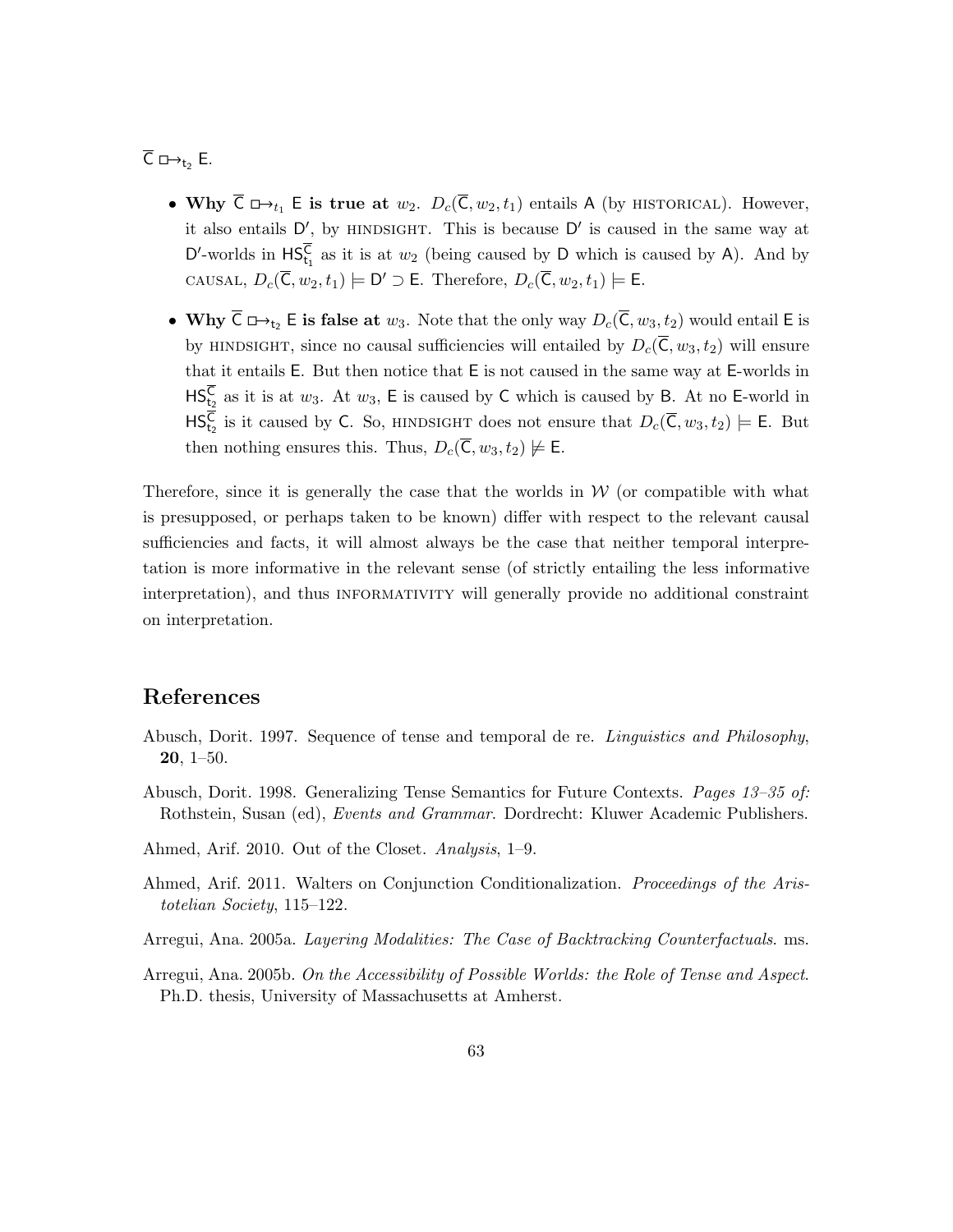- <span id="page-64-2"></span>Arregui, Ana. 2007. When Aspect Matters: The Case of Would Conditionals. Natural Language Semantics, 15, 221–264.
- <span id="page-64-3"></span>Arregui, Ana. 2009. On Similarity in Counterfactuals. Linguistics and Philosophy, 32, 245–278.
- <span id="page-64-9"></span>Barker, Stephen. 1991. Even, Still, and Counterfactuals. Linguistics and Philosophy, 14, 1–38.
- <span id="page-64-10"></span>Barker, Stephen. 1994. The Consequent-Entailment Problem for *Even If. Linguistics and* Philosophy, 17, 249–260.
- <span id="page-64-6"></span>Barker, Stephen J. 1998. Predetermination and Tense Probabilism. Analysis, 58(4), 290– 296.
- <span id="page-64-8"></span>Bennett, Jonathan. 1982. Even If. Linguistics and Philosophy, 5, 403–418.
- <span id="page-64-0"></span>Bennett, Jonathan. 1984. Counterfactuals and Temporal Direction. The Philosophical *Review*, **93**(1), 57–91.
- <span id="page-64-1"></span>Bennett, Jonathan. 2003. A Philosophical Guide to Conditionals. Oxford: Oxford University Press.
- <span id="page-64-7"></span>Berman, Stephen. 1987. Situation-Based Semantics for Adverbs of Quantification. In: Blevins, J., & Vainikka, A. (eds), UMOP, vol. 12. Amherst: GLSA.
- <span id="page-64-4"></span>Briggs, Rachael. 2012. Interventionist Counterfactuals. Philosophical Studies, 160, 139– 166.
- <span id="page-64-11"></span>Carston, Robyn. 2002. Thoughts and Utterances: the Pragmatics of Explicit Communication. Oxford: Blackwell.
- <span id="page-64-5"></span>Chisholm, Roderick. 1955. Law Statements and Counterfactual Inference. Analysis, 15, 97–105.
- <span id="page-64-14"></span>DeRose, Keith. 1994. Lewis on 'Might' and 'Would' Counterfactual Conditionals. Canadian Journal of Philosophy,  $24(3)$ ,  $413-418$ .
- <span id="page-64-13"></span>DeRose, Keith. 1999. Can It Be That It Would Have Been Even Though It Might Not Have Been? Philosophical Perspectives, 13, 385–413.
- <span id="page-64-15"></span>DeRose, Keith. 2010. The Conditionals of Deliberation. Mind, 119(473), 1–42.
- <span id="page-64-12"></span>Dowell, Janice. 2012. Contextualist Solutions to Three Puzzles about Practical Conditionals. Pages 271–303 of: Shafer-Landau, Russ (ed), Oxford Studies in Metaethics, vol. 7. Oxford: Oxford University Press.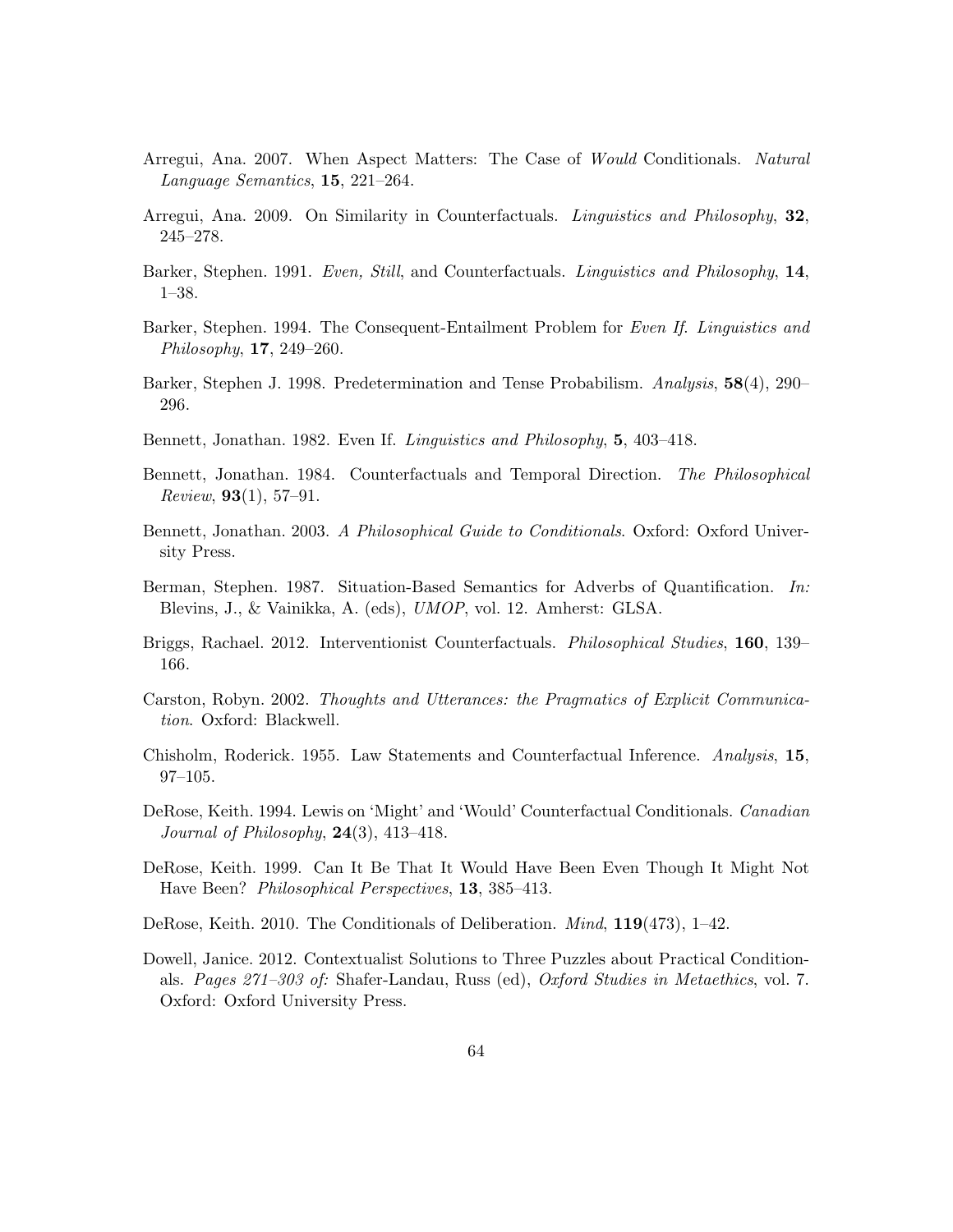- <span id="page-65-12"></span>Dowell, Janice. 2013. Flexible Contextualism about Deontic Modals: A Puzzle about Information-Sensitivity. *Inquiry*,  $\mathbf{56}(2-3)$ , 149–178.
- <span id="page-65-0"></span>Downing, P.B. 1959. Subjunctive Conditionals, Time Order, and Causation. *Meeting of* the Aristotelian Society, 59, 125–140.
- <span id="page-65-5"></span>Dudman, V. H. 1983. Tense and Time in English Verb Clusters of the Primary Pattern. Australasian Journal of Linguistics, 3, 25–44.
- <span id="page-65-6"></span>Dudman, V. H. 1984. Parsing 'If'-Sentences. Analysis, 44(4), 145–153.
- <span id="page-65-7"></span>Dudman, V. H. 1988. Indicative and Subjunctive. Analysis, 48(3), 113–122.
- <span id="page-65-8"></span>Edgington, Dorothy. 1995. On Conditionals. Mind, 104, 235–329.
- <span id="page-65-4"></span>Edgington, Dorothy. 2004. Counterfactuals and the Benefit of Hindsight. Pages 12–28 of: Cause and Chance: Causation in an Indeterministic World. New York: Routledge.
- <span id="page-65-3"></span>Elga, Adam. 2001. Statistical Mechanics and the Asymmetry of Counterfactual Dependence. Philosophy of Science, 68(3), S313–S324.
- <span id="page-65-2"></span>Fine, Kit. 1975. Critical Notice: Counterfactuals. Mind, 84(335), 451–458.
- <span id="page-65-14"></span>Fine, Kit. 2012a. Counterfactuals Without Possible Worlds. Journal of Philosophy, 109(3), 221–246.
- <span id="page-65-15"></span>Fine, Kit. 2012b. A Difficulty for the Possible Worlds Analysis of Counterfactuals. Synthese,  $189(1), 29-57.$
- <span id="page-65-9"></span>von Fintel, Kai. 1997. The Presupposition of Subjunctive Conditionals. In: Percus, Orin, & Sauerland, Uri (eds), MIT Working Papers in Linguistics, vol. 25.
- <span id="page-65-10"></span>von Fintel, Kai. 2001. Counterfactuals in a Dynamic Context. Pages 123–152 of: Kenstowicz, Michael (ed), Ken Hale: a Life in Language. Cambridge: MIT Press.
- <span id="page-65-11"></span>von Fintel, Kai. 2004. A Minimal Theory of Adverbial Quantification. Pages 153–193 of: Partee, Barbara, & Kamp, Hans (eds), Context Dependence in the Analysis of Lingusitic Meaning. Amsterdam: Elsevier.
- <span id="page-65-13"></span>von Fintel, Kai, & Iatridou, Sabine. 2008. How to Say Ought in Foreign: the Composition of Weak Necessity Modals. *Pages 115–141 of:* Guéron, Jacqueline, & Lecarme, Jacqueline (eds), Time and Modality. Springer.
- <span id="page-65-1"></span>Gerstenberg, Tobias, Bechlivanidis, Christos, & Lagnado, David A. 2013. Back on Track: Backtracking in Counterfactual Reasoning. In: Knauff, M., Pauen, M., Sebanz, N., & Wachsmuth, I. (eds), Proceedings of the 35th Annual Conference of the Cognitive Science Society.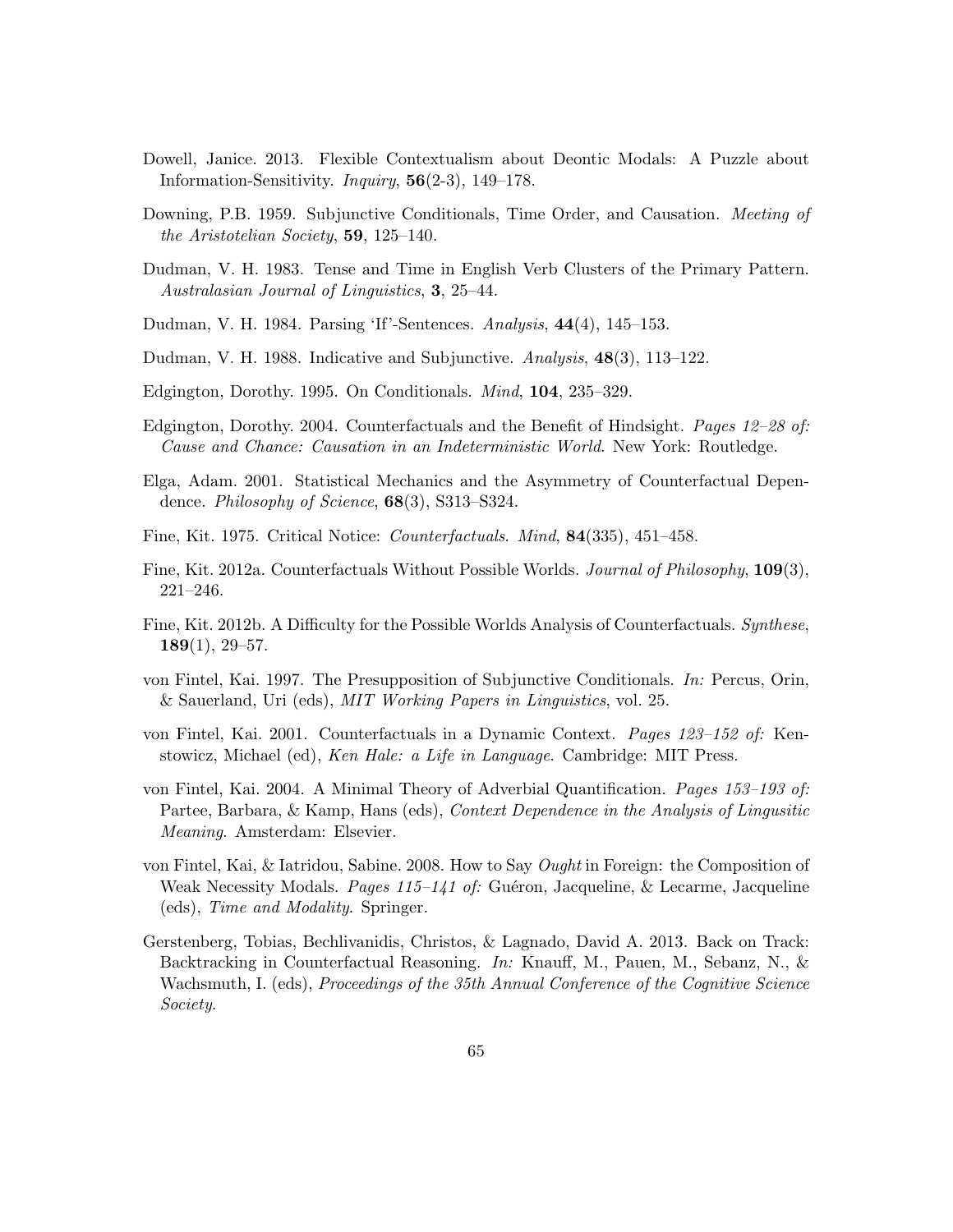- <span id="page-66-5"></span>Gibbard, Allan. 1981. Two Recent Theories of Conditionals. Pages 211–247 of: Harper, William L., Stalnaker, Robert, & Pearce, Glenn (eds), Ifs. Dordrecht: Reidel.
- <span id="page-66-8"></span>Gillies, Anthony. 2007. Counterfactual Scorekeeping. *Linguistics and Philosophy*, **30**, 329– 360.
- <span id="page-66-13"></span>Glanzberg, Michael. 2007. Context, Content, and Relativism. Philosophical Studies, 136, 1–29.
- <span id="page-66-15"></span>Glanzberg, Michael. 2015. Not All Contextual Parameters are Alike. ms.
- <span id="page-66-9"></span>Goodman, Nelson. 1947. The Problem of Counterfactual Conditionals. Journal of Philos $ophy, 44(5), 113-128.$
- <span id="page-66-12"></span>Hart, H. 1951. A Logician's Fairy Tale. The Philosophical Review, 60, 198–212.
- <span id="page-66-4"></span>Hiddleston, Eric. 2005. A Causal Theory of Counterfactuals. Nous, 39(4), 632–657.
- <span id="page-66-16"></span>Horn, Laurence. 1985. Metalinguistic Negation and Pragmatic Ambiguity. Language, 61(1), 121–174.
- <span id="page-66-6"></span>Iatridou, Sabine. 2000. The Grammatical Features of Counterfactuality. Linguistic Inquiry, 31, 231–270.
- <span id="page-66-1"></span>Ippolito, Michela. 2003. Presuppositions and Implicatures in Counterfactuals. Natural Language Semantics, 11, 145–186.
- <span id="page-66-2"></span>Ippolito, Michela. 2006. Semantic Composition and Presupposition Projection in Subjunctive Conditionals. Linguistics and Philosophy, 29, 631–672.
- <span id="page-66-11"></span>Ippolito, Michela. 2013a. Counterfactuals and Conditional Questions Under Discussion. Pages 194–211 of: Snider, Todd (ed), Proceedings of SALT 23.
- <span id="page-66-3"></span>Ippolito, Michela. 2013b. Subjunctive Conditionals: a Linguistic Analysis. Linguistic Inquiry Monograph Series. Cambridge: MIT Press.
- <span id="page-66-7"></span>Isard, Steven. 1974. What Would You Have Done If .. Theoretical Linguistics, 1, 233–255.
- <span id="page-66-0"></span>Jackson, Frank. 1977. A Causal Theory of Counterfactuals. Australasian Journal of Phi $losophy, 55, 3-21.$
- <span id="page-66-14"></span>Kaplan, David. 1989. Demonstratives. Pages 481–563 of: Almog, Joseph, Perry, John, & Wettstein, Howard (eds), *Themes from Kaplan*. Oxford: Oxford University Press.
- <span id="page-66-10"></span>Kaufmann, Stefan. 2005. Conditional Predictions. Linguistics and Philosophy, 28, 181–231.
- <span id="page-66-17"></span>Khoo, Justin. 2015a. Modal Disagreements. Inquiry, 58(5), 511–534.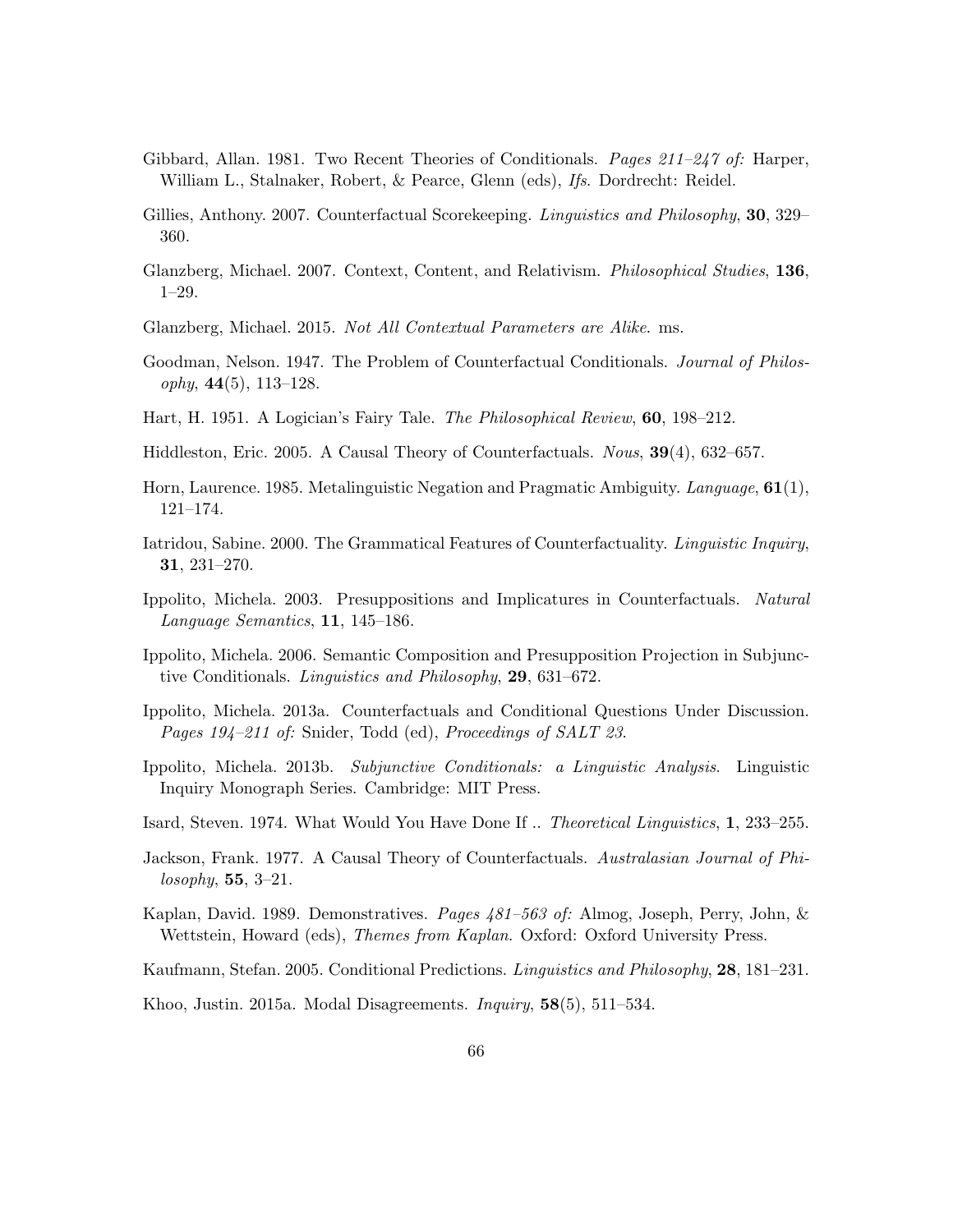- <span id="page-67-5"></span>Khoo, Justin. 2015b. On Indicative and Subjunctive Conditionals. Philosophers' Imprint,  $15(32), 1-40.$
- <span id="page-67-13"></span>King, Jeffrey C. 2013a. The Metasemantics of Contextual Sensitivity. In: Burgess, A., & Sherman, B. (eds), New Essays in Metasemantics. Oxford University Press.
- <span id="page-67-12"></span>King, Jeffrey C. 2013b. Supplementives, the Coordination Account, and Conflicting Intentions. Philosophical Perspectives, 27, 288–311.
- <span id="page-67-14"></span>King, Jeffrey C. 2014. Speaker Intentions in Context. Nous, 48(2), 219–237.
- <span id="page-67-6"></span>Kment, Boris. 2006. Counterfactuals and Explanation. Mind, 115(458), 261–309.
- <span id="page-67-7"></span>Kment, Boris. 2014. *Modality and Metaphysical Explanation*. Oxford: Oxford University Press.
- <span id="page-67-3"></span>Kratzer, Angelika. 1989. An Investigation of the Lumps of Thought. Linguistics and Philosophy,  $12(5)$ , 607–653.
- <span id="page-67-4"></span>Kratzer, Angelika. 2012. Collected Papers on Modals and Conditionals. Oxford: Oxford University Press.
- <span id="page-67-16"></span>Lange, Marc. 2000. Natural Laws in Scientific Practice. Oxford: Oxford University Press.
- <span id="page-67-9"></span>Lange, Marc. 2009. Laws and Lawmakers. New York: Oxford University Press.
- <span id="page-67-17"></span>Lasersohn, Peter. 2005. Context Dependence, Disagreement, and Predicates of Personal Taste. Linguistics and Philosophy, 28(6), 643–686.
- <span id="page-67-10"></span>Levinson, Stephen. 2000. Presumptive Meanings: The Theory of the Generalized Conversational Implicature. Cambridge: MIT Press.
- <span id="page-67-0"></span>Lewis, David. 1973a. Counterfactuals. Oxford: Blackwell.
- <span id="page-67-2"></span>Lewis, David. 1973b. Counterfactuals and Comparative Possibility. Journal of Philosophical Logic, 2, 418–446.
- <span id="page-67-1"></span>Lewis, David. 1979a. Counterfactual Dependence and Time's Arrow. Nous, 13, 455–476.
- <span id="page-67-11"></span>Lewis, David. 1979b. Scorekeeping in a Language Game. Journal of Philosophical Logic, 8, 339–59.
- <span id="page-67-15"></span>Lewis, David. 1981. Ordering Semantics and Premise Semantics for Counterfactuals. Journal of Philosophical Logic, 10, 217–234.
- <span id="page-67-8"></span>Lewis, David. 1986. Causation. *Pages 159–172 of: Philosophical Papers Vol 1*. New York: Oxford University Press.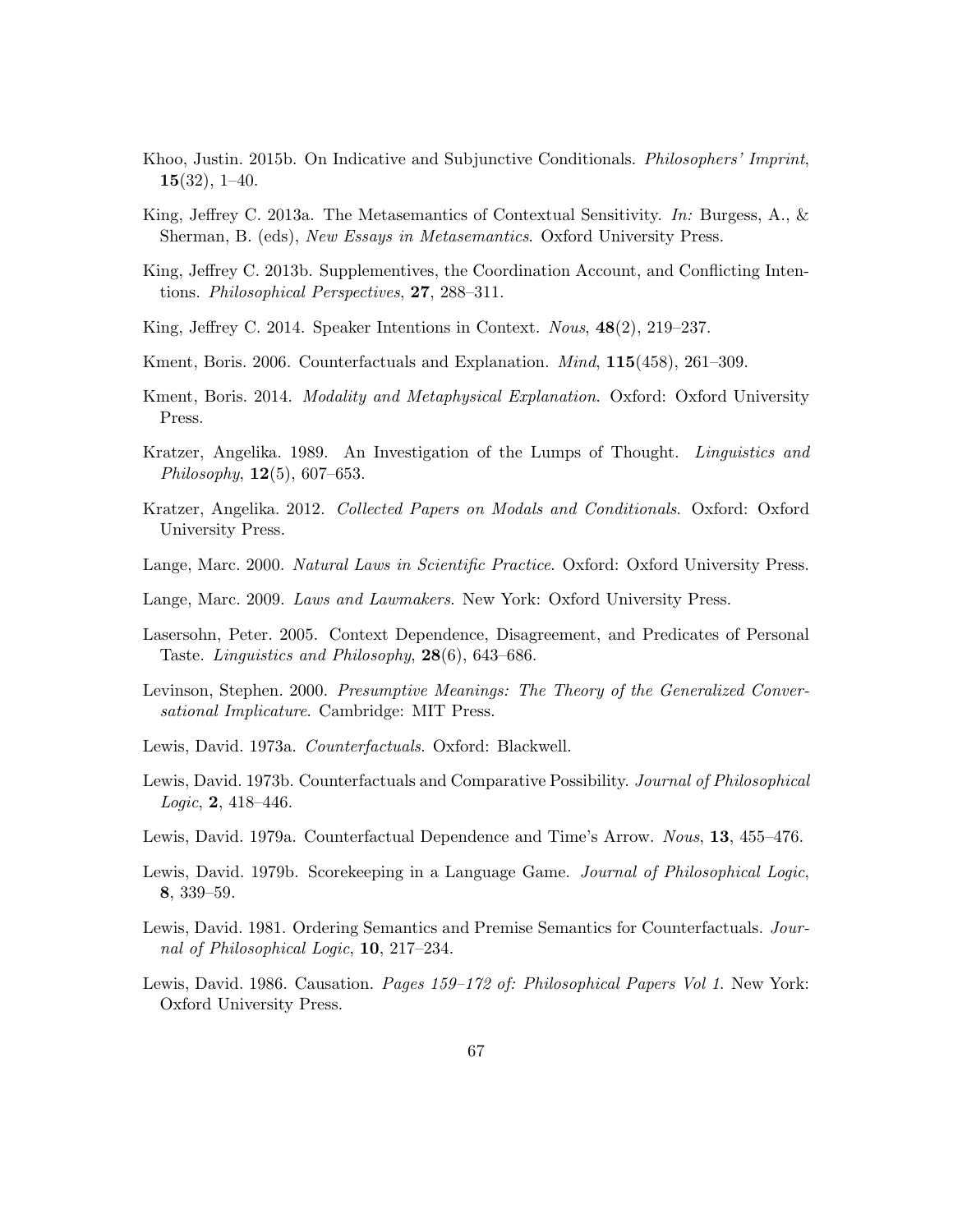<span id="page-68-6"></span>Lewis, David. 2000. Causation as Influence. Journal of Philosophy, 97, 182–197.

<span id="page-68-11"></span>Lycan, William. 1991. Even and Even If. Linguistics and Philosophy, 14, 115–150.

<span id="page-68-12"></span>Lycan, William. 2001. Real Conditionals. Oxford: Oxford University Press.

<span id="page-68-5"></span>Lyons, John. 1977. Semantics. Cambridge: Cambridge University Press.

- <span id="page-68-15"></span>MacFarlane, John. 2014. Assessment Sensitivity: Relative Truth and its Applications. Oxford: Oxford University Press.
- <span id="page-68-7"></span>Maudlin, Tim. 2007. The Metaphysics Within Physics. New York: Oxford University Press.
- <span id="page-68-8"></span>Noordhof, Paul. 2005. Morgenbesser's Coin, Counterfactuals, and Independence. Analysis, 65(3), 261–263.

<span id="page-68-18"></span>Nute, Donald. 1980. Topics in Conditional Logic. Dordrecht: Reidel.

- <span id="page-68-4"></span>Ogihara, Toshiyuki. 1996. Tense, Attitudes, and Scope. Dordrecht: Kluwer Academic Publishers.
- <span id="page-68-3"></span>Palmer, Frank. 1986. *Mood and Modality*. Cambridge: Cambridge University Press.
- <span id="page-68-1"></span>Pearl, Judea. 2000. Causality: Models, Reasoning, and Inference. Cambridge: Cambridge University Press.
- <span id="page-68-14"></span>Perry, John. 1997. Indexicals and Demonstratives. Pages 586–612 of: Hale, Bob, & Wright, Crispin (eds), A Companion to Philosophy of Language. Oxford: Blackwell.
- <span id="page-68-9"></span>Phillips, Ian B. 2007. Morgenbesser Cases and Closet Determinism. Analysis, 67, 42–49.
- <span id="page-68-10"></span>Phillips, Ian B. 2011. Stuck in the Closet: a Reply to Ahmed. Analysis, 71, 86–91.
- <span id="page-68-0"></span>Placek, Tomasz, & Müller, Thomas. 2007. Counterfactuals and Historical Possibility. Synthese, 154, 173–197.
- <span id="page-68-16"></span>Plunkett, David, & Sundell, Tim. 2013. Disagreement and the Semantics of Normative and Evaluative Terms. Philosophers' Imprint, 13(23), 1–37.
- <span id="page-68-17"></span>Ramsey, Frank P. 1931. The Foundations of Mathematics and other Logical Essays. London: Kegan Paul, Trench, Trubner & Co.
- <span id="page-68-2"></span>Reichenbach, Hans. 1947. Elements of Symbolic Logic. New York: Collier-Macmillan.

<span id="page-68-13"></span>Richard, Mark. 2004. Contextualism and Relativism. Philosophical Studies, 119, 215–242.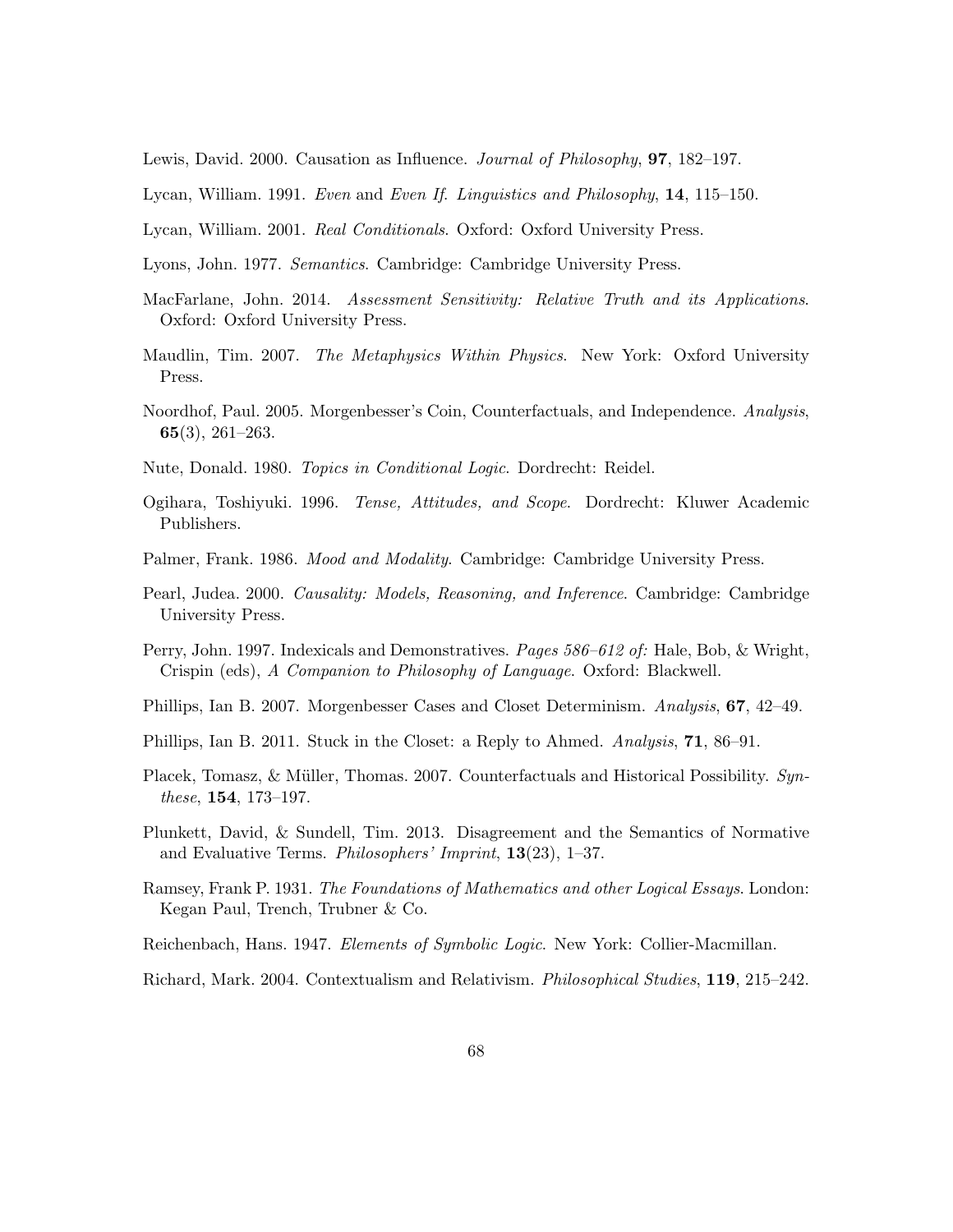- <span id="page-69-15"></span>Roberts, Craige. 2012a. Information Structure: Afterword. Semantics  $\mathcal{B}$  Pragmatics, 5(7), 1–19.
- <span id="page-69-14"></span>Roberts, Craige. 2012b. Information Structure in Discourse: Towards an Integrated Formal Theory of Pragmatics. Semantics & Pragmatics,  $5(6)$ , 1–69.
- <span id="page-69-16"></span>Rosen, Gideon. 2014. What is Normative Necessity? ms.
- <span id="page-69-10"></span>Schaffer, Jonathan. 2004a. Counterfactuals, Causal Independence, and Conceptual Circularity. *Analysis*,  $64(4)$ , 299–309.
- <span id="page-69-4"></span>Schaffer, Jonathan. 2004b. From Contextualism to Contrastivism. Philosophical Studies, 119, 73–103.
- <span id="page-69-7"></span>Schulz, Katrin. 2014. Fake Tense in Conditional Sentences: A Modal Approach. Natural Language Semantics.
- <span id="page-69-3"></span>Slote, Michael. 1978. Time in Counterfactuals. The Philosophical Review, 87(1), 3–27.
- <span id="page-69-12"></span>Sperber, Dan, & Wilson, Deirdre. 1986. Relevance. Oxford: Blackwell.
- <span id="page-69-0"></span>Stalnaker, Robert. 1968. A Theory of Conditionals. Pages 98–112 of: Rescher, N. (ed), Studies in Logical Theory. Oxford: Oxford University Press.
- <span id="page-69-5"></span>Stalnaker, Robert. 1975. Indicative Conditionals. Philosophia, 5, 269–86.
- <span id="page-69-8"></span>Stalnaker, Robert. 1980. A Defense of Conditional Excluded Middle. In: Harper, William L., Pearce, Glenn, & Stalnaker, Robert (eds), Ifs. Dordrecht: Reidel.
- <span id="page-69-18"></span>Stalnaker, Robert. 1984. Inquiry. MIT Press.
- <span id="page-69-6"></span>Starr, William B. 2013. A Uniform Theory of Conditionals. Journal of Philosophical Logic.
- <span id="page-69-11"></span>Strawson, P.F. 1952. Introduction to Logical Theory. London: Methuen.
- <span id="page-69-17"></span>Sundell, Timothy. 2011. Disagreements About Taste. *Philosophical Studies*, **155**, 267–288.
- <span id="page-69-9"></span>Swanson, Eric. 2011. Conditional Excluded Middle Without the Limit Assumption. Philosophy and Phenomenological Research.
- <span id="page-69-13"></span>Taylor, Kenneth. 2001. Sex, Breakfast, and Descriptus Interruptus. Synthese, 128(45-61).
- <span id="page-69-1"></span>Tedeschi, Philip. 1981. Some Evidence for a Branching-Futures Semantic Model. Pages 239–269 of: Tedeschi, P., & Zaenen, A. (eds), Syntax and Semantics: Tense and Aspect, vol. 14. New York: Academic Press.
- <span id="page-69-2"></span>Thomason, Richmond. 1985. Note on Tense and Subjunctive Conditionals. Philosophy of *Science*,  $52(1)$ ,  $151-153$ .